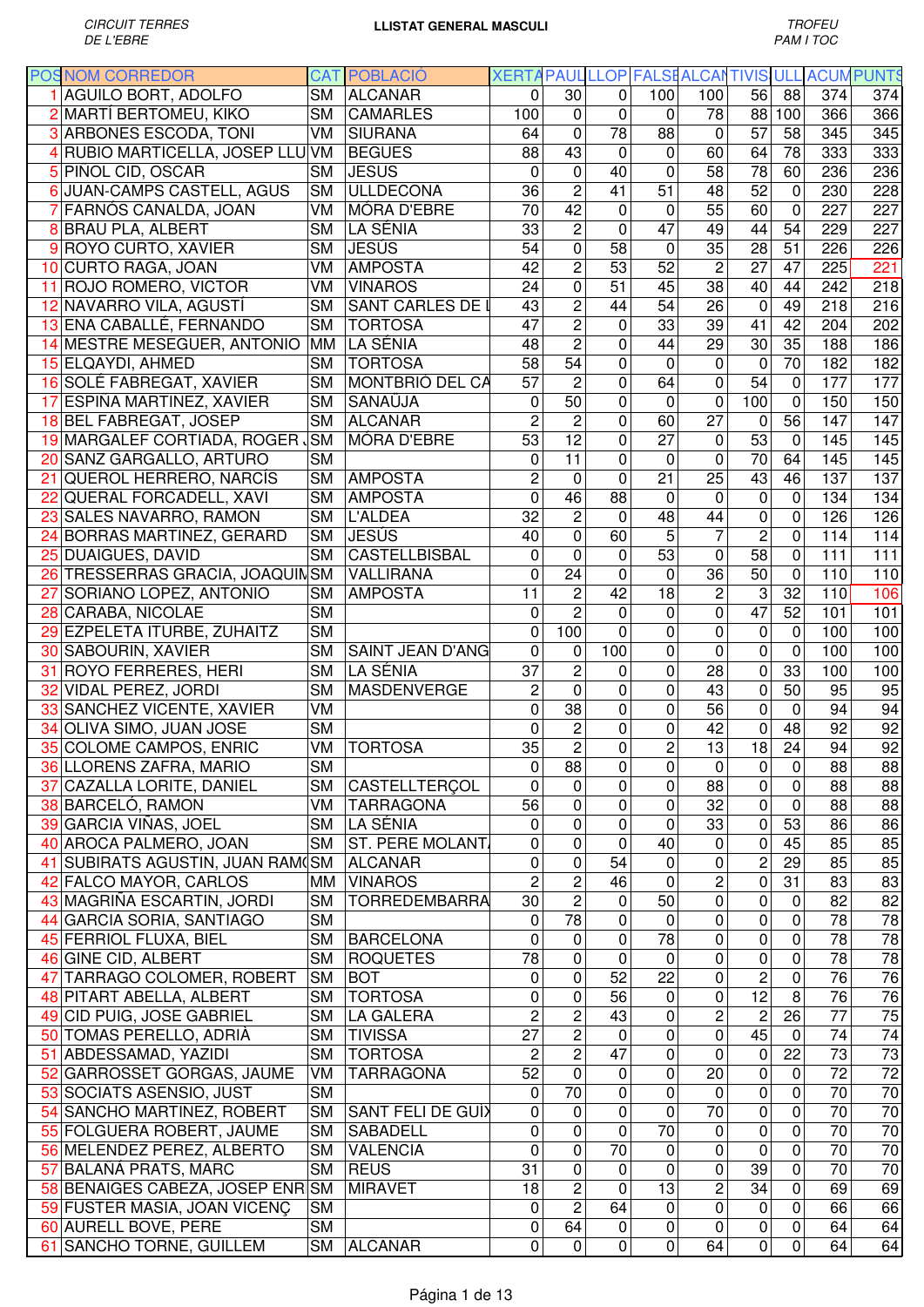|    | <b>POS NOM CORREDOR</b>           |           | <b>CAT POBLACIÓ</b>     | XERTA PAUL LLOP FALSE ALCANTIVIS ULL |                 |                 |                 |                 |                 |                  |                 | <b>ACUMPUNTS</b> |
|----|-----------------------------------|-----------|-------------------------|--------------------------------------|-----------------|-----------------|-----------------|-----------------|-----------------|------------------|-----------------|------------------|
|    | 62 ESPELTA BARCELÓ, XAVI          | <b>SM</b> | VANDELLÓS               | 45                                   | 16              | 0               | 0               | 0               | 0               | 0                | 61              | 61               |
|    | 63 MORA MARTINEZ, JOSE LUIS       | <b>SM</b> | <b>CAMPREDÓ</b>         | 19                                   | $\overline{c}$  | $\mathbf{0}$    | $\overline{c}$  | $\overline{c}$  | $\mathbf 0$     | $\overline{36}$  | 61              | 61               |
| 64 | CALVO MARTINEZ, VICENTE           | <b>SM</b> |                         | $\mathbf 0$                          | 60              | $\mathbf 0$     | $\overline{0}$  | $\overline{0}$  | $\mathbf 0$     | $\overline{0}$   | 60              | 60               |
|    | 65 DELGADO LÓPEZ, JAVI            | <b>SM</b> | <b>VILASSAR DE MAR</b>  | 60                                   | 0               | 0               | 0               | $\mathbf 0$     | 0               | $\mathbf 0$      | 60              | 60               |
|    | 66 GINE CID, JAVIER               | <b>SM</b> | <b>ROQUETES</b>         | $\Omega$                             | 0               | $\mathbf 0$     | 58              | $\overline{2}$  | $\mathbf 0$     | 0                | 60              | 60               |
|    | 67 CASTELL ROIG, JORDI            | <b>SM</b> | <b>ULLDECONA</b>        | 0                                    | $\mathbf 0$     | $\mathbf 0$     | 0               | 16              | $\mathbf 0$     | 43               | 59              | 59               |
|    | 68 BENGOETXEA DUNABEITIA, JOS SM  |           |                         | 0                                    | 58              | 0               | 0               | $\mathbf 0$     | $\mathbf 0$     | $\mathbf 0$      | 58              | $\overline{58}$  |
|    | 69 SEGARRA GONZALEZ, ISAMEL       | <b>SM</b> | <b>ALCANAR</b>          | 0                                    | 0               | $\mathbf 0$     | 0               | 21              | $\mathbf 0$     | $\overline{37}$  | 58              | 58               |
|    | 70 SANCHEZ CEBRIAN, MIGUEL AN SM  |           |                         | 0                                    | 57              | $\mathbf 0$     | 0               | 0               | $\mathbf 0$     | 0                | 57              | $\overline{57}$  |
| 71 | <b>FARGAS BUSQUETS, SALVI</b>     | VM        | <b>CALDERS</b>          | 0                                    | 0               | $\mathbf 0$     | $\overline{0}$  | $\overline{57}$ | $\mathbf 0$     | 0                | 57              | $\overline{57}$  |
|    | 72 MARTINEZ POU, EDUARD           | <b>SM</b> | <b>TIVISSA</b>          | 0                                    | 0               | $\mathbf 0$     | 57              | $\pmb{0}$       | $\mathbf 0$     | $\mathbf 0$      | 57              | 57               |
|    | 73 ADELL MATEU, GUILLEM           | <b>SM</b> | <b>VINAROS</b>          | 0                                    | 0               | $\mathbf 0$     | 0               | $\mathbf 0$     | $\mathbf 0$     | $\overline{57}$  | 57              | $\overline{57}$  |
|    | 74 SECALL ROCA, GABRIEL           | <b>SM</b> |                         | $\mathbf 0$                          | 7               | 0               | 0               | 50              | $\mathbf 0$     | 0                | 57              | $\overline{57}$  |
|    | 75 PRIM CUSIDO, XAVI              | <b>SM</b> | <b>PERAFORT</b>         | $\mathbf 0$                          | 0               | 57              | 0               | $\mathbf 0$     | 0               | $\mathbf 0$      | 57              | 57               |
|    | 76 BENAVENT MICOLA, JOSEP MARVM   |           | <b>TIVISSA</b>          | $\overline{17}$                      | $\overline{2}$  | $\mathbf 0$     | 0               | 0               | $\overline{38}$ | $\mathbf 0$      | 57              | 57               |
|    | 77 SELLES SEGUÍ, EMILI            | <b>SM</b> |                         | 0                                    | $\overline{56}$ | 0               | 0               | 0               | 0               | $\mathbf 0$      | 56              | 56               |
|    | 78 SARDÀ BOADA, MARCEL            | <b>SM</b> | <b>TARRAGONA</b>        | 0                                    | $\mathbf 0$     | $\mathbf 0$     | $\overline{56}$ | $\mathbf 0$     | $\pmb{0}$       | $\mathbf 0$      | $\overline{56}$ | 56               |
| 79 | ROMON MARTINEZ, JESUS MARISM      |           |                         | 0                                    | 55              | $\overline{0}$  | 0               | 0               | $\mathbf 0$     | $\overline{0}$   | $\overline{55}$ | $\overline{55}$  |
|    | 80 PÀMIES CARRIÓN, JORDI          |           | L'ESPLUGA DE FRA        | $\mathbf 0$                          | 0               | $\mathbf 0$     | 0               | 0               | 55              | 0                | $\overline{55}$ | 55               |
|    |                                   | <b>SM</b> | <b>BERGA</b>            |                                      |                 |                 |                 |                 |                 | $\overline{0}$   |                 | $\overline{55}$  |
|    | 81 TORNER COMPANY, JOSEP          | <b>SM</b> |                         | $\mathbf 0$                          | 0               | $\mathbf 0$     | $\overline{55}$ | 0               | 0               |                  | $\overline{55}$ |                  |
|    | 82 FARGAS MENDOZA, RONALD         | <b>SM</b> | <b>FALSET</b>           | 55                                   | 0               | 0               | 0               | $\pmb{0}$       | 0               | $\mathbf 0$      | $\overline{55}$ | $\overline{55}$  |
|    | 83 ANTONÉS POY, CARLOS            | <b>SM</b> | <b>ULLDECONA</b>        | $\mathbf 0$                          | 0               | $\mathbf 0$     | 0               | $\overline{0}$  | $\mathbf 0$     | 55               | 55              | $\overline{55}$  |
|    | 84 ARANDA GUZMAN, JOSEP ANTO SM   |           | <b>GIRONA</b>           | 0                                    | 0               | 55              | 0               | $\mathbf 0$     | $\mathbf 0$     | 0                | $\overline{55}$ | 55               |
|    | 85 FERRER BACARDIT, ALBERT        | <b>SM</b> | <b>IGUALADA</b>         | 0                                    | 0               | $\mathbf 0$     | 0               | $\overline{54}$ | $\mathbf 0$     | $\mathbf 0$      | $\overline{54}$ | $\overline{54}$  |
|    | 86 CHOUAIB, KARIM                 | <b>SM</b> | <b>XERTA</b>            | 0                                    | $\overline{c}$  | 30              | 0               | $\overline{c}$  | $\overline{c}$  | 18               | 54              | 54               |
| 87 | QUERAL IBAÑEZ, REMIGIO            | <b>SM</b> |                         | 0                                    | 53              | 0               | 0               | 0               | $\mathbf 0$     | 0                | 53              | 53               |
|    | 88 BODAS MARTINEZ, MARIO          | <b>SM</b> | <b>SANT CUGAT DEL</b>   | 0                                    | 0               | $\mathbf 0$     | $\mathbf 0$     | 53              | $\mathbf 0$     | 0                | 53              | 53               |
|    | 89 PIJUAN PARDELL, JOSEP MARIA SM |           |                         | 0                                    | $\overline{2}$  | $\mathbf 0$     | 0               | $\mathbf 0$     | 51              | $\mathbf 0$      | 53              | 53               |
|    | 90 SANCHEZ SAEZ, SEBAS            | <b>SM</b> |                         | 0                                    | 52              | $\mathbf 0$     | 0               | $\mathbf 0$     | 0               | $\mathbf 0$      | 52              | 52               |
|    | 91 BARRUFET TORREGUITARD, JO SM   |           | CALLÚS                  | 0                                    | $\mathbf 0$     | $\mathbf 0$     | 0               | 52              | $\pmb{0}$       | $\mathbf 0$      | 52              | $\overline{52}$  |
|    | 92 PANISELLO TAFALLA, PERE        | <b>SM</b> | <b>JESÚS</b>            | $\overline{2}$                       | $\overline{2}$  | 39              | 2               | $\overline{2}$  | $\overline{c}$  | $\overline{7}$   | 56              | $\overline{52}$  |
|    | 93 VANRELL ESTRANY, JOAN          | <b>SM</b> |                         | $\mathbf 0$                          | 51              | 0               | $\mathbf 0$     | $\mathbf 0$     | $\overline{0}$  | $\mathbf 0$      | 51              | $\overline{51}$  |
|    | 94 RIERA POL, JORDI               | <b>SM</b> | <b>ESPARRAGUERA</b>     | $\mathbf 0$                          | $\mathbf 0$     | $\mathbf 0$     | $\mathbf 0$     | 51              | $\mathbf 0$     | $\mathbf 0$      | 51              | $\overline{51}$  |
|    | 95 BARRIACH GAYA, JOAN JOSEP      | <b>SM</b> | <b>TARRAGONA</b>        | 51                                   | 0               | $\mathbf 0$     | 0               | 0               | $\mathbf 0$     | $\overline{0}$   | 51              | $\overline{51}$  |
|    | 96 VIZCARRO CARRASCOSO, JOSE SM   |           | <b>ULLDECONA</b>        | $\overline{c}$                       | $\overline{c}$  | 25              | $\overline{c}$  | $\overline{2}$  | 20              | 0                | 53              | 51               |
|    | ROYO LLORENS, ALBERTO             | VM        | <b>SALOU</b>            | 0                                    | 0               | 26              | 25              | 0               | 0               | 0                | 51              | 51               |
|    | 98 BARBERA CERVERO, VICENT        | VM        |                         | 0                                    | $\overline{c}$  | 49              | 0               | 0               | 0               | 0                | 51              | 51               |
|    | 99 BORT JUAN, JORDI               | <b>SM</b> | <b>ALCANAR</b>          | 50                                   | $\mathbf 0$     | 0               | 0               | $\pmb{0}$       | 0               | 0                | 50              | 50               |
|    | 100 CODORNIU CASTELLÓ, MOISES SM  |           | <b>ROQUETES</b>         | 0                                    | 0               | $\mathbf 0$     | 36              | 14              | 0               | $\pmb{0}$        | 50              | 50               |
|    | 101 CAPDEVILA ROMERO, XAVI        | <b>SM</b> | <b>EL TARTER (CANIL</b> | 0                                    | 0               | 50              | 0               | $\pmb{0}$       | 0               | $\mathbf 0$      | 50              | 50               |
|    | 102 DUPLAS MATEOS, MIGUEL ANGESM  |           |                         | 0                                    | 49              | $\mathbf 0$     | 0               | 0               | $\mathbf 0$     | 0                | 49              | 49               |
|    | 103 GARCIA RUIZ, JORDI            | <b>SM</b> | <b>REUS</b>             | 0                                    | 0               | $\mathbf 0$     | 0               | 0               | 49              | 0                | 49              | 49               |
|    | 104 BRULL DIVORRA, VICENC         | <b>SM</b> | <b>FALSET</b>           | 0                                    | 0               | $\mathbf 0$     | 49              | 0               | 0               | 0                | 49              | 49               |
|    | 105 JULIÀ ESCOLÀ, DAVID           | <b>SM</b> | LA SEU D'URGELL         | 49                                   | 0               | $\mathbf 0$     | 0               | $\pmb{0}$       | 0               | 0                | 49              | 49               |
|    | 106 BASTERRA GONZALEZ, GORKA      | <b>SM</b> |                         | 0                                    | $\overline{2}$  | $\mathbf 0$     | 0               | 47              | $\pmb{0}$       | $\boldsymbol{0}$ | 49              | 49               |
|    | 107 GINOVART MARQUES, XEVI        | <b>SM</b> |                         | 0                                    | 48              | 0               | 0               | 0               | 0               | 0                | 48              | 48               |
|    | 108 ORTIZ FABREGAS, MARIO         | <b>SM</b> | <b>TARRAGONA</b>        | 0                                    | $\mathbf 0$     | $\mathbf 0$     | 0               | 0               | 48              | $\boldsymbol{0}$ | 48              | 48               |
|    | 109 OLIVA CUSCULLOLA, JOSEP       | VM        | <b>SANAÜJA</b>          | 0                                    | $\overline{c}$  | 0               | $\mathbf 0$     | 0               | 46              | $\boldsymbol{0}$ | 48              | 48               |
|    | 110 LOPEZ ANTON, ALBERT           | <b>SM</b> | MATADEPERA              | 0                                    | $\overline{0}$  | 48              | $\mathbf 0$     | 0               | $\mathbf 0$     | $\overline{0}$   | 48              | $\overline{48}$  |
|    | 111 FERRAN PEIG, GABRIEL          | <b>SM</b> |                         | 0                                    | 2               | $\overline{22}$ | $\mathbf 0$     | 2               | $\overline{22}$ | $\boldsymbol{0}$ | 48              | $\overline{48}$  |
|    | 112 ORTIZ CARRION, IVAN           | <b>SM</b> |                         | $\mathbf 0$                          | 47              | $\mathbf 0$     | 0               | $\mathbf 0$     | $\overline{0}$  | $\mathbf 0$      | 47              | 47               |
|    | 113 CABA SALVO, JORDI             | <b>SM</b> | <b>SABADELL</b>         | $\mathbf 0$                          | $\mathbf 0$     | $\mathbf{0}$    | 0               | 46              | 0               | 0                | 46              | $\overline{46}$  |
|    | 114 GOMEZ NIETO, LUCIANO          | MM        | <b>BARAKALDO</b>        | $\mathbf 0$                          | 0               | 0               | 46              | 0               | 0               | 0                | 46              | $\overline{46}$  |
|    | 115 MARTINEZ ARENAS, JUAN         | <b>SM</b> | <b>CAMBRILS</b>         | 46                                   | $\pmb{0}$       | 0               | 0               | 0               | 0               | 0                | 46              | 46               |
|    | 116 LOPEZ HERNANDEZ, ANGEL LUI SM |           | <b>TARRAGONA</b>        | 44                                   | $\overline{2}$  | $\mathbf 0$     | $\mathbf 0$     | $\mathbf 0$     | 0               | 0                | 46              | $\overline{46}$  |
|    |                                   |           | <b>TORTOSA</b>          | 26                                   | 0               | 20              | $\mathbf 0$     | 0               | 0               | $\mathbf 0$      | 46              |                  |
|    | 117 BOLDÚ TORMO, ENRIC            | VM        |                         |                                      |                 |                 |                 |                 |                 | $\mathbf 0$      |                 | 46               |
|    | 118 MARESMA FILIPO, LLUC          | <b>SM</b> | <b>ULLDECONA</b>        | 0                                    | 0               | 45              | 0               | 0               | 0               |                  | 45              | 45               |
|    | 119 ALVARRUIZ BERMEJO, SANTIAG VM |           |                         | 0                                    | 45              | 0               | 0               | 0               | 0               | 0                | 45              | 45               |
|    | 120 SALES FERRE, LLORENÇ          | <b>SM</b> | LA GALERA               | 0                                    | 0               | 0               | 0               | 45              | $\pmb{0}$       | 0                | 45              | 45               |
|    | 121 GIMENEZ GIMENEZ, PERE         | VM        |                         | 0                                    | $\overline{c}$  | 0               | 43              | 0               | 0               | 0                | 45              | 45               |
|    | 122 ALGUETA MARIN, JOSE ANTONICSM |           |                         | 0                                    | 44              | $\mathbf 0$     | $\pmb{0}$       | 0               | $\mathbf 0$     | 0                | 44              | 44               |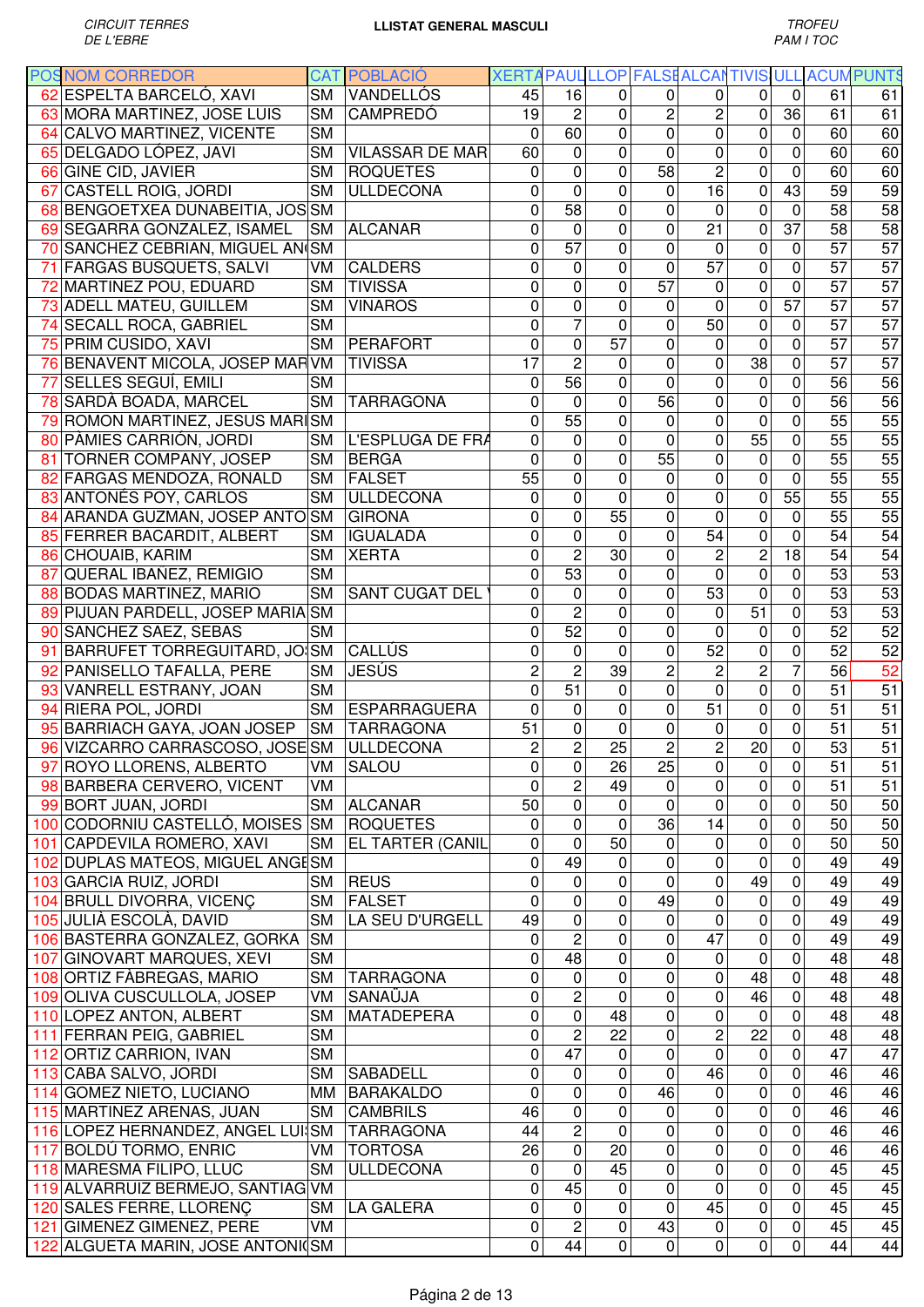|     | <b>POSNOM CORREDOR</b>                   |           | <b>CAT POBLACIÓ</b>        | XERTA PAUL LLOP FALSE ALCANTIVIS ULL ACUM PUNTS |                        |                 |                |                 |                 |                  |                 |                       |
|-----|------------------------------------------|-----------|----------------------------|-------------------------------------------------|------------------------|-----------------|----------------|-----------------|-----------------|------------------|-----------------|-----------------------|
|     | 123 BARBERA ARASA, LUCAS                 | <b>SM</b> | <b>MASDENVERGE</b>         | $\overline{c}$                                  | $\mathbf 0$            | $\Omega$        | $\overline{0}$ | $\overline{c}$  | $\overline{c}$  | 38               | 44              | 44                    |
|     | 124 SERRA VILARDELL, MIQUEL              | <b>SM</b> |                            | $\mathbf 0$                                     | $\overline{2}$         | $\mathbf 0$     | 0              | 41              | $\mathbf 0$     | $\mathbf 0$      | 43              | 43                    |
|     | 125 FERRE CELMA, JOAN ORIOL              | <b>SM</b> | <b>ULLDECONA</b>           | $\mathbf 0$                                     | 0                      | $\mathbf 0$     | $\mathbf 0$    | 2               | 0               | 41               | 43              | 43                    |
|     | 126 FERNANDEZ FERRER, ORIOL              | <b>SM</b> | PACS DEL PENEDE            | $\mathbf 0$                                     | 0                      | $\mathbf 0$     | $\mathbf{0}$   | 0               | 42              | 0                | 42              | 42                    |
| 127 | CARREÑO AMORÓS, ORIOL                    | <b>SM</b> | <b>FALSET</b>              | 0                                               | 0                      | $\mathbf 0$     | 42             | 0               | $\mathbf 0$     | $\overline{0}$   | 42              | 42                    |
|     | 128 GUILLEN MORENO, DAVID                | <b>SM</b> |                            | 0                                               | $\overline{c}$         | $\mathbf{0}$    | $\mathbf{0}$   | 40              | 0               | 0                | 42              | $\overline{42}$       |
|     | 129 SANCHEZ PADILLA, JORDI               | <b>SM</b> |                            | $\mathbf 0$                                     | 41                     | 0               | $\Omega$       | 0               | 0               | 0                | 41              | 41                    |
|     | 130 NIETO ARJONA, JUAN MANUEL            | <b>SM</b> | <b>LA GRANJA</b>           | $\mathbf{0}$                                    | 0                      | 0               | 41             | 0               | $\pmb{0}$       | 0                | 41              | $\overline{41}$       |
|     | 131 NADAL MESTRE, XAVIER                 | <b>SM</b> | <b>TORTOSA</b>             | 41                                              | 0                      | $\mathbf 0$     | $\Omega$       | 0               | 0               | 0                | 41              | 41                    |
|     | 132 FERRE BALDRICH, MARCEL               | VM        | <b>MONTBLANC</b>           | 39                                              | $\overline{2}$         | $\mathbf 0$     | 0              | $\mathbf 0$     | $\pmb{0}$       | $\mathbf 0$      | 41              | 41                    |
|     | 133 VALLÈS VIVES, JOSEP                  | <b>SM</b> | <b>AMPOSTA</b>             | $\overline{c}$                                  | $\overline{c}$         | 33              | $\overline{c}$ | 0               | $\overline{c}$  | $\overline{c}$   | 43              | 41                    |
|     | 134 SANCHEZ PUENTE, JESUS                | <b>SM</b> |                            | 0                                               | 40                     | 0               | $\mathbf 0$    | 0               | $\pmb{0}$       | 0                | 40              | 40                    |
|     | 135 VIDAL MALDONADO, MARCEL              | <b>SM</b> | <b>CASTELLVELL DEL</b>     | $\mathbf 0$                                     | 0                      | $\overline{0}$  | 38             | 0               | $\overline{2}$  | 0                | 40              | 40                    |
|     | 136 NEBOT FORCADELL, MAIKEL              | <b>SM</b> | <b>SANT CARLES DE I</b>    | $\overline{2}$                                  | 0                      | $\mathbf 0$     | 34             | $\overline{2}$  | $\overline{2}$  | 0                | 40              | 40                    |
|     | 137 GRAU RIERA, JOSEP                    | VM        | <b>SANT CUGAT DEL</b>      | $\mathbf 0$                                     | 0                      | $\mathbf 0$     | 39             | $\overline{0}$  | $\mathbf 0$     | $\mathbf 0$      | $\overline{39}$ | $\overline{39}$       |
|     | 138 ROYO NAYA, LUIS                      | <b>SM</b> |                            | 0                                               | 39                     | 0               | 0              | 0               | $\mathbf 0$     | 0                | 39              | 39                    |
|     | 139 FARELL GOTSENS, JOSEP                | VM        | <b>TERRASSA</b>            | 0                                               | 0                      | $\Omega$        | $\Omega$       | 0               | 0               | $\overline{39}$  | 39              | $\overline{39}$       |
|     | 140 FRANCH TOMAS, JESUS                  | <b>SM</b> | <b>AMPOSTA</b>             | $\overline{2}$                                  | $\overline{2}$         | 31              | 0              | $\overline{2}$  | $\mathbf 0$     | $\overline{2}$   | $\overline{39}$ | 39                    |
|     | 141 VILLAJOS PUNZANO, PABLO              | <b>SM</b> | <b>MASQUEFA</b>            | 38                                              | 0                      | $\mathbf 0$     | 0              | $\mathbf 0$     | $\mathbf 0$     | $\mathbf 0$      | 38              | 38                    |
|     | 142 SABATER, JOSEP MARIA                 | VM        | <b>TORTOSA</b>             | $\mathbf 0$                                     | 0                      | 38              | 0              | 0               | $\mathbf 0$     | $\mathbf 0$      | 38              | 38                    |
|     | 143 FERRANDO VILLAROYA, DAVID            | <b>SM</b> | <b>TORTOSA</b>             | $\overline{2}$                                  | $\mathbf 0$            | $\overline{36}$ | 0              | $\mathbf 0$     | $\mathbf 0$     | $\mathbf 0$      | $\overline{38}$ | 38                    |
|     | 144 RECATALA VERA, RAMON                 | <b>SM</b> |                            | $\overline{0}$                                  | $\overline{37}$        | $\mathbf{0}$    | 0              | $\overline{0}$  | $\mathbf 0$     | 0                | $\overline{37}$ | 37                    |
|     | 145 FABREGUES GARCIA, PERE               | VM        | <b>VILADECAVALLS</b>       | 0                                               | 0                      | 0               | 0              | $\overline{37}$ | $\mathbf 0$     | 0                | $\overline{37}$ | 37                    |
|     | 146 NOGUES LLEVAT, JOSEP MARIA SM        |           | <b>ALMOSTER</b>            | $\mathbf 0$                                     | 0                      | $\mathbf 0$     | 0              | 0               | $\overline{37}$ | 0                | $\overline{37}$ | $\overline{37}$       |
| 147 | CAMPA RUSCALLEDA, DAVID                  | <b>SM</b> | <b>BARCELONA</b>           | $\mathbf 0$                                     | 0                      | 0               | 37             | 0               | $\pmb{0}$       | 0                | 37              | $\overline{37}$       |
|     | 148 MONTERO SANCHEZ, MARCOS              | VM        |                            | $\mathbf 0$                                     | $\overline{c}$         | $\mathbf 0$     | 0              | 19              | 16              | 0                | 37              | $\overline{37}$       |
|     | 149 TENIAS VIÑAL, ISRAEL                 | <b>SM</b> |                            | 0                                               | $\overline{2}$         | $\mathbf 0$     | 0              | 0               | 35              | 0                | 37              | $\overline{37}$       |
|     | 150 PLA PLA, JOSEP                       | <b>SM</b> | <b>TORTOSA</b>             | $\overline{0}$                                  | 0                      | 37              | 0              | 0               | $\pmb{0}$       | 0                | 37              | 37                    |
|     | 151 GALINDO PEREIRA, DAVID               | <b>SM</b> |                            | 0                                               | 36                     | 0               | 0              | 0               | $\mathbf 0$     | 0                | 36              | 36                    |
|     | 152 BORDERA QUINTANA, EDUARD             | <b>SM</b> | <b>TIVISSA</b>             | $\mathbf 0$                                     | 0                      | $\mathbf 0$     | 0              | $\overline{0}$  | 36              | 0                | 36              | 36                    |
|     | 153 ROSICH LLORACH, JOAN                 | <b>SM</b> |                            | $\mathbf 0$                                     | $\overline{c}$         | $\mathbf 0$     | 0              | 34              | $\mathbf 0$     | 0                | 36              | 36                    |
|     | 154 PITART PANISELLO, JORDI              | VM        | <b>TORTOSA</b>             | $\mathbf 0$                                     | 0                      | $\mathbf 0$     | 0              | 0               | $\overline{c}$  | 34               | 36              | 36                    |
|     | 155 FIBLA REVERTER, HERMINI              | <b>SM</b> | <b>ALCANAR</b>             | 22                                              | $\overline{c}$         | $\mathbf 0$     | $\mathbf 0$    | 0               | $\overline{c}$  | 10               | 36              | 36                    |
|     | 156 NAVASCUES MOLERA, JOSEP              | VM        |                            | $\overline{0}$                                  | $\overline{2}$         | 34              | $\mathbf 0$    | 0               | 0               | 0                | 36              | 36                    |
|     | 157 VILA PASCUAL, ANDREU                 | <b>SM</b> |                            | 0                                               | 35                     | $\pmb{0}$       | $\mathbf 0$    | 0               | $\pmb{0}$       | $\pmb{0}$        | 35              | 35                    |
|     | 158 BERNÀ TEJERINA, ALBERT               |           | SM BARCELONA               | 0                                               | $\overline{0}$         | $\overline{0}$  | 35             | $\overline{0}$  | $\overline{0}$  | $\overline{0}$   | 35              | 35                    |
|     | 159 GONZALEZ MAS, RICARDO                | <b>SM</b> | <b>TARRAGONA</b>           | $\mathbf 0$                                     | 0                      | $\mathbf 0$     | 30             | 0               | 5               | $\mathbf 0$      | 35              | 35                    |
|     | 160 GALLEGO MARTINEZ, XAVIER             | <b>SM</b> | <b>TORTOSA</b>             | $\mathbf 0$                                     | 0                      | 35              | 0              | 0               | $\mathsf 0$     | $\mathsf 0$      | 35              | 35                    |
|     | 161 MORENO BADENES, CARLES               | <b>SM</b> |                            | $\mathbf 0$                                     | 34                     | 0               | 0              | $\mathsf 0$     | $\pmb{0}$       | 0                | 34              | 34                    |
|     | 162 ARMENGOL I FELIP, EDUARD             | <b>SM</b> | <b>REUS</b>                | 34                                              | 0                      | $\mathbf 0$     | 0              | $\mathbf 0$     | $\pmb{0}$       | $\boldsymbol{0}$ | 34              | 34                    |
|     | 163 SORIANO LOPEZ, MARTI                 | <b>SM</b> | <b>AMPOSTA</b>             | 0                                               | 0                      | 32              | $\mathbf 0$    | $\mathsf 0$     | $\overline{c}$  | 0                | 34              | 34                    |
|     | 164 MORENO BADENES, PAU                  | <b>SM</b> |                            | 0                                               | 33                     | 0               | $\mathbf 0$    | 0               | 0               | $\mathbf 0$      | 33              | 33                    |
|     | 165 ESPUNY ROS, LLUC                     | <b>SM</b> |                            | 0                                               | $\overline{c}$         | 0               | 0              | 31              | $\pmb{0}$       | $\mathbf 0$      | 33              | 33                    |
|     | 166 PEYDRO BERNABEU, VICENTE             | <b>SM</b> |                            | 0                                               | 32                     | $\mathbf 0$     | 0              | 0               | $\mathbf 0$     | 0                | 32              | 32                    |
|     | 167 MARTÍ CANTÍ, CARLES                  | <b>SM</b> | <b>PIRA</b>                | $\mathbf 0$                                     | 0                      | 0               | 0              | 0               | 32              | 0                | 32              | 32                    |
|     | 168 RUIZ VILELLA, ROBERTO                | <b>SM</b> | <b>PALLEJA</b>             | $\mathbf 0$                                     | 0                      | $\mathbf 0$     | 32             | $\mathsf 0$     | $\pmb{0}$       | 0                | 32              | $\overline{32}$       |
|     | 169 TOMÁS UBEDA, ARISTARCO               | VM        | <b>AMPOSTA</b>             | $\overline{28}$                                 | $\overline{c}$         | $\mathbf 0$     | $\mathbf 0$    | $\overline{2}$  | 0               | 0                | 32              | 32                    |
|     | 170 ROMERA BRANCHAT, ANTONI              | <b>SM</b> | <b>ALCANAR</b>             | 0                                               | $\mathbf 0$            | 28              | $\overline{c}$ | $\overline{2}$  | $\mathbf 0$     | 0                | 32              | $\overline{32}$       |
|     | 171 TRIGUERO ATIENZA, JAVIER             | <b>SM</b> |                            | 0                                               | 31                     | $\mathbf 0$     | $\mathbf 0$    | $\mathsf 0$     | 0               | $\pmb{0}$        | 31              | 31                    |
|     | 172 ROSELLÓ GARGALLO, ÀLEX               | <b>SM</b> | <b>BARCELONA</b>           | 0                                               | $\mathbf 0$            | 0               | $\mathbf 0$    | 0               | 31              | $\overline{0}$   | 31              | $\overline{31}$       |
|     | 173 GONZALES IGLESIAS, RODOLFOSM LANGREO |           |                            | $\mathbf 0$                                     | $\overline{0}$         | $\mathbf 0$     | 31             | 0               | $\pmb{0}$       | $\overline{0}$   | 31              | 31                    |
|     | 174 GONZALEZ PENTINAT, JOSEP M SM        |           | <b>BENISSANET</b>          | $\overline{29}$                                 | $\overline{2}$         | $\mathbf 0$     | $\mathbf 0$    | 0               | $\overline{0}$  | $\overline{0}$   | 31              | 31                    |
|     | 175 SOLE BELTRAN, FEDERIC                |           | <b>ARNES</b>               | 0                                               | $\overline{0}$         | 0               | 0              | $\overline{30}$ | $\overline{0}$  | $\boldsymbol{0}$ | 30              | 30                    |
|     |                                          | VM        | <b>VILAPLANA</b>           | $\mathbf 0$                                     | $\mathbf 0$            | $\mathbf 0$     | 28             | 0               | $\overline{2}$  | $\mathbf 0$      | 30              | 30                    |
|     | 176 MOLINA ESCRIBANO, ISMAEL             | <b>SM</b> |                            | $\mathbf 0$                                     | 0                      | $\mathbf 0$     | $\Omega$       | 0               | $\mathbf 0$     | 30               | 30              |                       |
|     | 177 CARBÓ GASCÓ, ISMAEL                  | <b>SM</b> | <b>VINAROS</b><br>LA SÉNIA | $\mathbf 0$                                     | 0                      | $\mathbf 0$     | 0              | $\overline{2}$  | $\mathbf 0$     | 28               | 30              | 30<br>$\overline{30}$ |
|     | 178 TISGAR GOMEZ, JESUS                  | <b>SM</b> | <b>ULLDECONA</b>           | $\overline{2}$                                  | $\overline{2}$         | 24              | $\mathbf 0$    | $\overline{2}$  | 0               | $\pmb{0}$        | 30              | $\overline{30}$       |
|     | 179 GABALDA CURTO, CARLOS                | <b>SM</b> |                            | $\mathbf 0$                                     | 29                     | $\mathbf 0$     | $\mathbf 0$    | $\mathsf 0$     | $\mathbf 0$     |                  | 29              | 29                    |
|     | 180 HERNANDEZ MIOTA, DIEGO               | <b>SM</b> |                            |                                                 |                        |                 | $\mathbf 0$    |                 |                 | 0<br>$\mathbf 0$ | 29              |                       |
|     | 181 GARCIA MARTINEZ, PATRICIO            | <b>SM</b> | <b>LA CANONJA</b>          | 0                                               | $\pmb{0}$<br>$\pmb{0}$ | 0               |                | $\mathsf 0$     | 29              |                  |                 | 29                    |
|     | 182 FERNANDEZ MENDIOLA, JOSE I(SM        |           | <b>SANTA COLOMA DI</b>     | 0                                               |                        | 0               | 29             | 0               | $\pmb{0}$       | $\pmb{0}$        | 29              | 29                    |
|     | 183 AUDI VALLS, MANOLO                   | VM        | <b>TORTOSA</b>             | 0                                               | 0                      | 29              | $\pmb{0}$      | 0               | $\pmb{0}$       | 0                | 29              | 29                    |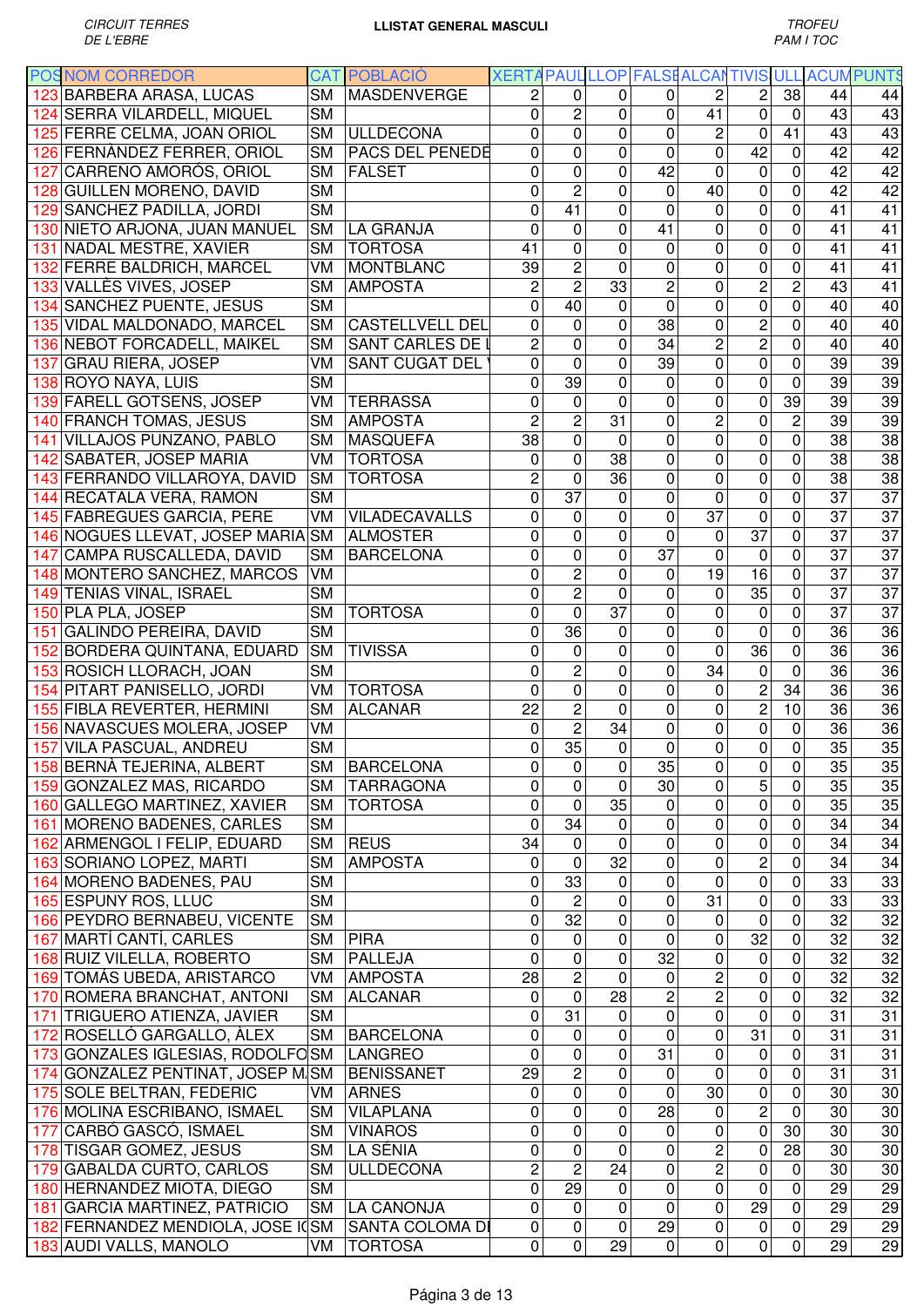| <b>POSNOM CORREDOR</b>            |                | <b>CAT POBLACIÓ</b>     |                 |                         | XERTA PAUL LLOP FALSE ALCANTIVIS ULL ACUM PUNTS |                 |                     |                         |                  |                 |                 |
|-----------------------------------|----------------|-------------------------|-----------------|-------------------------|-------------------------------------------------|-----------------|---------------------|-------------------------|------------------|-----------------|-----------------|
| 184 ARENAS SANCHEZ, JOSE LUIS     | <b>SM</b>      |                         | 0               | 28                      | 0                                               | 0               | 0                   | 0                       | $\overline{0}$   | 28              | 28              |
| 185 PANISELLO SABATE, JOAN JOSESM |                |                         | 0               | $\overline{c}$          | 0                                               | 24              | $\overline{c}$      | $\mathbf 0$             | $\mathbf 0$      | 28              | 28              |
| 186 BARRAMBIO DONATE, ROBERTOSM   |                |                         | 0               | $\overline{27}$         | 0                                               | $\Omega$        | $\mathbf 0$         | $\mathbf 0$             | $\mathbf 0$      | $\overline{27}$ | $\overline{27}$ |
| 187 BONET FERRE, LADISLAU         | <b>SM</b>      | <b>AMPOSTA</b>          | 25              | $\overline{c}$          | 0                                               | $\Omega$        | $\mathbf 0$         | $\mathbf 0$             | $\mathbf 0$      | 27              | $\overline{27}$ |
| 188 GAMEZ TORRENT, MANEL          | <b>SM</b>      | <b>ULLDECONA</b>        | 0               | 0                       | 0                                               | $\Omega$        | $\mathbf 0$         | $\mathbf 0$             | $\overline{27}$  | 27              | 27              |
| 189 CASTELLVI LLURBA, XAVI        | <b>SM</b>      |                         | 0               | $\overline{c}$          | 0                                               | 0               | 0                   | 25                      | $\mathbf 0$      | 27              | $\overline{27}$ |
| 190 VILLALONGA SUBIRATS, JORDI    | <b>SM</b>      | SANTA BÀRBARA           | 23              | $\overline{2}$          | 0                                               | 0               | $\mathbf 0$         | $\pmb{0}$               | $\overline{c}$   | 27              | $\overline{27}$ |
| 191 CASELLAS APARICIO, RAFA       | <b>SM</b>      |                         | 0               | $\overline{2}$          | 21                                              | 0               | $\overline{2}$      | $\overline{c}$          | 0                | 27              | $\overline{27}$ |
| 192 FERNANDEZ CIURANA, MARC ANSM  |                | <b>MIAMI</b>            | 0               | $\mathbf 0$             | 27                                              | 0               | $\mathbf 0$         | $\pmb{0}$               | $\mathbf 0$      | 27              | $\overline{27}$ |
| 193 GUTIERREZ BONILLA, EDUART     | <b>SM</b>      |                         | 0               | 26                      | 0                                               | 0               | $\mathbf 0$         | $\mathbf 0$             | 0                | 26              | 26              |
| 194 MIRET TORRENS, ALBERT         | VM             | <b>SANT PERE DE RIB</b> | 0               | 0                       | 0                                               | $\mathbf 0$     | $\mathbf 0$         | 26                      | 0                | 26              | 26              |
| 195 SEGURA DOMENECH, FRANCES SM   |                | PONTONS                 | 0               | 0                       | 0                                               | 26              | $\mathsf 0$         | $\mathbf 0$             | 0                | 26              | 26              |
| 196 FABREGAT ARBÓ, ENRIQUE        | VM             | <b>SANT CARLES DE I</b> | 0               | $\overline{2}$          | 0                                               | $\Omega$        | $\overline{2}$      | $\overline{c}$          | 20               | 26              | $\overline{26}$ |
| GOÑI ARANBURU, IMANOL             | <b>SM</b>      |                         | 0               | $\overline{25}$         | 0                                               | 0               | 0                   | 0                       | $\mathbf 0$      | 25              | $\overline{25}$ |
| 198 PEÑA RABADAN, JORDI           | <b>SM</b>      |                         | 0               | $\overline{2}$          | 0                                               | $\mathbf{0}$    | 23                  | $\mathbf 0$             | $\mathbf 0$      | $\overline{25}$ | 25              |
| 199 ROCA CARLES, ELISEO           | <b>SM</b>      | <b>ALCANAR</b>          | 0               | 0                       | 0                                               | $\mathbf{0}$    | 0                   | 0                       | $\overline{25}$  | $\overline{25}$ | 25              |
| 200 MARZA BEDOS, PAU              | <b>SM</b>      | <b>XERTA</b>            | 0               | 0                       | 0                                               | 0               | 24                  | 0                       | $\mathbf 0$      | 24              | $\overline{24}$ |
| 201 ANGUERA MARGALEF, CARLES      | <b>SM</b>      | <b>TIVISSA</b>          | 0               | 0                       | 0                                               | $\mathbf 0$     | 0                   | 24                      | $\mathbf 0$      | $\overline{24}$ | $\overline{24}$ |
| 202 GARRIDO ZAPATA, FRANCESC      | <b>SM</b>      |                         | 0               | $\overline{2}$          | $\overline{0}$                                  | $\mathbf 0$     | $\overline{22}$     | $\overline{0}$          | $\overline{0}$   | $\overline{24}$ | $\overline{24}$ |
| 203 BARREDA CARTOIXA, ALEX        | <b>SM</b>      | <b>VINAROS</b>          | $\overline{4}$  | 18                      | $\overline{0}$                                  | $\mathbf{0}$    | $\overline{2}$      | $\mathbf 0$             | $\overline{0}$   | $\overline{24}$ | 24              |
| 204 SANCHEZ TORRES, MARIO         | <b>SM</b>      | <b>AMPOSTA</b>          | $\overline{20}$ | $\overline{2}$          | 0                                               | 0               | $\overline{2}$      | $\pmb{0}$               | $\boldsymbol{0}$ | 24              | 24              |
| 205 FERRE PLANA, TONI             | VM             | <b>TARRAGONA</b>        | 21              | $\overline{2}$          | 0                                               | 0               | $\overline{0}$      | $\pmb{0}$               | $\boldsymbol{0}$ | 23              | $\overline{23}$ |
| 206 LLORENS ZAFRA, ANGEL          | <b>SM</b>      |                         | 0               | 23                      | 0                                               | 0               | $\overline{0}$      | $\mathbf 0$             | $\mathbf 0$      | $\overline{23}$ | $\overline{23}$ |
| 207 GIL VILELLA, JORDI            | <b>SM</b>      | PACS DEL PENEDÈ         | 0               | 0                       | 0                                               | 0               | $\mathsf 0$         | $\overline{23}$         | $\mathbf 0$      | $\overline{23}$ | 23              |
| 208 POU GALVEZ, OSCAR             | <b>SM</b>      | <b>CUBELLES</b>         | 0               | 0                       | 0                                               | 23              | $\mathsf 0$         | $\mathbf 0$             | $\mathbf 0$      | 23              | $\overline{23}$ |
| 209 ALEJOS RECHE, LLUÍS           | <b>SM</b>      | FREGINALS               | 0               | $\overline{c}$          | 0                                               | 0               | $\mathbf 0$         | 21                      | $\mathbf 0$      | 23              | 23              |
| 210 MUÑOZ RUBIO, JOAN             | <b>SM</b>      | <b>ULLDECONA</b>        | 0               | $\mathbf 0$             | 0                                               | 0               | $\overline{c}$      | $\mathbf 0$             | 21               | 23              | 23              |
| 211 VILLAR ROS, G. PABLO          | <b>SM</b>      | ULLDECONA               | 0               | $\mathbf 0$             | 0                                               | 0               | $\overline{0}$      | 0                       | 23               | 23              | $\overline{23}$ |
| 212 GARCIA SAYAGO, FRANCISCO      | VM             | <b>TARRAGONA</b>        | 0               | $\mathbf 0$             | 23                                              | 0               | $\mathsf 0$         | $\mathbf 0$             | $\mathbf 0$      | 23              | $\overline{23}$ |
| 213 PEREZ BETRAN, JOSE ALBERTOSM  |                |                         | 0               | 22                      | 0                                               | 0               | $\mathbf 0$         | $\mathbf 0$             | 0                | 22              | $\overline{22}$ |
| 214 BERMEJO GAMELLA, LORENZO      | VM             |                         | 0               | 21                      | 0                                               | $\Omega$        | 0                   | $\mathbf 0$             | $\mathbf 0$      | 21              | 21              |
| 215 ROJAS ESPUÑA, JUANJO          | <b>SM</b>      | <b>REUS</b>             | 0               | 0                       | 0                                               | 19              | $\mathbf 0$         | $\overline{2}$          | $\mathbf 0$      | 21              | 21              |
| 216 GUASCH BESALDUCH, FELIPE      | <b>SM</b>      |                         | 0               | $\overline{2}$          | 0                                               | $\mathbf 0$     | $\overline{17}$     | $\mathbf 0$             | $\overline{2}$   | 21              | 21              |
| 217 PALACIOS LOPEZ, JAVIER        | <b>SM</b>      |                         | 0               | $\overline{20}$         | 0                                               | $\mathbf 0$     | 0                   | $\mathbf 0$             | $\overline{0}$   | 20              | $\overline{20}$ |
| 218 PELLICER PLASA, ORIOL         | ЛU             | <b>EL VENDRELL</b>      | 0               | $\mathbf 0$             | 0                                               | 20              | $\mathbf 0$         | $\mathbf 0$             | $\mathbf 0$      | 20              | $\overline{20}$ |
| 219 POVILL GABRIEL, ENRIC         | V <sub>M</sub> | PAÜLS                   | 16              | $\overline{\mathbf{c}}$ | 0                                               | 0               | 0                   | $\overline{\mathbf{c}}$ | $\pmb{0}$        | $\overline{20}$ | $\overline{20}$ |
| 220 MONTEVERDE REDO, FRANCES SM   |                | <b>CAMARLES</b>         | 0               | 0                       | 18                                              | $\Omega$        | $\overline{2}$      | $\mathbf 0$             | $\mathbf 0$      | 20              | 20              |
| 221 GARDUÑO TENA, JAVIER          | <b>SM</b>      |                         | 0               | 19                      | 0                                               | 0               | $\mathbf 0$         | $\mathbf 0$             | $\overline{0}$   | 19              | 19              |
| 222 SERRA PUJOL, XAVIER           | VM             | <b>RIUDOMS</b>          | 0               | 0                       | 0                                               | 0               | 0                   | 19                      | 0                | 19              | 19              |
| 223 ALONSO ANGUERA, XAVIER        | <b>SM</b>      | <b>BENISSANET</b>       | $\overline{15}$ | $\overline{c}$          | 0                                               | 2               | $\mathsf 0$         | 0                       | $\mathbf 0$      | 19              | 19              |
| 224 MUÑOZ HINOJO, JAVIER          | <b>SM</b>      | <b>VALENCIA</b>         | 0               | 0                       | 0                                               | 0               | $\mathsf{O}\xspace$ | 0                       | 19               | 19              | 19              |
| 225 VIDAL SORIANO, DOMINGO        | <b>SM</b>      | <b>ULLDECONA</b>        | 0               | 0                       | 0                                               | 0               | $\overline{2}$      | $\overline{c}$          | 15               | 19              | 19              |
| 226 GUIMERA DEMESA, RUBEN         | <b>SM</b>      | <b>BARCELONA</b>        | 0               | $\mathsf 0$             | 19                                              | 0               | $\mathsf 0$         | $\pmb{0}$               | $\pmb{0}$        | 19              | 19              |
| 227 MORRALLA BORT, ALBERT         | JМ             | <b>ALCANAR</b>          | 0               | 0                       | 0                                               | 0               | 18                  | $\pmb{0}$               | 0                | 18              | 18              |
| 228 BOTELLA GISBERT, JESÚS B.     | <b>SM</b>      | <b>TORTOSA</b>          | $\overline{c}$  | 0                       | 0                                               | 7               | 9                   | $\pmb{0}$               | $\pmb{0}$        | 18              | 18              |
| 229 FOZ MOLINS, LUIS ANGEL        | VM             |                         | 0               | $\overline{17}$         | 0                                               | $\mathbf 0$     | $\mathbf 0$         | $\mathbf 0$             | $\boldsymbol{0}$ | 17              | 17              |
| 230 OTERO VIÑALS, CÉSAR           | <b>SM</b>      | LA CANONJA              | 0               | 0                       | 0                                               | 0               | 0                   | $\overline{17}$         | $\pmb{0}$        | 17              | 17              |
| 231 RUIZ VILLEGAS, ALEJO          | VM             | <b>TERRASSA</b>         | 0               | $\mathbf 0$             | 0                                               | $\overline{17}$ | 0                   | $\mathbf 0$             | $\overline{0}$   | 17              | 17              |
| 232 CABAU VAELLO, JORDI JOAN      | VM             | <b>CUBELLES</b>         | 0               | 0                       | 0                                               | $\overline{c}$  | 0                   | 15                      | $\overline{0}$   | $\overline{17}$ | 17              |
| 233 PRADES SABATER, SANTIAGO      | <b>SM</b>      | <b>MAS DE BARBERAI</b>  | 0               | 0                       | 0                                               | $\mathbf 0$     | $\overline{2}$      | 13                      | $\overline{2}$   | 17              | $\overline{17}$ |
| 234 CARMONA SEGURA, XAVIER        | <b>SM</b>      | MOLLERUSSA              | 0               | 0                       | 0                                               | 0               | $\mathsf 0$         | $\pmb{0}$               | 17               | $\overline{17}$ | 17              |
| 235 TERRICABRAS MARTI, ENRIC      | SM             | PERAFORT                | $\overline{2}$  | $\mathbf 0$             | $\overline{15}$                                 | 0               | $\mathbf 0$         | $\pmb{0}$               | $\overline{0}$   | $\overline{17}$ | 17              |
| 236 HERNANDEZ-PUERTOLAS PAVIASM   |                | <b>BARCELONA</b>        | $\overline{0}$  | $\mathbf 0$             | 17                                              | $\Omega$        | $\mathbf 0$         | $\mathbf 0$             | $\overline{0}$   | 17              | 17              |
| 237 SARDA BOADA, JAUME            | <b>SM</b>      | <b>VALLS</b>            | 0               | 0                       | 0                                               | 16              | $\mathbf 0$         | $\mathbf 0$             | $\overline{0}$   | 16              | 16              |
| 238 BOQUE MAGRIÑA, JOAN           | <b>SM</b>      |                         | 0               | 2                       | 0                                               | 4               | 0                   | 10                      | $\overline{0}$   | $\overline{16}$ | $\overline{16}$ |
| 239 SANZ MARTI, NICOLAI           | <b>SM</b>      | LA SÉNIA                | 14              | $\overline{2}$          | 0                                               | 0               | $\mathsf 0$         | $\mathbf 0$             | $\boldsymbol{0}$ | 16              | 16              |
| 240 GARCIA MANZANERO, FABIA       | <b>SM</b>      | <b>TORTOSA</b>          | 0               | 0                       | 0                                               | $\mathbf 0$     | $\overline{2}$      | $\mathbf 0$             | 14               | 16              | 16              |
| 241 KELLER, STEVE                 | <b>SM</b>      | <b>SANTA OLIVA</b>      | 0               | 0                       | 0                                               | 0               | $\mathsf 0$         | 0                       | 16               | 16              | 16              |
| 242 MARTI CASTELLS, XAVIER        | <b>SM</b>      | <b>TARREGA</b>          | 0               | $\mathbf 0$             | 16                                              | 0               | $\mathsf 0$         | 0                       | 0                | 16              | 16              |
| 243 MADURELL ROSICH, GERARD       | VM             | <b>TARRAGONA</b>        | 0               | 0                       | 0                                               | 15              | 0                   | $\pmb{0}$               | 0                | 15              | 15              |
| 244 VILANA DIAZ, JOAN             | <b>SM</b>      |                         | 0               | 15                      | 0                                               | 0               | 0                   | $\pmb{0}$               | $\pmb{0}$        | 15              | 15              |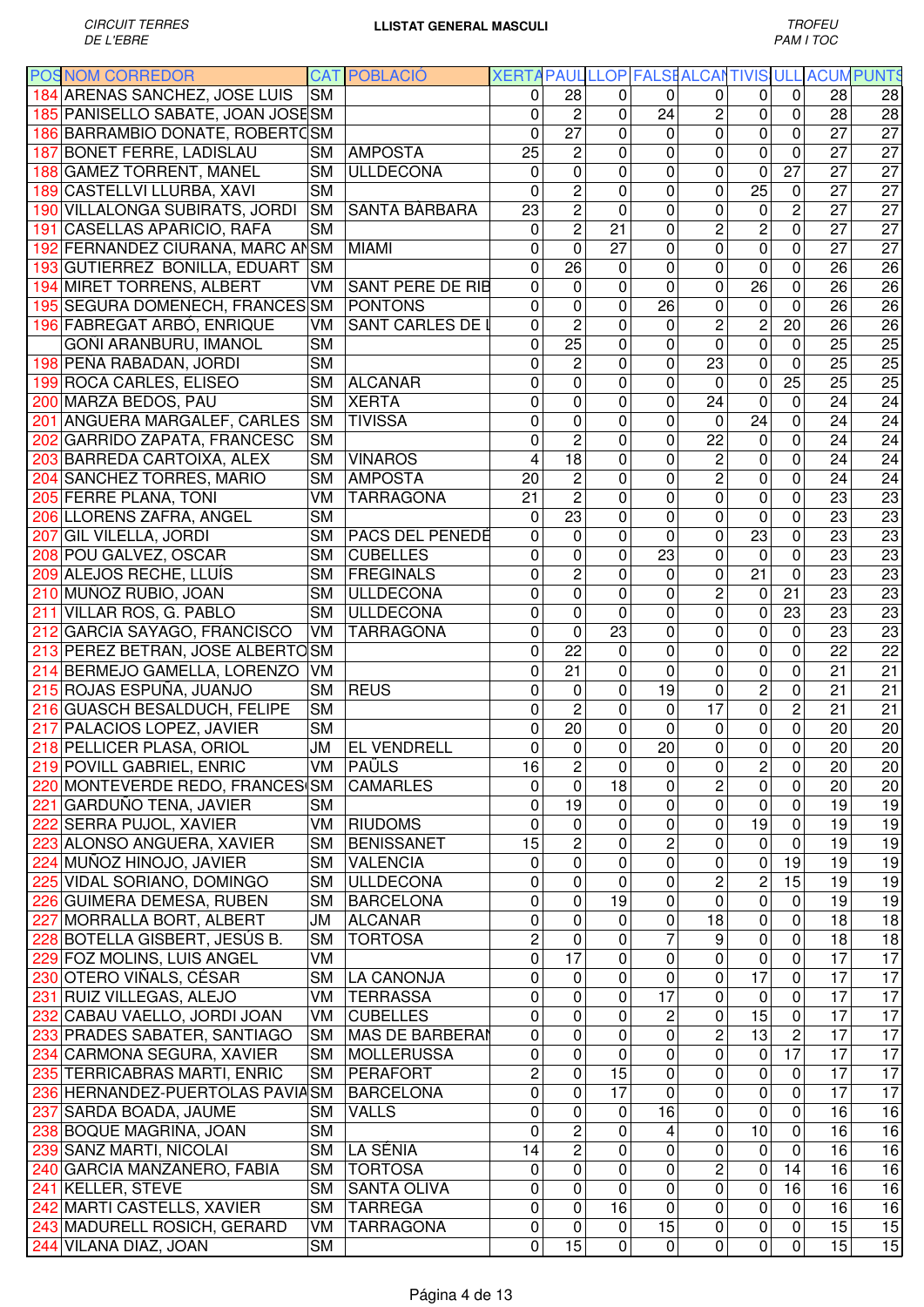|     | <b>POSNOM CORREDOR</b>                   |                        | <b>CAT POBLACIO</b>     | XERTA PAUL LLOP FALSEALCANTIVIS ULL ACUM PUNTS |                |                |                         |                         |                         |                         |                 |                         |
|-----|------------------------------------------|------------------------|-------------------------|------------------------------------------------|----------------|----------------|-------------------------|-------------------------|-------------------------|-------------------------|-----------------|-------------------------|
|     | 245 MARZA BEDOS, DIDAC                   | JM                     | <b>XERTA</b>            | 0                                              | 0              | $\Omega$       | $\Omega$                | 15                      | 0                       | $\mathbf 0$             | 15              | 15                      |
|     | 246 LORENZO CARRASCO, JOSEP A SM         |                        |                         | 0                                              | $\overline{c}$ | 0              | $\overline{\mathbf{c}}$ | $\overline{c}$          | 0                       | 9                       | 15              | 15                      |
|     | 247 NAVARRO AGUIRRE, JOAN JOSESM         |                        | LA RÁPITA               | $\overline{c}$                                 | $\overline{c}$ | $\mathbf 0$    | $\overline{c}$          | $\overline{2}$          | $\overline{7}$          | $\mathbf 0$             | 15              | 15                      |
|     | 248 BAENA MIRABETE, DANIEL               | <b>SM</b>              | <b>BADALONA</b>         | $\mathbf 0$                                    | $\mathbf 0$    | $\mathbf 0$    | 14                      | 0                       | $\mathbf 0$             | 0                       | 14              | 14                      |
|     | 249 MORALES SUBIRANA, MIQUEL             | <b>SM</b>              |                         | 0                                              | 14             | $\mathbf 0$    | $\Omega$                | $\mathbf 0$             | $\overline{0}$          | 0                       | 14              | 14                      |
|     |                                          |                        |                         |                                                |                |                |                         |                         |                         |                         |                 |                         |
|     | 250 ARBONÉS CABA, AGUSTÍ                 | <b>SM</b>              | <b>SARROCA DE LLEII</b> | $\overline{0}$                                 | $\mathbf 0$    | $\mathbf 0$    | 0                       | 0                       | 14                      | $\mathbf 0$             | 14              | 14                      |
|     | 251 RAMADA GARCIA, JORDI                 | VM                     |                         | $\overline{0}$                                 | $\overline{c}$ | $\mathbf 0$    | 0                       | 12                      | 0                       | $\mathbf 0$             | 14              | 14                      |
|     | 252 FIBLA GARCIA, XAVIER                 | <b>SM</b>              | SANT CARLES DE I        | 12                                             | $\overline{c}$ | $\mathbf 0$    | 0                       | 0                       | $\mathbf 0$             | 0                       | 14              | 14                      |
|     | 253 MARINE OLLE, PACO                    | VM                     | <b>ULLDECONA</b>        | $\overline{0}$                                 | $\mathbf 0$    | $\mathbf 0$    | $\Omega$                | $\overline{c}$          | $\mathbf 0$             | $\overline{12}$         | 14              | $\overline{14}$         |
|     | 254 ORTIZ SANCHIS, JORDI                 | VM                     | <b>TORTOSA</b>          | $\overline{0}$                                 | $\overline{0}$ | 14             | 0                       | 0                       | 0                       | 0                       | 14              | 14                      |
|     | 255 MARTIN GARCIA, RAFAEL                | <b>SM</b>              |                         | $\mathbf 0$                                    | 13             | $\mathbf 0$    | 0                       | $\mathbf 0$             | 0                       | 0                       | 13              | 13                      |
|     | 256 SOLÀ MAURI, ANGEL                    | VM                     | <b>TORTOSA</b>          | 0                                              | 2              | 0              | 0                       | 11                      | $\mathbf 0$             | 0                       | 13              | $\overline{13}$         |
| 257 | MIRÓ ARGENTÓ, EUTIQUIANO                 |                        | SM AMPOSTA              | $\overline{13}$                                | 0              | 0              | 0                       | 0                       | 0                       | $\mathbf 0$             | $\overline{13}$ | 13                      |
|     | 258 GUMBAU VIZCARRO, JUAN BAUTSM         |                        | <b>CALIG</b>            | $\mathbf 0$                                    | 0              | $\mathbf 0$    | 0                       | $\mathbf 0$             | 0                       | $\overline{13}$         | $\overline{13}$ | 13                      |
|     | 259 MARTINEZ FERREROS, FELIPE            | <b>SM</b>              |                         | $\mathbf 0$                                    | $\overline{2}$ | $\mathbf 0$    | 0                       | 0                       | 0                       | $\overline{11}$         | 13              | $\overline{13}$         |
|     | 260 FABREGAT CABRERA, RAUL               | <b>SM</b>              | <b>AMPOSTA</b>          | $\overline{c}$                                 | $\overline{2}$ | $\mathbf 0$    | $\overline{c}$          | $\overline{2}$          | $\overline{c}$          | 5                       | 15              | $\overline{13}$         |
|     |                                          |                        |                         | $\overline{0}$                                 |                |                |                         | $\overline{0}$          | $\overline{0}$          |                         |                 |                         |
|     | 261 BEL MESTRES, ELIAS                   | <b>SM</b>              | <b>TORTOSA</b>          |                                                | 0              | 13             | 0                       |                         |                         | 0                       | 13              | 13                      |
|     | 262 SOLÀ DIAZ, ORIOL                     | <b>SM</b>              | <b>TERRASSA</b>         | $\mathbf 0$                                    | 0              | $\mathbf{0}$   | 12                      | 0                       | $\mathbf 0$             | 0                       | 12              | $\overline{12}$         |
|     | 263 REAL ROSA, SERGIO                    | $\overline{\text{SM}}$ |                         | $\mathbf 0$                                    | $\overline{2}$ | $\mathbf 0$    | $\Omega$                | 10                      | 0                       | 0                       | 12              | $\overline{12}$         |
|     | 264 TORRENT BELTRAN, RAMON               | <b>SM</b>              | <b>ULLDECONA</b>        | 10                                             | 0              | 0              | $\Omega$                | $\overline{c}$          | 0                       | 0                       | 12              | $\overline{12}$         |
|     | 265 SIMO VILA, JOAN ANDREU               |                        | SM ALCANAR              | 0                                              | $\overline{2}$ | $\mathbf 0$    | 8                       | $\overline{0}$          | 0                       | $\overline{2}$          | $\overline{12}$ | $\overline{12}$         |
|     | 266 TURON RICO, JOSE                     | VM                     | <b>BOECILLO</b>         | $\mathbf 0$                                    | $\overline{0}$ | 12             | 0                       | 0                       | $\overline{0}$          | $\mathbf 0$             | $\overline{12}$ | 12                      |
|     | 267 DURAN GALIMANY, JAUME                | SM                     | <b>ALIÓ</b>             | 0                                              | 0              | $\mathbf 0$    | $\mathbf 0$             | 0                       | 11                      | 0                       | 11              | $\overline{11}$         |
|     | 268 SALVADOR MARTINEZ-REINA, PIJM        |                        | <b>BARCELONA</b>        | $\mathbf 0$                                    | 0              | $\mathbf 0$    | 11                      | 0                       | $\mathbf 0$             | 0                       | 11              | $\overline{11}$         |
|     | 269 FRANCES PANEA, LLUÍS                 | <b>SM</b>              | AMETLLA DE MAR          | $\mathbf 0$                                    | 0              | $\mathbf 0$    | 9                       | $\overline{c}$          | $\mathbf 0$             | 0                       | 11              | 11                      |
| 270 | <b>CASTELL CASTELL, JORDI</b>            | MM                     | <b>ULLDECONA</b>        | 9                                              | 0              | $\mathbf 0$    | $\mathbf 0$             | $\overline{2}$          | $\mathbf 0$             | 0                       | 11              | 11                      |
| 271 | PEREZ TOUS, JAVIER                       | VM.                    | <b>TORTOSA</b>          | $\overline{2}$                                 | $\overline{0}$ | $\mathbf 0$    | $\overline{c}$          | $\overline{2}$          | $\overline{2}$          | 3                       | 11              | $\overline{11}$         |
| 272 | BERNABEU ABELLAN, FRANCISCMM             |                        |                         | $\mathbf{0}$                                   | 10             | $\mathbf 0$    | 0                       | 0                       | 0                       | 0                       | 10              | 10                      |
|     | 273 ROSICH GRAU, JOE                     | VM                     | SALOU                   | 0                                              | 0              | $\mathbf 0$    | 10                      | 0                       | $\pmb{0}$               | 0                       | 10              | 10                      |
|     | 274 OLESA VALLESPI, JOSEP MARIA VM       |                        | <b>TIVISSA</b>          | $\mathbf 0$                                    | 0              | $\mathbf 0$    | $\overline{c}$          | $\overline{2}$          | 6                       | 0                       | 10              | 10                      |
|     | 275 ORTIZ LLOMBART, MAURO                | VM                     | <b>TORTOSA</b>          | 8                                              | $\mathbf 0$    | $\mathbf 0$    | 0                       | $\overline{2}$          | $\pmb{0}$               | $\mathbf 0$             | 10              | 10                      |
|     |                                          |                        |                         |                                                |                |                |                         |                         |                         |                         |                 |                         |
|     | 276 TOMAS ABADAL, AUGUST                 | <b>SM</b>              | <b>MASDENVERGE</b>      | $\mathbf 0$                                    | 0              | $\mathbf 0$    | 0                       | $\overline{c}$          | $\overline{c}$          | 6                       | 10              | 10                      |
| 277 | <b>BOSCH BRILLAS, AMADEU</b>             | <b>SM</b>              |                         | $\mathbf 0$                                    | 9              | $\mathbf 0$    | 0                       | 0                       | $\mathbf 0$             | 0                       | 9               | 9                       |
|     | 278 RIGAU I ESPIELL, ISAAC               | <b>SM</b>              | <b>SITGES</b>           | $\overline{0}$                                 | 0              | $\mathbf 0$    | 0                       | 0                       | 9                       | 0                       | 9               | 9                       |
|     | 279 NAVARRO MONZO, JOSE MANUESM          |                        |                         | 0                                              | 8              | 0              | $\pmb{0}$               | 0                       | $\pmb{0}$               | 0                       | 8               | $\overline{8}$          |
|     | 280 MAYOR ULLDEMOLINS, FRANCE SM ALCANAR |                        |                         | $\overline{0}$                                 | $\overline{0}$ | $\overline{0}$ | $\overline{0}$          | $\overline{8}$          | $\overline{0}$          | $\overline{\mathbf{o}}$ | $\infty$        | $\overline{8}$          |
|     | 281 PUJOL TORRUELLA, MARC                | SM   VIC               |                         | 0                                              | 0              | $\mathbf 0$    | $\Omega$                | 0                       | 8                       | $\mathbf 0$             | 8               | $\,8\,$                 |
|     | 282 TRUMMER ALEGRE, PABLO                | SM                     | <b>PAÜLS</b>            | 6                                              | $\overline{c}$ | 0              | $\Omega$                | 0                       | 0                       | 0                       | 8               | $\infty$                |
|     | 283 GIMENEZ PONS, ROBERT                 |                        | MM   XERTA              | $\overline{c}$                                 | $\overline{2}$ | $\mathbf 0$    | 0                       | $\overline{\mathbf{c}}$ | $\overline{c}$          | 0                       | 8               | $\overline{8}$          |
|     | 284 GALENDE GUERRA, ISAIAS               | VM                     | <b>TARRAGONA</b>        | $\mathbf 0$                                    | 2              | $\mathbf 0$    | $\overline{c}$          | $\overline{c}$          | $\overline{c}$          | $\mathbf 0$             | 8               | $\overline{8}$          |
|     | 285 BALFEGO MARTI, ARTUR                 | <b>SM</b>              | L'AMETLLA DE MAF        | $\overline{2}$                                 | 0              | $\mathbf 0$    | $\overline{2}$          | $\overline{2}$          | $\overline{2}$          | $\mathbf 0$             | 8               | $\overline{8}$          |
|     | 286 MURALL TALLADA, PACO                 | VM                     | <b>TORTOSA</b>          | $\overline{2}$                                 | 0              | $\mathbf 0$    | $\overline{c}$          | $\overline{2}$          | $\mathsf 0$             | $\overline{2}$          | 8               | $\overline{8}$          |
|     | 287 PUJOL SARROCA, JOAQUIM               | <b>SM</b>              | <b>BENISSANET</b>       | $\overline{2}$                                 | $\overline{2}$ | $\mathbf 0$    | $\overline{c}$          | $\mathbf 0$             | $\overline{c}$          | $\mathbf 0$             | 8               | $\overline{8}$          |
|     | 288 RIBES ABELLA, JORDI                  | <b>SM</b>              | <b>JESÚS</b>            | $\overline{2}$                                 | $\overline{2}$ | 0              | 0                       | $\mathsf 0$             | 2                       | $\overline{2}$          | 8               | $\overline{\bf 8}$      |
|     | 289 ESTORACH FATSINI, PACO               | VM                     | <b>TORTOSA</b>          | $\overline{2}$                                 | 0              | 0              | 0                       | 2                       | 2                       | $\overline{\mathbf{c}}$ | 8               | $\bf 8$                 |
|     | 290 REVERTER CANALDA, ANDREU             | JM                     | <b>SANT CARLES DE I</b> | $\overline{2}$                                 | $\overline{2}$ | 0              | $\overline{c}$          | $\mathsf 0$             | $\overline{2}$          | 0                       | 8               | $\overline{8}$          |
|     |                                          |                        |                         | $\overline{2}$                                 | $\overline{2}$ | 0              | $\mathbf 0$             | $\overline{2}$          | $\pmb{0}$               | $\overline{2}$          | 8               | $\overline{\mathbf{8}}$ |
|     | 291 ARASA PELLISA, ANGEL                 | <b>SM</b>              | <b>ALCANAR PLATJA</b>   |                                                |                |                |                         |                         |                         |                         |                 |                         |
|     | 292 MOLINE CALLAU, ROBERT                | MM                     | <b>GINESTAR</b>         | 0                                              | $\overline{2}$ | $\mathbf 0$    | $\overline{c}$          | $\overline{2}$          | $\overline{2}$          | 0                       | 8               | $\overline{8}$          |
|     | 293 FERRE CASTELL, CLIMENT               | <b>SM</b>              | <b>ULLDECONA</b>        | $\overline{c}$                                 | $\overline{2}$ | $\mathbf 0$    | $\overline{2}$          | $\overline{2}$          | $\pmb{0}$               | 0                       | 8               | $\overline{8}$          |
|     | 294 ESTRADA TARGA, JOAN                  | <b>SM</b>              | <b>PAÜLS</b>            | $\overline{7}$                                 | 0              | $\mathbf 0$    | 0                       | 0                       | $\pmb{0}$               | 0                       | $\overline{7}$  | $\overline{7}$          |
|     | 295 CAYUELAS MARCOS, ANTONIO             | <b>SM</b>              |                         | $\mathbf 0$                                    | 6              | 0              | 0                       | 0                       | 0                       | 0                       | 6               | $\overline{6}$          |
|     | 296 RAUPACH, HANS                        | <b>SM</b>              | AMPOSTA                 | $\mathbf 0$                                    | 0              | $\mathbf 0$    | $\mathbf 0$             | 6                       | $\pmb{0}$               | $\mathbf 0$             | 6               | 6                       |
|     | 297 BEL MESSEGUER, JOAQUIN               | <b>SM</b>              | LA SÉNIA                | $\overline{c}$                                 | 0              | 0              | $\mathbf 0$             | $\overline{2}$          | 0                       | $\overline{c}$          | 6               | 6                       |
|     | 298 GARCIA ABELLÓ, RAÜL                  | <b>SM</b>              | <b>FALSET</b>           | 0                                              | 0              | 0              | 6                       | 0                       | 0                       | 0                       | 6               | 6                       |
|     | 299 PLANA LLAURADO, JOAN                 | <b>SM</b>              |                         | 0                                              | $\overline{2}$ | 0              | $\mathbf 0$             | 0                       | $\overline{\mathbf{4}}$ | 0                       | 6               | $\overline{6}$          |
|     | 300 CASADO ARRUFAT, SISCO                | <b>SM</b>              |                         | 0                                              | $\overline{2}$ | $\mathbf 0$    | $\overline{c}$          | 0                       | $\overline{c}$          | 0                       | 6               | $\overline{6}$          |
|     | 301 GIL MAS, JOAN                        | VM                     |                         | $\mathbf 0$                                    | $\overline{2}$ | $\mathbf 0$    | $\mathbf 0$             | $\overline{2}$          | $\overline{2}$          | $\mathbf 0$             | 6               | 6                       |
|     | 302 GOMEZ DIAZ, GONZALO                  | <b>SM</b>              | MÓRA LA NOVA            | $\overline{c}$                                 | $\mathbf 0$    | $\mathbf 0$    | $\overline{c}$          | 0                       | $\overline{2}$          | $\mathbf 0$             | 6               | $6 \overline{}$         |
|     | 303 VICENTE PASCUAL, RUBEN               | <b>SM</b>              | <b>TARRAGONA</b>        | $\overline{2}$                                 | $\overline{c}$ | $\mathbf 0$    | $\overline{c}$          | $\mathbf 0$             | $\mathsf 0$             | $\mathbf 0$             | 6               | $6 \overline{}$         |
|     | 304 CANALDA VIDAL, MANEL                 |                        | <b>JESUS</b>            | 0                                              | 0              | 0              | $\overline{c}$          | $\overline{c}$          | $\mathbf 2$             | 0                       | 6               | 6                       |
|     |                                          | SM                     |                         | 0                                              |                |                | $\overline{c}$          | $\mathbf 0$             |                         | $\overline{c}$          |                 |                         |
|     | 305 FERNANDEZ GARCIA, JOSE               | <b>SM</b>              | <b>TORTOSA</b>          |                                                | 0              | $\pmb{0}$      |                         |                         | $\mathbf 2$             |                         | 6               | $6\overline{6}$         |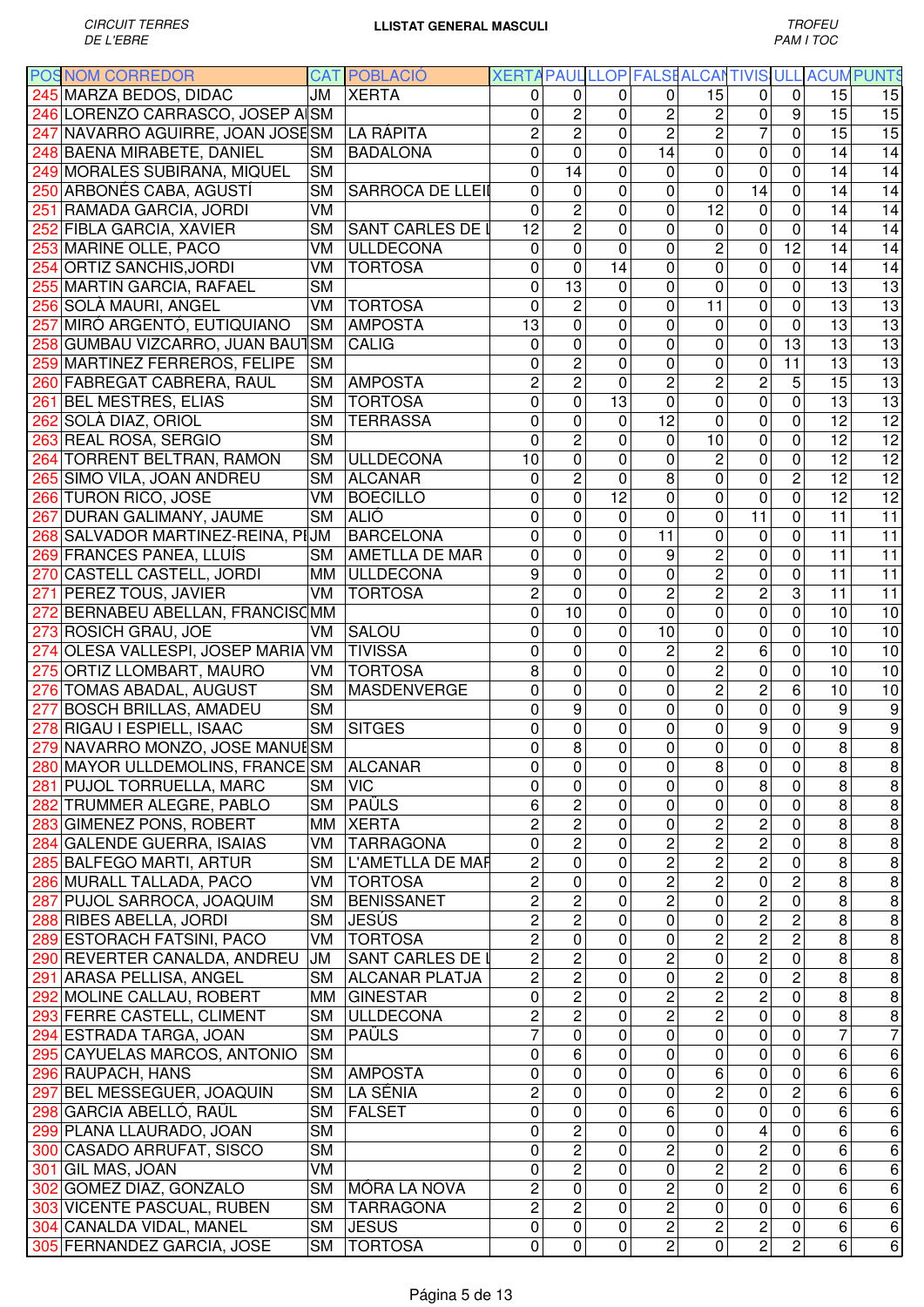|     | <b>POSNOM CORREDOR</b>            |           | <b>CAT POBLACIÓ</b>    | XERTA PAUL LLOP FALSE ALCANTIVIS ULL |                |                  |                         |                     |                               |                |                | <b>ACUMPUNTS</b>        |
|-----|-----------------------------------|-----------|------------------------|--------------------------------------|----------------|------------------|-------------------------|---------------------|-------------------------------|----------------|----------------|-------------------------|
|     | 306 BATALLA JUBANY, JOSEP MARIAMM |           |                        | 0                                    | 2              | 0                | 2                       | 0                   | 2                             | 0              | 6              | 6                       |
|     | 307 JIMENEZ ORRIOS, JORDI         | <b>SM</b> | <b>TARRAGONA</b>       | $\overline{2}$                       | $\overline{2}$ | 0                | 0                       | 0                   | $\overline{2}$                | 0              | 6              | 6                       |
|     | 308 ACERO VENDRELL, GUILLERMO VM  |           | SANTA BÀRBARA          | 0                                    | $\overline{0}$ | 0                | 0                       | $\overline{c}$      | $\overline{c}$                | $\overline{2}$ | $\overline{6}$ | $\overline{6}$          |
|     | 309 FERNANDO ROYAL, JOSEP ENRISM  |           | <b>ULLDECONA</b>       | $\overline{c}$                       | $\overline{c}$ | 0                | 0                       | $\overline{2}$      | 0                             | 0              | 6              | 6                       |
|     | 310 GONZALEZ GAVILAN, FCO JOSE VM |           |                        | 0                                    | $\overline{2}$ | $\mathbf{0}$     | 0                       | $\overline{2}$      | $\overline{c}$                | 0              | 6              | 6                       |
|     | 311 GOMIS OLLÉ, JORDI             | <b>SM</b> | <b>ALCOVER</b>         | 0                                    | $\mathbf 0$    | $\mathbf 0$      | $\overline{c}$          | $\overline{2}$      | $\overline{c}$                | $\mathbf 0$    | 6              | 6                       |
|     | 312 PEREZ HERAS, DAVID            | <b>SM</b> |                        | 2                                    | $\overline{c}$ | $\mathbf 0$      | 0                       | $\overline{2}$      | $\mathbf 0$                   | 0              | 6              | 6                       |
|     | 313 CARTOIXA BRUSCA, MARTÍ        | MM        | <b>TORTOSA</b>         | 2                                    | $\mathsf 0$    | $\mathbf 0$      | 0                       | $\overline{2}$      | $\overline{c}$                | 0              | 6              | 6                       |
|     | 314 FRANCH CID, AITOR             | <b>SM</b> | SANTA BÀRBARA          | $\overline{c}$                       | $\mathbf 0$    | $\mathbf 0$      | 0                       | $\overline{2}$      | $\mathbf 0$                   | $\overline{c}$ | 6              | 6                       |
|     | 315 GARDUÑO TENA, PEDRO           | <b>SM</b> |                        | 0                                    | 5              | $\mathbf 0$      | 0                       | 0                   | $\mathbf 0$                   | 0              | 5              | 5                       |
|     | 316 LAMARCA AUDI, ANTONIO         | <b>SM</b> | <b>ROQUETES</b>        | 0                                    | 0              | $\mathbf 0$      | 0                       | 5                   | 0                             | 0              | 5              | 5                       |
|     | 317 BLADÉ GALINDO, SANTI          | <b>SM</b> | <b>BENISSANET</b>      | 5                                    | 0              | $\mathbf 0$      | 0                       | 0                   | $\mathbf 0$                   | 0              | 5              | 5                       |
|     | 318 BRULL CABRERA, CRISTIAN       | <b>SM</b> | <b>L'ALDEA</b>         | 0                                    | 0              | $\mathbf 0$      | 3                       | $\overline{2}$      | $\mathbf 0$                   | 0              | 5              | 5                       |
|     | 319 GRAU MONTANER, JOAN           | VM        |                        | 0                                    | $\overline{2}$ | $\mathbf 0$      | 0                       | $\overline{2}$      | $\mathbf 0$                   | $\mathbf 0$    | 4              |                         |
|     |                                   | VM        | <b>TORTOSA</b>         | $\overline{c}$                       | 0              | $\mathbf 0$      | 0                       | 0                   | $\overline{2}$                | $\mathbf 0$    |                |                         |
|     | 320 ANGLÈS I OLIVÉ, JOSEP         |           |                        |                                      |                |                  |                         |                     |                               |                | 4              |                         |
| 321 | <b>CANALES HORTELANO, CESAR</b>   | <b>SM</b> |                        | 0                                    | 4              | 0                | 0                       | 0                   | $\pmb{0}$                     | 0              | 4              |                         |
| 322 | MARGALEF MONTAGUT, VICENT SM      |           | <b>GINESTAR</b>        | 0                                    | 0              | $\mathbf 0$      | 0                       | $\overline{2}$      | $\overline{2}$                | $\overline{0}$ | 4              | 4                       |
| 323 | CARRERAS ROS, JOSE LUIS           | VM        | <b>ALCANAR</b>         | 0                                    | 0              | $\mathbf 0$      | 0                       | $\overline{2}$      | $\overline{0}$                | $\overline{2}$ | 4              | 4                       |
|     | 324 MACIA MARTI, MANEL            | VM        |                        | 0                                    | $\overline{2}$ | $\mathbf 0$      | 0                       | $\overline{2}$      | $\mathbf 0$                   | $\overline{0}$ | 4              | 4                       |
| 325 | <b>COLOMER CURTO, RAUL</b>        | <b>SM</b> | <b>BÍTEM</b>           | 0                                    | 0              | 0                | 0                       | 4                   | 0                             | 0              | 4              | 4                       |
|     | 326 TORTOSA MARTINEZ, MANUEL      | <b>SM</b> | <b>TARRAGONA</b>       | 0                                    | 0              | 0                | 2                       | 0                   | $\overline{2}$                | 0              | 4              | 4                       |
|     | 327 BERNAL SALVAT, ALBERT         | <b>SM</b> |                        | 0                                    | $\overline{c}$ | 0                | 0                       | 0                   | $\overline{2}$                | 0              | 4              | 4                       |
|     | 328 ROSET FABREGAS, LLUIS         | <b>SM</b> |                        | 0                                    | $\overline{c}$ | $\mathbf 0$      | 0                       | $\overline{2}$      | $\pmb{0}$                     | $\mathbf 0$    | 4              | 4                       |
|     | 329 SUÑER MAS, JOSEP              | <b>SM</b> | <b>GINESTAR</b>        | 0                                    | 0              | $\mathbf 0$      | 0                       | $\overline{2}$      | $\overline{2}$                | 0              | 4              | 4                       |
|     | 330 GUBERN DOMINGUEZ, DAVID       | <b>SM</b> |                        | 0                                    | 2              | $\mathbf 0$      | 0                       | $\overline{2}$      | $\mathbf 0$                   | 0              | 4              | 4                       |
|     | 331 MARTINEZ ANDUJAR, AMADOR      | MM        |                        | 0                                    | $\overline{c}$ | $\mathbf 0$      | 0                       | $\overline{2}$      | $\mathbf 0$                   | $\overline{0}$ | 4              | 4                       |
|     | 332 NUÑEZ PUJOL, DAVID            | VM        |                        | 0                                    | $\overline{c}$ | $\mathbf 0$      | 0                       | $\overline{c}$      | 0                             | 0              | 4              | 4                       |
|     | 333 GARCIA MARQUEZ, DAVID         | <b>SM</b> |                        | 0                                    | $\overline{2}$ | $\mathbf 0$      | 0                       | $\overline{2}$      | $\mathbf 0$                   | 0              | 4              | 4                       |
|     | 334 SANCHO FIBLA, JOAQUIM         | <b>SM</b> |                        | 0                                    | $\overline{2}$ | $\mathbf 0$      | 0                       | $\overline{2}$      | $\mathbf 0$                   | $\mathbf 0$    | 4              | 4                       |
|     | 335 MOYA SOLVAN, JOSEP BLAI       | <b>SM</b> | <b>AMPOSTA</b>         | 2                                    | $\overline{2}$ | $\mathbf 0$      | $\Omega$                | 0                   | $\mathbf 0$                   | 0              | 4              | 4                       |
|     | 336 MARTINEZ SOUSA, JAIME         | <b>SM</b> |                        | 0                                    | $\overline{2}$ | $\mathbf 0$      | 0                       | $\overline{c}$      | 0                             | $\mathbf 0$    | 4              | 4                       |
|     | 337 MARTINEZ MARTI, ALBERT        | <b>SM</b> | <b>MORA D'EBRE</b>     | $\overline{c}$                       | $\mathbf 0$    | $\mathbf 0$      | $\overline{c}$          | 0                   | 0                             | 0              | 4              | 4                       |
|     | 338 ZARAGOZA GONZALEZ, JOAN       | <b>SM</b> | SANT CARLES DE I       | 0                                    | $\mathbf 0$    | $\mathbf 0$      | 0                       | 0                   | 0                             | 4              | 4              | 4                       |
|     | 339 MORERA FONTANET, JORDI        | <b>SM</b> | <b>GANDESA</b>         | $\overline{2}$                       | $\overline{c}$ | 0                | 0                       | 0                   | $\mathbf 0$                   | 0              | 4              | 4                       |
|     | 340 SUBIRÓS PICAZO, RAFAEL        | <b>SM</b> | <b>TARRAGONA</b>       | 0                                    | $\overline{0}$ | $\mathbf 0$      | $\overline{c}$          | $\overline{0}$      | $\overline{c}$                | $\overline{0}$ | 4              | 4                       |
|     | 341 CASADO PAGES, JORDI           | SM        | XERTA                  | 0                                    | 0              | 0                | 0                       | 2                   | 2                             | $\mathbf 0$    | 4              | 4                       |
|     | 342 CANDELA MURIAS, VICTOR        | VM        |                        | 0                                    | $\overline{c}$ | 0                | 0                       | $\overline{2}$      | 0                             | 0              | 4              | 4                       |
|     | 343 ARAGAY BENERIA, MANEL         |           | MM BARCELONA           | 0                                    | 0              | 0                | 0                       | $\overline{2}$      | $\overline{\mathbf{c}}$       | 0              | 4              | 4                       |
|     | 344 LLAMBRICH MULET, RUBEN        | <b>SM</b> | <b>AMPOSTA</b>         | $\overline{c}$                       | 0              | 0                | 0                       | $\overline{2}$      | 0                             | $\mathbf 0$    | 4              | 4                       |
|     | 345 QUEROL MIQUEL, IVAN           | <b>SM</b> | LA SÉNIA               | $\overline{c}$                       | 0              | $\mathbf 0$      | 0                       | $\overline{2}$      | $\pmb{0}$                     | $\mathbf 0$    | 4              | 4                       |
|     | 346 OLIVE BEUMALA, JOAN           | MM        | <b>CASTELLAR DEL V</b> | $\mathbf 0$                          | $\overline{c}$ | $\mathbf 0$      | 0                       | $\overline{2}$      | $\mathbf 0$                   | 0              | 4              | 4                       |
|     | 347 ESTELLER REVERTER, ALBERT     | <b>SM</b> | <b>ALCANAR</b>         | 0                                    | 0              | $\mathbf 0$      | 0                       | $\overline{2}$      | $\pmb{0}$                     | $\overline{c}$ | 4              | $\overline{\mathbf{4}}$ |
|     | 348 FERRANDO VILLAROYA, CARLOSM   |           | <b>TORTOSA</b>         | $\overline{c}$                       | $\overline{c}$ | $\mathbf 0$      | 0                       | 0                   | 0                             | 0              | 4              | $\overline{\mathbf{4}}$ |
|     |                                   |           |                        |                                      | 0              |                  |                         |                     |                               |                |                |                         |
|     | 349 LINDEZ RIPOLL, CARLOS         | VM.       | <b>MORA D'EBRE</b>     | 0                                    | 0              | $\mathbf 0$<br>0 | 2                       | 0<br>$\overline{c}$ | $\mathbf 2$<br>$\overline{c}$ | 0<br>0         | 4              | 4                       |
|     | 350 MORERA CASAMITJANA, VALEN MM  |           | <b>SEVA</b>            | 0<br>$\overline{2}$                  | $\overline{0}$ | $\mathbf 0$      | 0<br>$\mathbf 0$        | $\mathbf 0$         | $\overline{2}$                | 0              | 4              | 4                       |
|     | 351 SANABRA MOYA, PERE            | VM        | <b>TARRAGONA</b>       |                                      |                |                  |                         |                     |                               |                | 4              | 4                       |
|     | 352 FALCÓN BRUNET, CARLES         | <b>SM</b> | <b>TARRAGONA</b>       | $\mathbf 0$                          | 0              | 0                | $\overline{c}$          | 0                   | $\overline{2}$                | $\mathbf 0$    | 4              | $\overline{4}$          |
|     | 353 TIRON MARTINEZ, ALBERT        | JМ        | <b>TORTOSA</b>         | $\overline{c}$                       | $\overline{c}$ | 0                | $\mathbf 0$             | 0                   | $\pmb{0}$                     | $\mathbf 0$    | 4              | $\overline{\mathbf{4}}$ |
|     | 354 CABRE HERNANDEZ, CARLES       | VM        | MÓRA D'EBRE            | $\overline{2}$                       | 0              | $\mathbf 0$      | $\overline{c}$          | 0                   | 0                             | 0              | 4              | 4                       |
|     | 355 GONZALEZ PENTINAT, GINÉS      | <b>SM</b> | <b>BENISSANET</b>      | $\overline{2}$                       | $\overline{2}$ | $\mathbf 0$      | 0                       | 0                   | $\pmb{0}$                     | $\mathbf 0$    | 4              | $\overline{\mathbf{4}}$ |
|     | 356 POYATOS LÓPEZ, RAFAEL         | <b>SM</b> | <b>TORTOSA</b>         | $\overline{2}$                       | $\overline{0}$ | $\mathbf 0$      | 0                       | $\overline{2}$      | $\pmb{0}$                     | $\mathbf 0$    | 4              | $\overline{4}$          |
|     | 357 OLIVER GARVIN, ANDRES         | VM        | <b>VILA-SECA</b>       | 0                                    | $\overline{0}$ | $\mathbf 0$      | 2                       | $\overline{0}$      | $\overline{2}$                | 0              | 4              | $\overline{\mathbf{4}}$ |
|     | 358 MARQUÈS ARIÑO, JORDI          | <b>SM</b> |                        | 0                                    | 2              | 0                | 0                       | 0                   | 2                             | 0              | 4              | 4                       |
|     | 359 CAPDEVILA GORRIZ, SERGI       | VM        | FALSET                 | 0                                    | $\overline{0}$ | 0                | 2                       | $\mathbf 0$         | $\overline{2}$                | 0              | 4              | 4                       |
|     | 360 QUILEZ SAMPIETRO, RAMON       | VM        | <b>TARRAGONA</b>       | $\overline{2}$                       | $\overline{2}$ | 0                | 0                       | $\pmb{0}$           | 0                             | 0              | 4              | 4                       |
|     | 361 CASANOVA PALLEJÀ, XAVIER      | <b>SM</b> | <b>AMPOSTA</b>         | $\overline{2}$                       | $\overline{2}$ | 0                | 0                       | 0                   | 0                             | $\mathbf 0$    | 4              | $\overline{\mathbf{4}}$ |
|     | 362 ALEMANY MARTINEZ, JORDI       | <b>SM</b> | <b>TARRAGONA</b>       | $\overline{2}$                       | $\overline{2}$ | 0                | 0                       | 0                   | 0                             | 0              | 4              | 4                       |
|     | 363 MORA MONTIEL, FRANCISCO       | <b>SM</b> | TORREFORTA             | 0                                    | 0              | 0                | $\overline{\mathbf{c}}$ | 0                   | $\mathbf 2$                   | 0              | 4              | $\overline{\mathbf{4}}$ |
|     | 364 FONT PLANA, JORDI             | VM        |                        | 0                                    | $\overline{c}$ | $\mathbf 0$      | 0                       | 0                   | $\overline{c}$                | 0              | 4              | $\overline{\mathbf{4}}$ |
|     | 365 BERGA LOPEZ, JORDI            | VM        | <b>TARRAGONA</b>       | 0                                    | $\pmb{0}$      | 0                | $\overline{c}$          | 0                   | $\mathbf 2$                   | 0              | 4              | $\overline{\mathbf{4}}$ |
|     | 366 SANCHEZ RUIZ, ANTONIO         | MM        | SANT CARLES DE I       | 0                                    | $\overline{0}$ | $\pmb{0}$        | 0                       | $\overline{2}$      | 0                             | $\overline{c}$ | 4              | $\blacktriangle$        |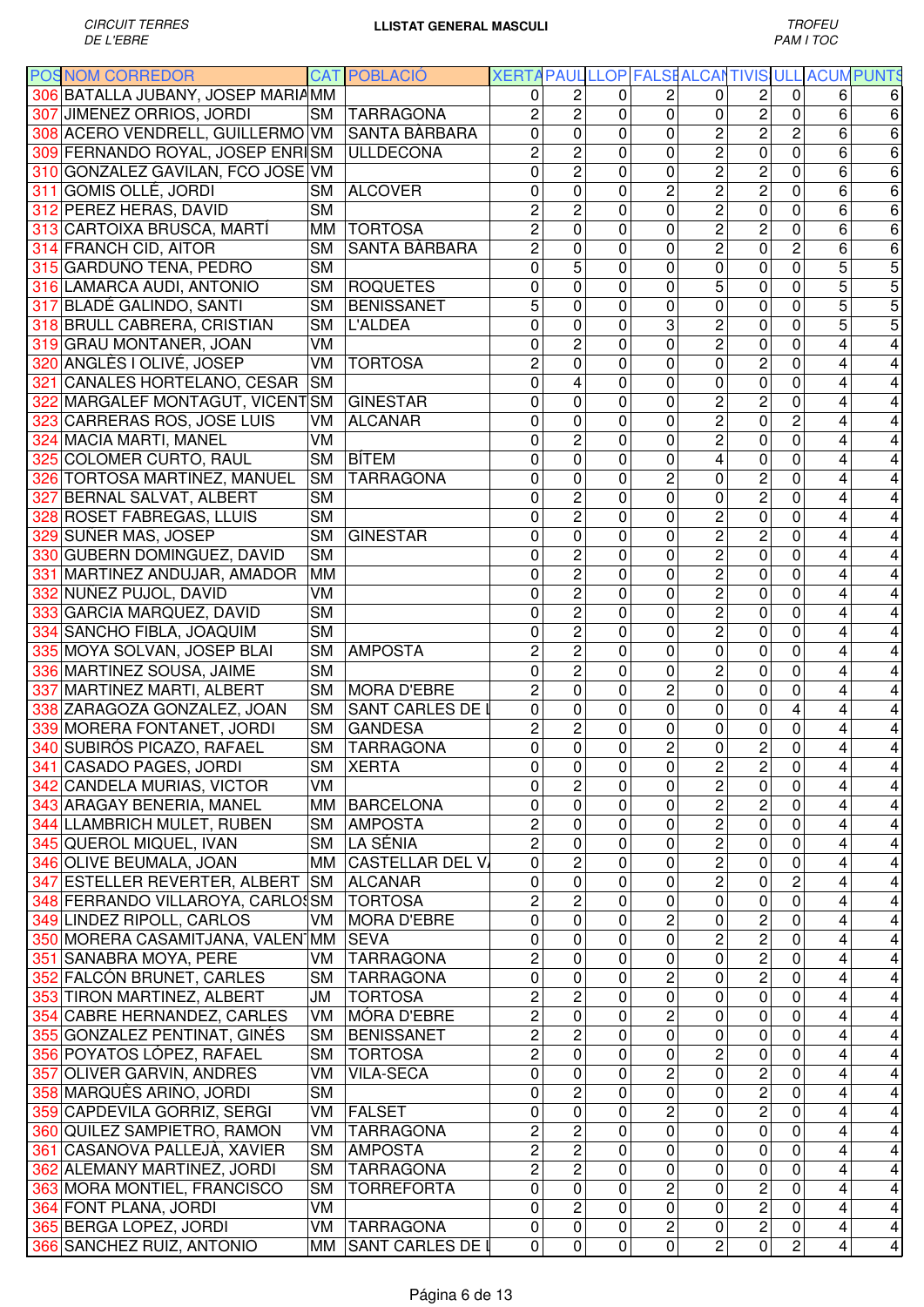| <b>POSNOM CORREDOR</b>            |                        | <b>CAT POBLACIÓ</b> |                |                         |              |                | XERTA PAUL LLOP FALSEALCANTIVIS ULL ACUM PUNTS |                         |                |                |                               |
|-----------------------------------|------------------------|---------------------|----------------|-------------------------|--------------|----------------|------------------------------------------------|-------------------------|----------------|----------------|-------------------------------|
| 367 MOLINER BERNAL, VICENTE       | <b>SM</b>              |                     | 0              | 2                       | 0            | $\mathbf{0}$   | $\overline{c}$                                 | $\Omega$                | $\Omega$       | 4              |                               |
| 368 SERRANO CARRETERO, VICENT SM  |                        |                     | 0              | $\overline{2}$          | 0            | 0              | 0                                              | 0                       | $\overline{c}$ | 4              | 4                             |
| 369 ESTEVE OBIOL, ASBEL           | <b>SM</b>              | <b>AMPOSTA</b>      | 0              | 0                       | 0            | $\overline{c}$ | 0                                              | $\overline{c}$          | $\overline{0}$ | 4              | 4                             |
| 370 BENET BORRAZ, XAVIER          | SM                     | <b>FLIX</b>         | 0              | 0                       | $\mathbf{0}$ | $\overline{c}$ | 0                                              | $\overline{c}$          | 0              | 4              | 4                             |
| 371 RUIZ MARTINEZ, ANTONIO        | VM                     | <b>ULLDECONA</b>    | 0              | 0                       | $\mathbf{0}$ | $\overline{c}$ | $\overline{c}$                                 | $\mathbf 0$             | 0              | 4              | 4                             |
| 372 BELMONTE ZAMORA, RICARD       | SM                     | <b>TARRAGONA</b>    | $\overline{c}$ | 0                       | 0            | 0              | $\overline{0}$                                 | $\overline{c}$          | 0              | 4              | 4                             |
| 373 SOROLLA EMILIO, AXEL          | JM                     | <b>ALCANAR</b>      | 0              | 0                       | 0            | 0              | $\overline{c}$                                 | 0                       | $\overline{c}$ | 4              | 4                             |
| 374 COCHS GASOL, JOSEP            | <b>SM</b>              | <b>REUS</b>         | $\overline{c}$ | 0                       | 0            | 0              | $\mathbf 0$                                    | $\overline{\mathbf{c}}$ | 0              | 4              | 4                             |
| 375 GUTIERREZ MARTINEZ, JUAN      | <b>SM</b>              | <b>ULLDECONA</b>    | 0              | $\mathsf 0$             | $\mathbf{0}$ | 2              | $\overline{c}$                                 | 0                       | 0              | 4              | 4                             |
| 376 LEAL MARTINEZ, JUAN ANTONICSM |                        |                     | 0              | 3                       | 0            | 0              | $\mathbf 0$                                    | 0                       | $\mathbf 0$    | 3              | $\overline{3}$                |
| 377 QUERALT ROCA, JUAN JOSE       | <b>SM</b>              | <b>ALCANAR</b>      | 0              | 0                       | $\mathbf 0$  | 0              | 3                                              | 0                       | 0              | 3              | $\overline{3}$                |
| 378 MORENO ALPUENTE, DIEGO        | <b>SM</b>              | <b>AMPOSTA</b>      | 3              | 0                       | 0            | 0              | 0                                              | $\mathbf 0$             | 0              | 3              | $\overline{3}$                |
| 379 LUENGO MORAL, JOAQUIM         | VM                     |                     | 0              | $\overline{2}$          | 0            | 0              | 0                                              | $\mathbf 0$             | 0              | $\overline{2}$ | $\overline{2}$                |
| 380 MACIAS GOMEZ, PEDRO           | <b>SM</b>              | <b>VINARÒS</b>      | 0              | 0                       | 0            | 0              | $\overline{c}$                                 | $\mathbf 0$             | 0              | $\overline{c}$ | $\overline{2}$                |
| 381 MARÇAL I ROIG, MANEL          | VM                     | <b>TARRAGONA</b>    | 0              | $\mathbf 0$             | 0            | 2              | $\mathbf 0$                                    | $\mathbf 0$             | 0              | $\overline{c}$ | $\overline{2}$                |
| 382 MARCO JUEZ, MANEL             | <b>SM</b>              | <b>TARRAGONA</b>    | 0              | 0                       | 0            | 2              | 0                                              | 0                       | 0              | $\overline{c}$ | $\overline{2}$                |
| 383 CASAS FORTUNY, MARC           | <b>SM</b>              | <b>TARRAGONA</b>    | 0              | 0                       | $\mathbf{0}$ | 0              | 0                                              | $\overline{2}$          | 0              | $\overline{2}$ | $\overline{2}$                |
| 384 BARRIACH GAYA, JAUME          | <b>SM</b>              | <b>TARRAGONA</b>    | $\mathbf 0$    | 0                       | 0            | 0              | 0                                              | $\overline{2}$          | 0              | $\overline{2}$ | $\overline{2}$                |
| 385 AGUSTIN JOSE, RAMON J.        | <b>SM</b>              | <b>ALCANAR</b>      | 0              | 0                       | 0            | 0              | $\overline{c}$                                 | $\mathbf 0$             | 0              | $\overline{2}$ | $\overline{2}$                |
| 386 LORITE CASAMITJANA, JESUS     | VM                     | <b>BADALONA</b>     | $\overline{c}$ | 0                       | 0            | 0              | $\mathbf 0$                                    | 0                       | 0              | $\overline{2}$ | $\overline{c}$                |
| 387 ASTASIO RODRIGUEZ, JOAN       | MМ                     | <b>ALCANAR</b>      | $\overline{0}$ | 0                       | $\mathbf 0$  | 0              | $\overline{2}$                                 | $\mathbf 0$             | 0              | $\overline{2}$ | $\overline{2}$                |
| 388 ALVAREZ MORALES, JESUS        | <b>SM</b>              |                     | 0              | $\overline{c}$          | $\mathbf{0}$ | 0              | $\overline{0}$                                 | $\mathbf 0$             | 0              | $\overline{2}$ | $\overline{2}$                |
| 389 JANSÀ DUBON, JOSEP            | <b>SM</b>              |                     | 0              | $\overline{2}$          | $\mathbf{0}$ | 0              | $\mathbf 0$                                    | $\mathbf 0$             | 0              | $\overline{2}$ | $\overline{c}$                |
| 390 CUESTA PRIETO, EZEQUIEL       | <b>SM</b>              |                     | 0              | $\overline{2}$          | 0            | 0              | 0                                              | 0                       | 0              | $\overline{c}$ | $\overline{2}$                |
| 391 TENA MALLEN, TOMAS            | <b>SM</b>              |                     | 0              | $\overline{2}$          | 0            | 0              | 0                                              | 0                       | 0              | $\overline{c}$ | $\overline{2}$                |
| 392 LLORENTE HORNILLOS, ISIDOR(SM |                        |                     | 0              | $\overline{2}$          | 0            | 0              | 0                                              | $\pmb{0}$               | 0              | $\overline{c}$ | $\overline{2}$                |
| 393 MARTINEZ RUBIO, RAUL          | <b>SM</b>              |                     | 0              | $\overline{2}$          | $\mathbf 0$  | 0              | 0                                              | $\mathbf 0$             | 0              | $\overline{c}$ | $\overline{c}$                |
| 394 GUTIERREZ ESCOBAR, MANUEL     | <b>SM</b>              |                     | 0              | $\overline{c}$          | $\mathbf 0$  | 0              | 0                                              | $\mathbf 0$             | 0              | $\overline{c}$ | $\overline{2}$                |
| 395 CALVET VILÀ, JOSE MARIA       | <b>SM</b>              |                     | 0              | $\overline{c}$          | 0            | 0              | 0                                              | $\mathbf 0$             | 0              | $\overline{c}$ | $\overline{c}$                |
| 396 TENA MALLEN, JUAN RAMON       | <b>SM</b>              |                     | 0              | $\overline{c}$          | 0            | 0              | 0                                              | $\mathbf 0$             | 0              | $\overline{c}$ | $\overline{2}$                |
| 397 CARTAÑA PUJOL, JOSE MARIA     | VM                     |                     | 0              | $\overline{2}$          | 0            | 0              | 0                                              | $\mathbf 0$             | 0              | $\overline{c}$ | $\overline{2}$                |
| 398 JIMENEZ MERINO, DAVID         | <b>SM</b>              |                     | 0              | $\overline{c}$          | 0            | 0              | 0                                              | $\mathbf 0$             | 0              | 2              | $\overline{2}$                |
| 399 MONTES NAVARRO, MIQUEL        | <b>SM</b>              |                     | 0              | $\overline{c}$          | $\mathbf{0}$ | 0              | 0                                              | $\mathbf 0$             | 0              | $\overline{c}$ | $\overline{2}$                |
| 400 CASTELLANO FERNANDEZ, SAN SM  |                        |                     | 0              | $\overline{2}$          | 0            | 0              | 0                                              | $\mathbf 0$             | 0              | $\overline{c}$ | $\overline{2}$                |
| 401 PLA BAS, VICENT               | <b>SM</b>              |                     | 0              | $\overline{c}$          | 0            | $\pmb{0}$      | 0                                              | $\pmb{0}$               | 0              | $\overline{2}$ | $\overline{2}$                |
| 402 GIMENEZ MARTINEZ, MIQUEL      | $\overline{\text{SM}}$ |                     | $\pmb{0}$      | $\overline{2}$          | $\mathbf 0$  | $\mathbf 0$    | $\mathbf 0$                                    | $\mathbf 0$             | $\pmb{0}$      |                |                               |
| 403 PICALLO VILLALOBOS, VICTOR    | VM                     |                     | 0              | $\overline{c}$          | $\mathbf 0$  | 0              | 0                                              | $\mathbf 0$             | $\mathbf 0$    | $\frac{2}{2}$  | $\frac{1}{2}$                 |
| 404 VILALTA BERENGUERAS, SALVASM  |                        | CASTELLTERCOL       | 0              | 0                       | 0            | 0              | $\overline{c}$                                 | 0                       | 0              | $\overline{2}$ | $\overline{c}$                |
| 405 SANCHIS KILDERS, PABLO        | <b>SM</b>              |                     | 0              | $\overline{c}$          | 0            | 0              | 0                                              | 0                       | 0              | $\overline{c}$ |                               |
| 406 SALGADO MANGAS, JOSE ANTO VM  |                        |                     | 0              | $\overline{2}$          | 0            | 0              | 0                                              | 0                       | 0              | $\overline{c}$ |                               |
| 407 LOPEZ VIDAL, JOSEP ORIOL      | <b>SM</b>              | <b>ULLDECONA</b>    | 0              | 0                       | 0            | 0              | $\overline{c}$                                 | 0                       | 0              | $\overline{c}$ |                               |
| 408 JUAN PIQUER, DARIO            | <b>SM</b>              |                     | 0              | $\overline{2}$          | 0            | 0              | 0                                              | $\pmb{0}$               | 0              | $\overline{c}$ |                               |
| 409 CAMARENA MORENO, DOMINGC SM   |                        |                     | 0              | $\overline{2}$          | 0            | 0              | 0                                              | $\pmb{0}$               | 0              | $\overline{c}$ |                               |
| 410 PEREZ CALABUIG, FRANCISCO     | VM                     |                     | 0              | $\overline{c}$          | 0            | 0              | 0                                              | 0                       | 0              | $\overline{c}$ |                               |
| 411 PARRA SEGU, DAVID             | <b>SM</b>              |                     | 0              | $\overline{\mathbf{c}}$ | $\mathbf 0$  | 0              | 0                                              | $\pmb{0}$               | 0              | $\overline{c}$ |                               |
| 412 MARTI HARO, JORDI             | <b>SM</b>              |                     | 0              | $\overline{2}$          | $\mathbf 0$  | 0              | 0                                              | $\mathbf 0$             | 0              | $\overline{c}$ | $\frac{1}{2}$                 |
| 413 CURTO GEIRA, RAMON            | <b>SM</b>              | <b>TORTOSA</b>      | 0              | 0                       | 0            | 0              | $\overline{c}$                                 | 0                       | 0              | $\overline{c}$ |                               |
| 414 RAMIA GUILLEN, DANIEL         | $\overline{\text{SM}}$ |                     | 0              | $\overline{2}$          | $\mathbf 0$  | 0              | 0                                              | $\mathbf 0$             | $\mathbf 0$    | $\overline{c}$ |                               |
| 415 SABATÉ PEDROLA, RAFEL         | VM                     |                     | 0              | $\overline{2}$          | 0            | 0              | 0                                              | 0                       | 0              | $\overline{c}$ |                               |
| 416 VALLADOLID RODRIGUEZ, JOSE SM |                        |                     | 0              | $\overline{2}$          | $\mathbf{0}$ | 0              | 0                                              | 0                       | $\mathbf 0$    | $\overline{2}$ |                               |
| 417 SABATER MARTÍ, JAUME          | VM                     |                     | 0              | $\overline{2}$          | $\Omega$     | 0              | $\mathbf 0$                                    | 0                       | 0              | $\overline{2}$ | ט ט ט ט ט ט ט ט ט ט ט ט ט ט ט |
| 418 TRAPE GARROS, JORDI           | VM                     |                     | 0              | $\overline{2}$          | 0            | 0              | 0                                              | 0                       | $\mathbf 0$    | $\overline{2}$ |                               |
| 419 MONTRAGULL LLENAS, JOSEP NSM  |                        |                     | 0              | $\overline{2}$          | 0            | 0              | 0                                              | 0                       | 0              | $\overline{2}$ |                               |
| 420 REDONDO JURADO, JAVI          | <b>SM</b>              | <b>AMPOSTA</b>      | 0              | $\overline{0}$          | $\mathbf 0$  | 0              | 0                                              | $\overline{2}$          | 0              | $\overline{2}$ |                               |
| 421 BALSEIRO CASTILLO, BORJA      | <b>SM</b>              | LA GALERA           | $\mathbf 0$    | 0                       | $\mathbf{0}$ | 0              | $\overline{2}$                                 | $\overline{0}$          | 0              | $\overline{2}$ |                               |
| 422 SANAGUSTIN AGUSTIN, FRANCI MM |                        |                     | 0              | $\overline{2}$          | $\mathbf{0}$ | 0              | $\overline{0}$                                 | 0                       | 0              | $\overline{2}$ |                               |
| 423 VALLADARES GOMEZ, JESUS       | <b>SM</b>              |                     | 0              | $\overline{2}$          | 0            | 0              | 0                                              | 0                       | 0              | $\overline{c}$ |                               |
| 424 JIMENEZ PEINADO, ENRIQUE      | VM                     | <b>CAPELLADES</b>   | 0              | 0                       | 0            | 0              | $\overline{c}$                                 | 0                       | 0              | $\overline{c}$ |                               |
| 425 GONZALEZ MARTINEZ, JUAN AN VM |                        |                     | 0              | $\overline{2}$          | 0            | 0              | $\mathbf 0$                                    | 0                       | 0              | $\overline{2}$ |                               |
| 426 GÓMEZ BIGORRA, GERARD         | <b>SM</b>              | SALOU               | 0              | $\pmb{0}$               | 0            | $\pmb{0}$      | $\pmb{0}$                                      | $\overline{c}$          | 0              | $\overline{c}$ |                               |
| 427 FALCÓ BERTOMEU, RICARD        | <b>SM</b>              | <b>CAMARLES</b>     | 0              | $\mathbf 0$             | $\mathbf 0$  | 0              | 0                                              | $\overline{c}$          | 0              | $\overline{c}$ |                               |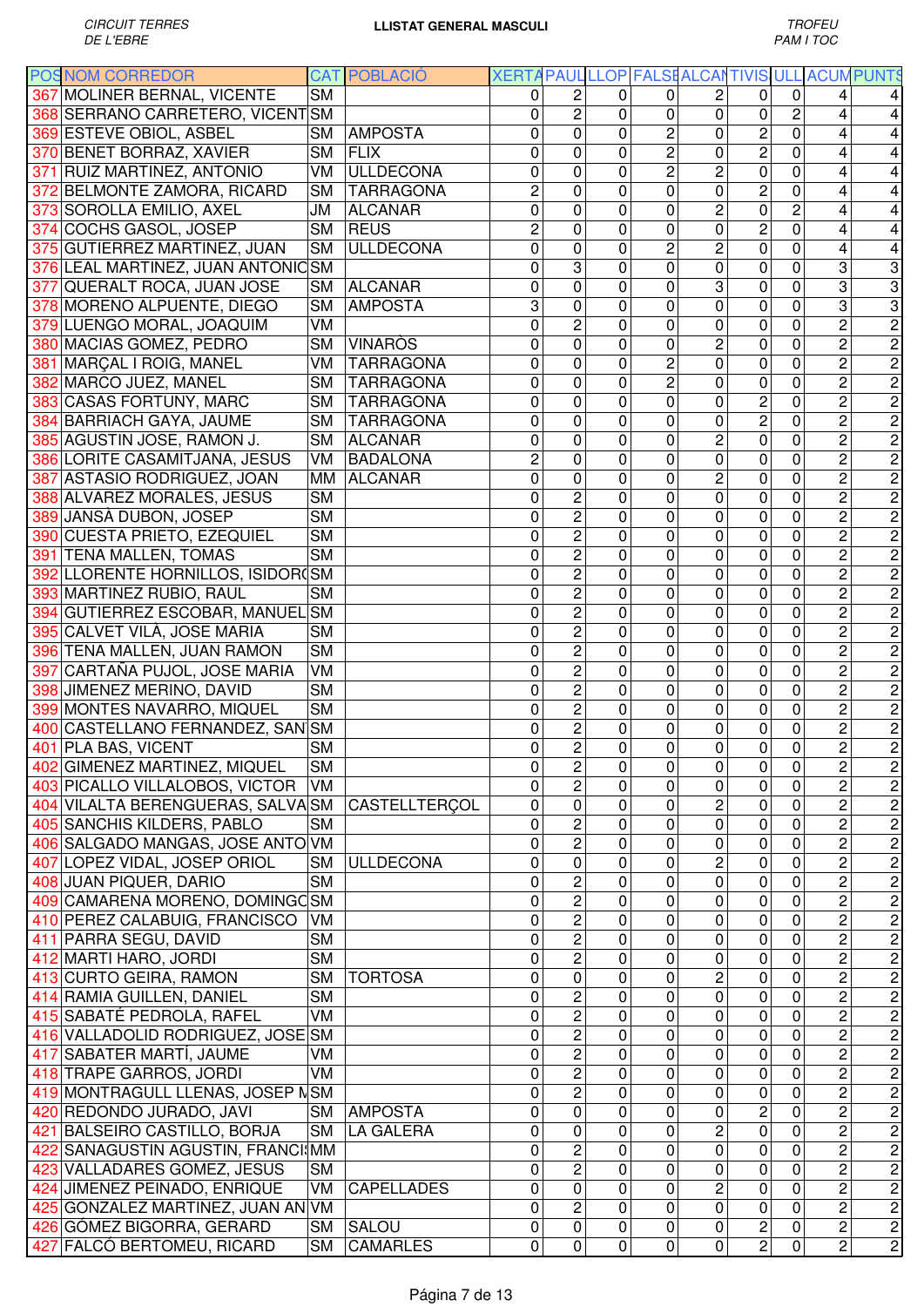|     | <b>POSNOM CORREDOR</b>                |           | <b>CAT POBLACIÓ</b>     |                         |                         |              |                         |                | XERTA PAUL LLOP FALSE ALCANTIVIS ULL ACUM PUNTS |                |                         |                         |
|-----|---------------------------------------|-----------|-------------------------|-------------------------|-------------------------|--------------|-------------------------|----------------|-------------------------------------------------|----------------|-------------------------|-------------------------|
|     | 428 LOPEZ RUE, GUILLEM                | <b>SM</b> | FALSET                  | 0                       | $\mathbf 0$             | 0            | 2                       | 0              | $\Omega$                                        | 0              | 2                       | 2                       |
|     | 429 PUJOL FERRER, JERONI              | <b>SM</b> |                         | 0                       | $\overline{c}$          | 0            | $\mathbf 0$             | 0              | 0                                               | $\mathbf 0$    | $\overline{c}$          | $\overline{c}$          |
|     | 430 PORCAR BLANCH, CARLOS             | <b>SM</b> |                         | 0                       | $\overline{c}$          | $\mathbf 0$  | 0                       | 0              | $\mathbf 0$                                     | 0              | $\overline{c}$          | $\overline{2}$          |
|     | 431 NOGUES VERA, PEP                  | <b>SM</b> | <b>TARRAGONA</b>        | 0                       | $\overline{0}$          | $\mathbf 0$  | $\overline{c}$          | 0              | $\mathbf 0$                                     | 0              | $\overline{2}$          | $\overline{2}$          |
|     | 432 RIERA EXPOSITO, MARC              | <b>SM</b> |                         | 0                       | $\overline{c}$          | $\Omega$     | 0                       | 0              | $\mathbf 0$                                     | 0              | $\overline{2}$          | $\overline{2}$          |
|     | 433 SERRAT JUNCA, NARCÍS              | VM        | <b>BANYOLES</b>         | 0                       | $\overline{0}$          | 0            | 0                       | 0              | $\overline{c}$                                  | 0              | $\overline{2}$          | $\overline{2}$          |
|     | 434 PALADELLA RIUS, RAFEL             | SM        | <b>XERTA</b>            | 0                       | 0                       | 0            | 0                       | 0              | $\overline{c}$                                  | 0              | $\overline{c}$          | $\overline{2}$          |
|     | 435 HERRERA LANZA, FRANCISCO          | <b>SM</b> | <b>VILASECA</b>         | 0                       | 0                       | 0            | 0                       | 0              | $\overline{c}$                                  | 0              | $\overline{2}$          | $\overline{2}$          |
|     | 436 ARAGONCILLO OSUNA, DAVID          | <b>SM</b> |                         | 0                       | $\overline{2}$          | $\mathbf{0}$ | 0                       | 0              | 0                                               | 0              | $\overline{2}$          | $\overline{2}$          |
|     | 437 TORRES MESTRE, ANTONIO            | MМ        | <b>TARRAGONA</b>        | 0                       | 0                       | $\mathbf 0$  | $\overline{c}$          | 0              | $\mathbf 0$                                     | 0              | $\overline{c}$          | $\overline{2}$          |
|     | 438 SAGUE MARTINEZ, RAUL              | <b>SM</b> |                         | 0                       | $\overline{c}$          | $\mathbf 0$  | 0                       | 0              | $\mathbf 0$                                     | 0              | $\overline{c}$          | $\overline{2}$          |
|     | 439 CABALLE GISBERT, FERNANDO         | VM        | LA PUEBLA DE ALF        | 0                       | 0                       | $\mathbf 0$  | 0                       | 2              | $\mathbf 0$                                     | 0              | $\overline{c}$          | $\overline{2}$          |
|     | 440 CARERRAS CARBONELL, JOSEP SM      |           | SANT POL DE MAR         | $\overline{c}$          | 0                       | $\mathbf 0$  | 0                       | $\overline{0}$ | $\mathbf 0$                                     | $\overline{0}$ | $\overline{c}$          | $\overline{2}$          |
|     | 441 LÓPEZ VILA, ALEX                  | VM        |                         | 0                       | $\overline{2}$          | $\mathbf 0$  | 0                       | 0              | $\mathbf 0$                                     | 0              | $\overline{c}$          | $\overline{2}$          |
|     | 442 POVILL BENAIGES, PAU              | <b>SM</b> |                         | 0                       | $\overline{2}$          | $\mathbf 0$  | 0                       | 0              | $\mathbf 0$                                     | 0              | $\overline{c}$          | $\overline{2}$          |
|     | 443 SALES FERRE, ENRIC                | <b>SM</b> | <b>LA GALERA</b>        | 0                       | 0                       | 0            | 0                       | $\overline{2}$ | 0                                               | 0              | $\overline{c}$          | $\overline{2}$          |
|     |                                       |           | <b>REUS</b>             |                         |                         |              | $\overline{c}$          | $\overline{0}$ |                                                 |                | $\overline{2}$          |                         |
|     | 444 CANELA CARDONER, JOAN             | VM        |                         | 0                       | 0                       | 0            |                         |                | 0                                               | 0              |                         | $\overline{2}$          |
|     | 445 BORRAS CUEVAS, KIKE               | <b>SM</b> | <b>LLEIDA</b>           | 0                       | 0                       | $\mathbf 0$  | 0                       | 0              | $\overline{2}$                                  | 0              | $\overline{2}$          | $\overline{2}$          |
|     | 446 MORENO JAEN, ISIDRO               | VM        |                         | 0                       | $\overline{2}$          | $\mathbf 0$  | $\mathbf 0$             | 0              | $\mathbf 0$                                     | $\mathbf 0$    | $\overline{2}$          | $\overline{2}$          |
|     | 447 GAS COLOMÉ, ISIDRE                | <b>SM</b> | <b>TORTOSA</b>          | 2                       | 0                       | $\mathbf 0$  | 0                       | 0              | $\mathbf 0$                                     | 0              | $\overline{2}$          | $\overline{2}$          |
|     | 448 SORIANO CONTRERAS, JOSE JOSM      |           |                         | $\overline{0}$          | $\overline{2}$          | $\mathbf 0$  | 0                       | 0              | $\mathbf 0$                                     | 0              | $\overline{2}$          | $\overline{c}$          |
|     | 449 VILÀ RAMIREZ, DANI                | <b>SM</b> | <b>VULPELLAC</b>        | $\overline{0}$          | $\overline{0}$          | $\Omega$     | 0                       | 0              | $\overline{2}$                                  | 0              | $\overline{2}$          | $\overline{2}$          |
|     | 450 ALEU PUJOL, GUILLEM               | <b>SM</b> | <b>BARCELONA</b>        | 0                       | 0                       | 0            | 2                       | 0              | $\mathbf 0$                                     | 0              | $\overline{2}$          | $\overline{2}$          |
| 451 | <b>OLIVERA MILLAN, XAVIER</b>         | MМ        |                         | 0                       | $\overline{c}$          | 0            | 0                       | 0              | 0                                               | 0              | $\overline{c}$          | $\overline{2}$          |
|     | 452 SAMPEDRO REVERTE, FCO. FEFSM REUS |           |                         | $\overline{c}$          | 0                       | 0            | 0                       | 0              | 0                                               | 0              | $\overline{c}$          | $\overline{2}$          |
|     | 453 CASTELLÀ PIFARRÉ, RAMÓN           | VM        | <b>CERVERA</b>          | 0                       | 0                       | 0            | 2                       | 0              | 0                                               | 0              | $\overline{c}$          | $\overline{2}$          |
|     | 454 SALVA RODRIGUEZ, JOSE FRANSM      |           |                         | 0                       | $\overline{c}$          | $\mathbf 0$  | 0                       | 0              | $\mathbf 0$                                     | 0              | $\overline{c}$          | $\overline{2}$          |
|     | 455 ANTONIO REVERTE, JAVI             | <b>SM</b> | <b>ALCANAR</b>          | 0                       | 0                       | $\mathbf 0$  | 0                       | $\overline{c}$ | $\mathbf 0$                                     | 0              | $\overline{c}$          | $\overline{2}$          |
|     | 456 BAYÓ PLA, CARLES                  | <b>MM</b> |                         | 0                       | $\overline{c}$          | $\mathbf 0$  | 0                       | 0              | $\mathbf 0$                                     | 0              | $\overline{c}$          | $\overline{2}$          |
|     | 457 CASAS MATAS, ARNAU                | <b>SM</b> | <b>AIGUAFREDA</b>       | 0                       | 0                       | $\mathbf 0$  | 0                       | 0              | $\overline{c}$                                  | 0              | $\overline{c}$          | $\overline{c}$          |
|     | 458 BARCELÓ MUNTANÉ, BENJAMÍ          | <b>SM</b> | <b>CAPCANES</b>         | 0                       | 0                       | $\mathbf 0$  | $\overline{c}$          | 0              | $\mathbf 0$                                     | 0              | $\overline{c}$          | $\overline{2}$          |
|     | 459 RABAL PARDO, OSCAR                | <b>SM</b> |                         | 0                       | $\overline{c}$          | 0            | 0                       | 0              | $\mathbf 0$                                     | 0              | 2                       | $\overline{\mathbf{c}}$ |
|     | 460 SAVALL PUJOL, MARC                | <b>SM</b> | LA SELVA DEL CAN        | 0                       | $\mathbf 0$             | 0            | 0                       | 0              | $\overline{c}$                                  | 0              | $\overline{c}$          | $\overline{c}$          |
|     | 461 CRUZ LADERA, VALENTI              | <b>VM</b> |                         | 0                       | $\overline{2}$          | 0            | 0                       | 0              | 0                                               | 0              | $\overline{c}$          | $\overline{c}$          |
|     | 462 MONFORTE BEL, ALBERT              | <b>SM</b> | <b>ALCANAR</b>          | 0                       | $\overline{0}$          | $\pmb{0}$    | $\pmb{0}$               | $\overline{c}$ | $\pmb{0}$                                       | 0              | $\overline{2}$          | $\overline{2}$          |
|     | 463 PERALES PULIDO, JOAN              |           | VM TORTOSA              | $\overline{\mathbf{c}}$ | $\overline{0}$          | $\mathbf 0$  | $\overline{0}$          | $\overline{0}$ | $\pmb{0}$                                       | $\overline{0}$ |                         |                         |
|     | 464 SOLER BECERRO, MANEL              | VM        |                         | $\mathbf 0$             | $\overline{c}$          | $\mathbf 0$  | $\mathbf 0$             | 0              | $\mathbf 0$                                     | $\mathbf 0$    | $\frac{2}{2}$           | $\frac{1}{2}$           |
|     | 465 COMPTE RAMISA, MIQUEL             | VM        | <b>FALSET</b>           | 0                       | $\mathbf 0$             | 0            | 2                       | 0              | 0                                               | 0              | $\overline{2}$          | $\overline{c}$          |
|     | 466 PARES ROCA, JOAN                  | <b>SM</b> |                         | 0                       | $\overline{c}$          | 0            | 0                       | 0              | 0                                               | 0              | $\overline{2}$          |                         |
|     | 467 RAMÓN MARTÍ, HERIBERT             | <b>SM</b> | <b>SARROCA DE LLEII</b> | $\mathbf 0$             | $\overline{0}$          | 0            | 0                       | $\mathbf 0$    | $\overline{c}$                                  | $\mathbf 0$    | $\overline{c}$          |                         |
|     | 468 REDONDO RUBERT, OSVALDO           | <b>SM</b> |                         | 0                       | $\overline{2}$          | 0            | 0                       | 0              | $\pmb{0}$                                       | 0              | $\overline{c}$          |                         |
|     | 469 TORTAJADA MARTINEZ, JUAN R SM     |           | <b>TORREDEMBARRA</b>    | 0                       | 0                       | 0            | 0                       | $\overline{2}$ | $\pmb{0}$                                       | 0              | $\overline{c}$          |                         |
|     | 470 ESTEPA RIBALTA, CARLOS            | <b>SM</b> | <b>SARROCA DE LLEII</b> | 0                       | 0                       | $\mathbf 0$  | 0                       | 0              | $\mathbf 2$                                     | $\mathbf 0$    | $\overline{c}$          |                         |
|     | 471 CASTRO VEGAS, FELIPE              | MM        |                         | 0                       | 2                       | $\mathbf 0$  | 0                       | 0              | $\pmb{0}$                                       | 0              | $\overline{c}$          |                         |
|     |                                       | <b>SM</b> | <b>CAMBRILS</b>         | 0                       | 0                       | 0            | $\overline{\mathbf{c}}$ | 0              | $\pmb{0}$                                       | 0              | 2                       |                         |
|     | 472 SANCHEZ RAMIRO, MIGUEL            |           | <b>ULLDECONA</b>        | 0                       | 0                       | $\mathbf 0$  | 0                       | $\overline{2}$ | $\pmb{0}$                                       | 0              | $\overline{2}$          |                         |
|     | 473 FORNOS VILLARROSO, ANTONICSM      |           |                         |                         |                         |              |                         |                |                                                 |                |                         |                         |
|     | 474 PRERA MENERO, XAVI                | <b>SM</b> | <b>VILA-REAL</b>        | 2                       | 0                       | $\mathbf 0$  | 0                       | $\mathbf 0$    | 0                                               | 0              | $\overline{2}$          |                         |
|     | 475 REIG ROMÁN, ALFONSO               | <b>SM</b> | <b>FALSET</b>           | 0                       | 0                       | $\mathbf 0$  | 2                       | 0              | 0                                               | 0              | 2                       |                         |
|     | 476 ABELLA SALIDO, VICTOR             | <b>SM</b> | <b>TORTOSA</b>          | 2                       | 0                       | 0            | 0                       | 0              | 0                                               | 0              | 2                       |                         |
|     | 477 ODENA TORRENT, XAVIER             | <b>SM</b> | <b>BARCELONA</b>        | 0                       | $\overline{0}$          | 0            | $\mathbf 0$             | 0              | $\mathbf 2$                                     | 0              | $\overline{2}$          |                         |
|     | 478 FIBLA BORT, JOAN                  | <b>SM</b> | <b>ALCANAR</b>          | 0                       | $\overline{\mathsf{o}}$ | 0            | $\mathbf 0$             | $\overline{2}$ | $\overline{0}$                                  | $\pmb{0}$      | $\overline{2}$          |                         |
|     | 479 MILLAN MARCO, SALVADOR            | <b>SM</b> | <b>CASTELLDEFELS</b>    | 0                       | $\overline{0}$          | 0            | $\overline{2}$          | $\mathbf 0$    | $\overline{0}$                                  | $\mathbf 0$    | $\overline{2}$          |                         |
|     | 480 RECASENS PLASSA, JORDI            | <b>SM</b> | <b>ALTAFULLA</b>        | 0                       | 0                       | 0            | $\mathbf 0$             | 0              | $\overline{2}$                                  | $\mathbf 0$    | $\overline{2}$          |                         |
|     | 481 PLANA VIRGILI, XAVIER             | <b>SM</b> | <b>REUS</b>             | $\mathbf 0$             | 0                       | $\mathbf 0$  | $\overline{c}$          | 0              | $\overline{0}$                                  | $\mathbf 0$    | $\overline{2}$          |                         |
|     | 482 PEREZ ALCOBE, JOSEP               | <b>SM</b> | LA RIERA DE GAIA        | $\mathbf 0$             | 0                       | 0            | 0                       | $\mathbf 0$    | $\overline{c}$                                  | 0              | $\overline{2}$          |                         |
|     | 483 BATILDA GIMENO, JORDI             | <b>SM</b> |                         | 0                       | $\overline{2}$          | 0            | 0                       | 0              | $\pmb{0}$                                       | $\mathbf 0$    | $\overline{2}$          |                         |
|     | 484 BOLTA MASGRAU, IGNASI             | VM        | <b>FIGUEROLA DEL CA</b> | 0                       | $\overline{0}$          | 0            | 2                       | 0              | $\pmb{0}$                                       | 0              | $\overline{2}$          |                         |
|     | 485 SANCHO SANCHO, JOAN               | <b>SM</b> | <b>ALCANAR</b>          | 0                       | $\mathbf 0$             | 0            | 0                       | 2              | $\pmb{0}$                                       | 0              | $\overline{\mathbf{c}}$ |                         |
|     | 486 COLOM FUMANAL, CARLES             | <b>SM</b> |                         | 0                       | $\overline{2}$          | 0            | $\mathbf 0$             | $\pmb{0}$      | $\pmb{0}$                                       | 0              | 2                       |                         |
|     | 487 MARTÍ QUINTANA, GUIFRE            | JM        | FALSET                  | 0                       | $\mathsf{O}\xspace$     | $\pmb{0}$    | $\overline{\mathbf{c}}$ | $\pmb{0}$      | $\pmb{0}$                                       | 0              | 2                       |                         |
|     | 489 CAMPANERO SALA, SAMUEL            | <b>SM</b> | <b>XERTA</b>            | 0                       | $\pmb{0}$               | $\pmb{0}$    | 0                       | 0              | $\overline{c}$                                  | 0              | 2                       |                         |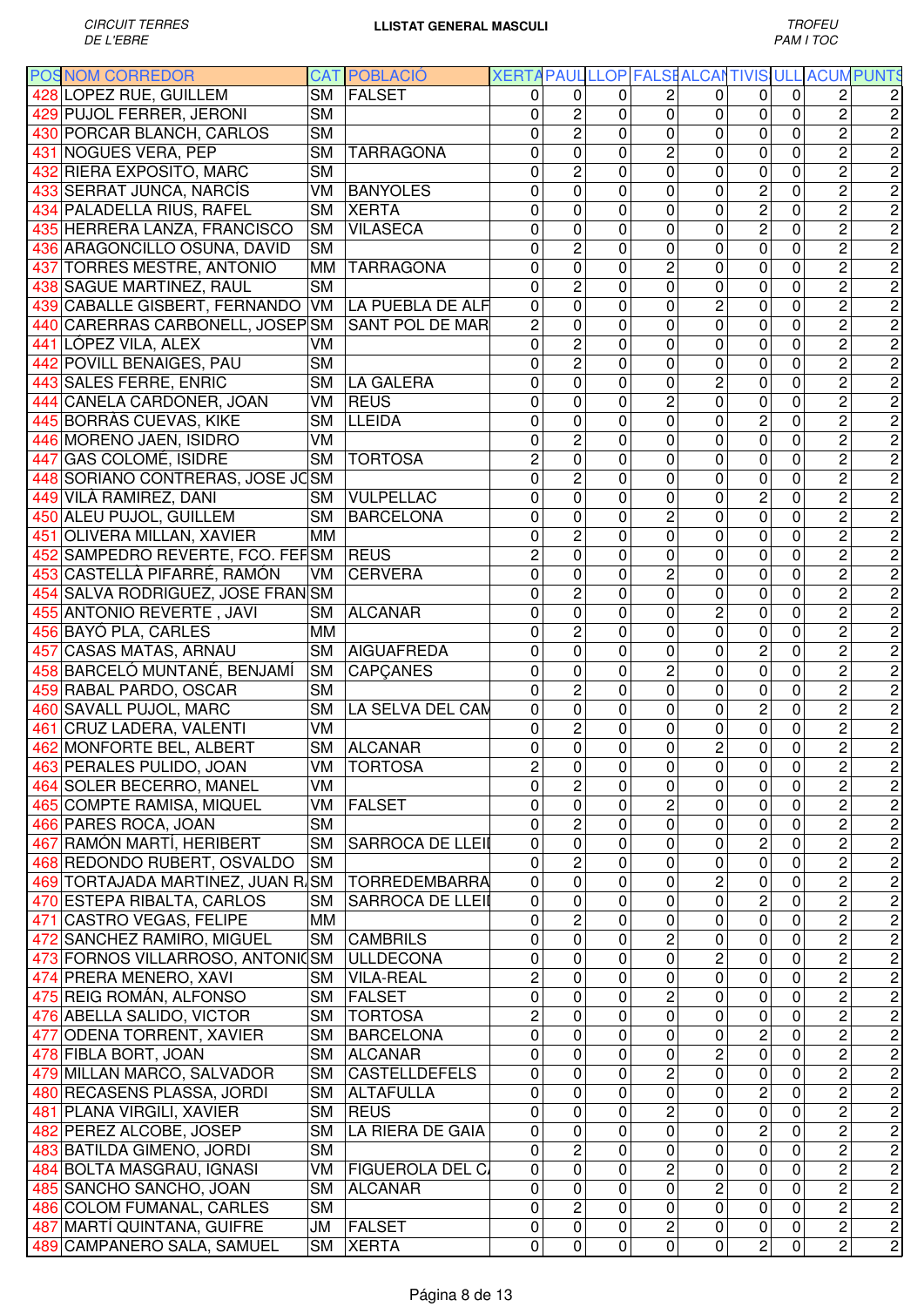|     | <b>POSNOM CORREDOR</b>               |           | <b>CAT POBLACIÓ</b> | XERTA PAUL LLOP FALSE ALCANTIVIS ULL ACUM PUNTS |                |              |                |                |                |                |                         |                                                               |
|-----|--------------------------------------|-----------|---------------------|-------------------------------------------------|----------------|--------------|----------------|----------------|----------------|----------------|-------------------------|---------------------------------------------------------------|
|     | 489 PELLICER CARALT, FREDERIC        |           | MM   EL VENDRELL    | 0                                               | $\Omega$       | 0            | 2              | 0              | 0              | 0              | 2                       |                                                               |
|     | 490 MATAMOROS NAVARRO, JOSEP VM      |           | <b>ALCANAR</b>      | 0                                               | $\mathbf 0$    | $\mathbf{0}$ | 0              | $\overline{2}$ | 0              | 0              | $\overline{c}$          | 2                                                             |
|     | 491 QUERALT QUERALT, OSCAR           | <b>SM</b> | <b>VINARÒS</b>      | 0                                               | 0              | $\mathbf{0}$ | 0              | $\overline{c}$ | 0              | $\mathbf 0$    | $\overline{2}$          | $\overline{c}$                                                |
|     | 492 ROJALS PENTINAT, JAUME           | <b>SM</b> | <b>TIVISSA</b>      | 0                                               | 0              | $\Omega$     | 0              | 0              | $\overline{c}$ | 0              | $\overline{c}$          | $\overline{c}$                                                |
|     | 493 MULET MONFORT, MIGUEL            | <b>SM</b> |                     | 0                                               | $\overline{c}$ | 0            | 0              | 0              | $\mathbf 0$    | 0              | $\overline{c}$          | $\overline{\mathbf{c}}$                                       |
| 494 | PI COLL, ARMAND                      | <b>SM</b> | <b>FALSET</b>       | 0                                               | 0              | $\Omega$     | 2              | 0              | $\mathbf 0$    | 0              | $\overline{2}$          | $\overline{c}$                                                |
|     | 495 GOMIS REVERTÉ, ROGER             | <b>SM</b> | LA MASÓ             | 0                                               | $\mathbf 0$    | 0            | 0              | 0              | $\overline{c}$ | 0              | $\overline{2}$          | $\overline{2}$                                                |
|     | 496 MARTINEZ GARCIA, CRISTOBAL       | <b>SM</b> |                     | 0                                               | $\overline{2}$ | $\mathbf{0}$ | 0              | 0              | 0              | 0              | $\overline{c}$          | $\overline{2}$                                                |
|     | 497 BELTRAN REVERTER, JOSEP          | <b>SM</b> | <b>ALCANAR</b>      | 0                                               | 0              | $\mathbf{0}$ | 0              | $\overline{c}$ | 0              | 0              | $\overline{c}$          | $\overline{2}$                                                |
|     | 498 FORTUNY SENDRÓS, CARLOS          | SM        | <b>CAMBRILS</b>     | 0                                               | $\mathbf 0$    | 0            | 2              | 0              | 0              | 0              | $\overline{c}$          | $\overline{2}$                                                |
|     | 499 MARTI GARCIA, LLUIS              | <b>VM</b> | SANT CARLES DE I    | 0                                               | 0              | $\mathbf 0$  | 0              | $\overline{c}$ | 0              | 0              | $\overline{c}$          | $\overline{c}$                                                |
|     | 500 GOMEZ GOMEZ, JOSE PABLO          | <b>SM</b> |                     | 0                                               | $\overline{c}$ | $\mathbf 0$  | 0              | 0              | 0              | 0              | $\overline{c}$          | $\overline{2}$                                                |
|     | 501 BEA GONZALEZ, JOSÉ MARIA         | <b>SM</b> | <b>TARRAGONA</b>    | 0                                               | 0              | $\mathbf 0$  | 2              | 0              | $\mathbf 0$    | 0              | $\overline{c}$          | $\overline{2}$                                                |
|     | 502 SABATE FORNER, JOAN              | <b>SM</b> |                     | $\overline{c}$                                  | 0              | $\mathbf 0$  | 0              | 0              | $\mathbf 0$    | 0              | $\overline{2}$          | $\overline{2}$                                                |
|     | 503 CALDUCH GARCIA, JUAN             | <b>SM</b> |                     | 0                                               | $\overline{c}$ | $\mathbf 0$  | 0              | 0              | $\mathbf 0$    | 0              | $\overline{c}$          | $\overline{2}$                                                |
|     | 504 ROQUET-JALMAR PÀMIES, JESÚSM     |           | <b>VALLS</b>        | 0                                               | 0              | 0            | 0              | 0              | $\overline{c}$ | 0              | $\overline{c}$          | $\overline{c}$                                                |
|     | 505 FERRE ROIG, FELIU                | <b>SM</b> | <b>ULLDECONA</b>    | 0                                               | 0              | 0            | 0              | $\overline{c}$ | 0              | 0              | $\overline{c}$          | $\overline{c}$                                                |
|     | 506 ALFARO CUEVAS, RAUL              | <b>SM</b> |                     | 0                                               | $\overline{2}$ | $\mathbf 0$  | 0              | 0              | 0              | 0              | $\overline{2}$          | $\overline{2}$                                                |
|     | 507 COLOMES FIGUERA, LLUÍS           |           | MM REUS             | 0                                               | 0              | $\mathbf 0$  | 2              | 0              | 0              | 0              | $\overline{2}$          | $\overline{2}$                                                |
|     | 508 PEDROL VILCHES, ALEJANDRO        | <b>SM</b> | <b>TARRAGONA</b>    | $\overline{c}$                                  | 0              | $\mathbf 0$  | 0              | 0              | 0              | 0              | $\overline{2}$          | $\overline{2}$                                                |
|     | 509 BORDA ORTIZ, JORDI               | <b>SM</b> |                     | 0                                               | $\overline{c}$ | 0            | 0              | 0              | $\mathbf 0$    | 0              | $\overline{2}$          | $\overline{2}$                                                |
|     | 510 ROCA FUSALBA, BIEL               | VM        | <b>BOTARELL</b>     | 0                                               | $\overline{0}$ | $\mathbf 0$  | 0              | 0              | $\overline{2}$ | 0              | $\overline{2}$          | $\overline{2}$                                                |
| 511 | CORTES PIÑOL, SANTIAGO               | VM        | <b>TARRAGONA</b>    | $\overline{2}$                                  | 0              | $\mathbf{0}$ | 0              | 0              | $\mathbf 0$    | 0              | $\overline{2}$          | $\overline{2}$                                                |
| 512 | <b>BALLESTER GOU, JOAN BAPTIS VM</b> |           | LA RÀPITA           | 0                                               | $\overline{0}$ | $\mathbf{0}$ | 0              | 0              | $\overline{2}$ | $\overline{0}$ | $\overline{2}$          | $\overline{2}$                                                |
|     | 513 RICOMA MESTRES, JORDI            | <b>SM</b> | TARRAGONA           | 0                                               | $\mathbf 0$    | 0            | 2              | 0              | 0              | 0              | $\overline{c}$          | $\overline{c}$                                                |
|     | 514 MARTINEZ ISERTE, SERGIO          | <b>SM</b> |                     | 0                                               | $\overline{c}$ | 0            | 0              | 0              | 0              | 0              | $\overline{c}$          | $\overline{c}$                                                |
|     | 515 BAIGET ROFES, MARC               | <b>SM</b> | LA SELVA DEL CAM    | 0                                               | $\mathbf 0$    | $\mathbf 0$  | $\overline{c}$ | 0              | 0              | 0              | $\overline{c}$          | $\overline{c}$                                                |
|     | 516 VERNET MAÑÉ, SERGI               | <b>SM</b> | <b>TARRAGONA</b>    | 0                                               | 0              | $\mathbf 0$  | $\overline{c}$ | 0              | 0              | 0              | $\overline{c}$          | $\overline{2}$                                                |
|     | 517 FIBLA FERRER, ANDREU             | <b>SM</b> | <b>ALCANAR</b>      | 0                                               | 0              | $\mathbf 0$  | $\mathbf 0$    | $\overline{c}$ | $\mathbf 0$    | 0              | $\overline{c}$          | $\overline{c}$                                                |
|     | 518 GARCIA FÈLIX, TONI               | <b>SM</b> |                     | 0                                               | $\overline{c}$ | $\mathbf 0$  | 0              | 0              | $\mathbf 0$    | 0              | $\overline{c}$          | $\overline{c}$                                                |
|     | 519 XAUS RAFI, JORDI                 | MM        |                     | 0                                               | 0              | $\mathbf 0$  | 0              | $\overline{c}$ | $\mathbf 0$    | 0              | $\overline{c}$          | $\overline{c}$                                                |
|     | 520 FORNOS NIVERA, JONATAN           | <b>SM</b> | <b>AMPOSTA</b>      | $\overline{c}$                                  | 0              | 0            | 0              | 0              | $\mathbf 0$    | 0              | $\overline{c}$          | $\overline{c}$                                                |
| 521 | GARCIA-VALLAURE HERNANDEZ VM         |           | <b>REUS</b>         | 0                                               | 0              | 0            | $\overline{c}$ | 0              | $\mathbf 0$    | 0              | 2                       | $\overline{c}$                                                |
|     | 522 COSP TRAFÍ, RICARD               | <b>SM</b> | LA POBLA DE LILLE   | 0                                               | 0              | 0            | 0              | 0              | $\overline{c}$ | 0              | $\overline{c}$          | $\overline{c}$                                                |
|     | 523 GASPARIN FERNANDEZ, JOAN A SM    |           |                     | 0                                               | $\overline{c}$ | 0            | $\pmb{0}$      | $\pmb{0}$      | $\pmb{0}$      | 0              | $\overline{c}$          | 2                                                             |
|     | 524 GARCIA SANZ, MIQUEL              | <b>SM</b> | SANT PERE DE RIB    | $\mathbf 0$                                     | $\overline{0}$ | $\mathbf 0$  | $\overline{0}$ | $\overline{2}$ | $\pmb{0}$      | $\overline{0}$ | $\frac{2}{2}$           | $\overline{2}$                                                |
|     | 525 RODRIGO PEREZ, ROBERTO           | MM        |                     | 0                                               | 2              | $\mathbf 0$  | 0              | 0              | $\mathbf 0$    | $\mathbf 0$    |                         |                                                               |
|     | 526 CARTANYA MARTI, JOAN             | MM        |                     | 0                                               | $\overline{c}$ | 0            | 0              | 0              | 0              | 0              | $\overline{2}$          |                                                               |
|     | 527 GRANELL NAVARRO, ALFREDO         | <b>SM</b> |                     | $\mathbf 0$                                     | $\overline{2}$ | $\mathbf 0$  | 0              | 0              | $\pmb{0}$      | $\mathbf 0$    | $\overline{2}$          |                                                               |
|     | 528 GONZALEZ LAMPURDANES, ISM SM     |           | <b>TARRAGONA</b>    | 0                                               | 0              | 0            | 0              | 0              | $\overline{c}$ | $\mathbf 0$    | $\overline{2}$          |                                                               |
|     | 529 ANDREU DIEGUEZ, CARLOS GUSSM     |           | <b>XERTA</b>        | $\overline{c}$                                  | $\mathbf 0$    | 0            | 0              | 0              | 0              | 0              | $\overline{c}$          |                                                               |
|     | 530 GARCÍA FRUTOS, LLUÍS             | VM        |                     | 0                                               | $\overline{c}$ | 0            | 0              | 0              | 0              | 0              | 2                       |                                                               |
|     | 531 LOPEZ BUENO, VICTOR              | VM        |                     | 0                                               | $\overline{2}$ | 0            | 0              | 0              | 0              | 0              | $\overline{c}$          |                                                               |
|     | 532 SANTOS FORT, ANGEL               | <b>SM</b> | <b>EL CATLLAR</b>   | 0                                               | 0              | 0            | $\overline{c}$ | 0              | 0              | 0              | $\overline{c}$          | $\frac{2}{2}$                                                 |
|     | 533 MORRALLA BORT, PAU               | <b>SM</b> | <b>ALCANAR</b>      | 0                                               | 0              | $\mathbf 0$  | 0              | $\overline{c}$ | $\pmb{0}$      | 0              | $\overline{c}$          |                                                               |
|     | 534 BOTA, ALEXANDRE                  | <b>SM</b> | <b>BARCELONA</b>    | 0                                               | 0              | $\mathbf 0$  | 0              | 0              | $\mathbf 2$    | 0              | $\overline{c}$          |                                                               |
|     | 535 DEMUNTS SEGOVIA, JOSEP           | VM        |                     | 0                                               | $\overline{2}$ | $\mathbf 0$  | 0              | 0              | $\overline{0}$ | 0              | $\overline{2}$          |                                                               |
|     | 536 ESTORACH FATSINI, ALBERT         | <b>SM</b> | <b>CAMPREDÓ</b>     | 0                                               | 0              | $\mathbf 0$  | 0              | 2              | 0              | 0              | $\overline{c}$          | $\sim$   סן $\sim$   סן $\sim$   סן $\sim$   סן $\sim$   סן ס |
|     | 537 ADELL MORAGREGA, ENRIC           | <b>SM</b> |                     | 0                                               | $\overline{2}$ | 0            | 0              | 0              | 0              | $\mathbf 0$    | $\overline{c}$          |                                                               |
|     | 538 MATAMOROS CENTELLES, SANTVM      |           | <b>VINARÒS</b>      | 0                                               | $\overline{0}$ | 0            | $\pmb{0}$      | $\overline{2}$ | 0              | 0              | 2                       |                                                               |
|     | 539 MARTIN CUELLO, JORDI             | <b>SM</b> | EL PRAT DE LLOBF    | 0                                               | $\overline{0}$ | $\mathbf 0$  | $\overline{c}$ | $\overline{0}$ | $\mathbf 0$    | 0              | $\overline{2}$          |                                                               |
|     | 540 CARLES IBAÑEZ, EDUARD            | <b>SM</b> |                     | 0                                               | $\overline{2}$ | 0            | $\mathbf 0$    | $\mathbf 0$    | $\mathbf 0$    | $\mathbf 0$    | $\overline{2}$          |                                                               |
|     | 541 SUBIRATS COPOVI, ALEXIS          | <b>SM</b> | <b>ALCANAR</b>      | 0                                               | 0              | 0            | 0              | $\overline{2}$ | 0              | 0              | $\overline{2}$          |                                                               |
|     | 542 BALFEGÓ PANISELLO, MIQUEL        | VM        | L'AMETLLA DE MAF    | $\overline{c}$                                  | 0              | 0            | 0              | 0              | 0              | 0              | $\overline{2}$          |                                                               |
|     | 543 ANGUERA ARIN, JOAN CARLES        | <b>SM</b> | MÒRA LA NOVA        | $\mathbf 0$                                     | 0              | $\mathbf 0$  | 0              | $\mathbf 0$    | $\overline{2}$ | $\mathbf 0$    | $\overline{2}$          |                                                               |
|     | 544 SANCHEZ AMOR, CARLOS             | <b>SM</b> |                     | $\mathbf 0$                                     | $\overline{2}$ | 0            | 0              | $\mathbf 0$    | $\overline{0}$ | $\mathbf 0$    | $\overline{2}$          |                                                               |
|     | 545 ESTEVE ROYO, ANTONIO             | <b>SM</b> | <b>VINARÒS</b>      | 0                                               | $\overline{0}$ | 0            | 0              | $\overline{2}$ | $\pmb{0}$      | $\mathbf 0$    | $\overline{2}$          |                                                               |
|     | 546 MARTIN CUELLO, MIGUEL ANGE SM    |           | EL PRAT DE LLOBF    | 0                                               | 0              | 0            | 2              | 0              | 0              | 0              | $\overline{\mathbf{c}}$ |                                                               |
|     | 547 SANCHO, JOAQUIM                  | SM        | <b>ALCANAR</b>      | $\overline{c}$                                  | $\mathbf 0$    | 0            | 0              | 0              | 0              | 0              | $\overline{\mathbf{c}}$ |                                                               |
|     | 548 GUAITA SANJUAN, JUAN ALFONSM     |           |                     | 0                                               | $\overline{2}$ | 0            | $\pmb{0}$      | 0              | $\pmb{0}$      | 0              | $\overline{c}$          |                                                               |
|     | 549 ROCA ALGUERO, JOAN               |           | MM MORA D'EBRE      | 0                                               | $\mathbf 0$    | $\pmb{0}$    | 0              | 0              | $\overline{c}$ | 0              | $\overline{c}$          |                                                               |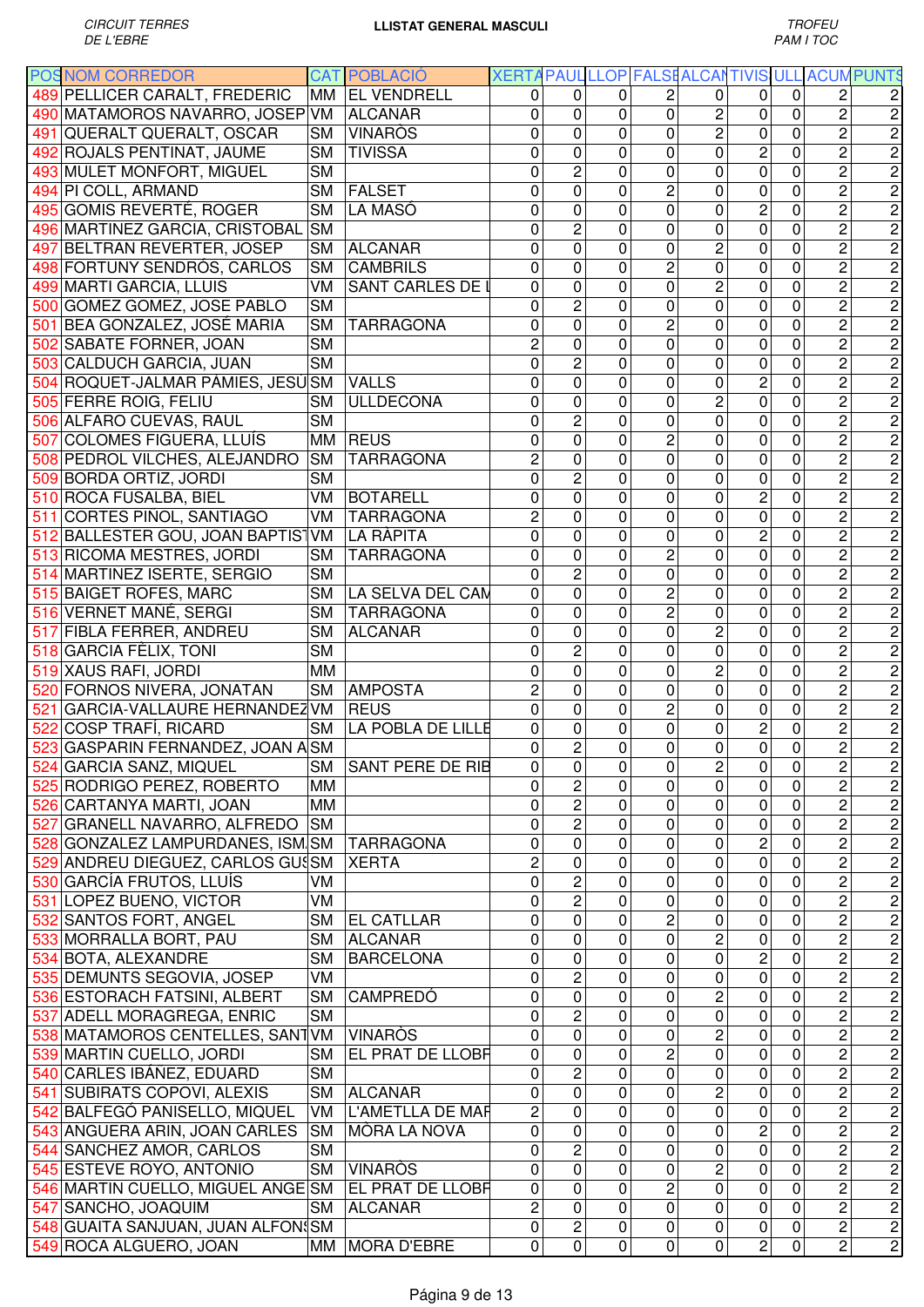|     | <b>POSNOM CORREDOR</b>                                 |           | <b>CAT POBLACIÓ</b>              | XERTA PAUL LLOP FALSE ALCANTIVIS ULL ACUM PUNTS |                |              |                |                |                |                |                         |                                                                                                                                                                                                                                                                                                                                                                                                                                                           |
|-----|--------------------------------------------------------|-----------|----------------------------------|-------------------------------------------------|----------------|--------------|----------------|----------------|----------------|----------------|-------------------------|-----------------------------------------------------------------------------------------------------------------------------------------------------------------------------------------------------------------------------------------------------------------------------------------------------------------------------------------------------------------------------------------------------------------------------------------------------------|
|     | 550 RAMON GONZALEZ, ABEL                               | VM        |                                  | 0                                               | 2              | 0            | 0              | 0              | 0              | 0              | 2                       |                                                                                                                                                                                                                                                                                                                                                                                                                                                           |
| 551 | SABIDO SALIDO, BERNARDINO                              | <b>SM</b> | <b>TORTOSA</b>                   | $\overline{c}$                                  | 0              | $\mathbf{0}$ | 0              | 0              | 0              | 0              | $\overline{c}$          | $\overline{\mathbf{c}}$                                                                                                                                                                                                                                                                                                                                                                                                                                   |
|     | 552 VALERO PINAZO, JOAQUIN                             | <b>SM</b> |                                  | 0                                               | $\overline{c}$ | $\mathbf{0}$ | 0              | 0              | $\mathbf 0$    | 0              | $\overline{2}$          | $\overline{c}$                                                                                                                                                                                                                                                                                                                                                                                                                                            |
|     | 553 SAIZ REDONDO, RUBÉN                                | VM        | <b>TARRAGONA</b>                 | 0                                               | $\overline{0}$ | 0            | 0              | 0              | $\overline{c}$ | 0              | $\overline{2}$          | $\overline{2}$                                                                                                                                                                                                                                                                                                                                                                                                                                            |
| 554 | ORTIZ REQUENA, RAMÓN                                   | VM        | <b>ALTAFULLA</b>                 | 0                                               | $\mathbf 0$    | $\mathbf{0}$ | $\overline{c}$ | 0              | 0              | 0              | $\overline{c}$          | $\overline{2}$                                                                                                                                                                                                                                                                                                                                                                                                                                            |
|     | 555 BALLARIN GIMENEZ, ALEIX                            | <b>SM</b> | MONT-ROIG DEL C                  | 0                                               | 0              | $\mathbf{0}$ | 2              | 0              | 0              | 0              | $\overline{c}$          | $\overline{2}$                                                                                                                                                                                                                                                                                                                                                                                                                                            |
|     | 556 COMA VILAR, VICTOR                                 | <b>SM</b> | LA SÉNIA                         | 0                                               | 0              | $\mathbf{0}$ | 0              | 0              | 0              | $\overline{c}$ | $\overline{c}$          | $\overline{2}$                                                                                                                                                                                                                                                                                                                                                                                                                                            |
| 557 | <b>QUERALT RAMIREZ, BENJAMIN</b>                       | <b>SM</b> | <b>ULLDECONA</b>                 | 0                                               | 0              | $\mathbf 0$  | 0              | $\overline{c}$ | $\mathbf 0$    | 0              | $\overline{c}$          | $\overline{2}$                                                                                                                                                                                                                                                                                                                                                                                                                                            |
|     | 558 ROIG CASTELLTORT, FRANCES(SM                       |           | <b>LA CANONJA</b>                | 0                                               | 0              | $\mathbf 0$  | 0              | 0              | $\overline{c}$ | 0              | $\overline{c}$          | $\overline{2}$                                                                                                                                                                                                                                                                                                                                                                                                                                            |
|     | 559 GIBERT SANCHEZ, MARC                               | SM        | <b>SANT QUIRZE DE E</b>          | 0                                               | 0              | $\mathbf 0$  | $\overline{c}$ | 0              | $\mathbf 0$    | 0              | $\overline{c}$          | $\overline{2}$                                                                                                                                                                                                                                                                                                                                                                                                                                            |
|     | 560 GRAU SANZ, MAX                                     | <b>SM</b> | LA SÉNIA                         | 0                                               | $\mathbf 0$    | $\mathbf 0$  | 0              | $\overline{c}$ | $\mathbf 0$    | 0              | $\overline{c}$          | $\overline{c}$                                                                                                                                                                                                                                                                                                                                                                                                                                            |
|     | 561 REIXACHS ROVIRA, JORDI                             | MM        |                                  | 0                                               | $\overline{c}$ | $\mathbf 0$  | 0              | 0              | $\mathbf 0$    | 0              | $\overline{c}$          | $\overline{c}$                                                                                                                                                                                                                                                                                                                                                                                                                                            |
|     | 562 BORRULL JACQUES, ALEJANDR(MM                       |           | <b>ROQUETES</b>                  | 2                                               | $\mathbf 0$    | 0            | 0              | 0              | $\mathbf 0$    | 0              | $\overline{c}$          | $\overline{2}$                                                                                                                                                                                                                                                                                                                                                                                                                                            |
|     | 563 ESTRADA SUBIRATS, JOSEP                            | VM.       | <b>TORTOSA</b>                   | 0                                               | 0              | 0            | 0              | 0              | $\overline{c}$ | 0              | 2                       | 2                                                                                                                                                                                                                                                                                                                                                                                                                                                         |
|     | 564 FABREGAT HOMEDES, JORDI                            | <b>SM</b> | <b>ULLDECONA</b>                 | 0                                               | 0              | $\mathbf 0$  | 0              | $\overline{2}$ | 0              | 0              | $\overline{2}$          | $\overline{2}$                                                                                                                                                                                                                                                                                                                                                                                                                                            |
|     | 565 RUIZ SANCHEZ, JOSE CARLOS                          | <b>SM</b> |                                  | 0                                               | $\overline{2}$ | $\mathbf 0$  | 0              | 0              | $\mathbf 0$    | 0              | $\overline{2}$          | $\overline{2}$                                                                                                                                                                                                                                                                                                                                                                                                                                            |
|     |                                                        | VM        |                                  | 0                                               | 0              | $\mathbf 0$  | 0              | $\overline{2}$ | $\mathbf 0$    | $\mathbf 0$    | $\overline{2}$          | $\overline{2}$                                                                                                                                                                                                                                                                                                                                                                                                                                            |
|     | 566 ALBIOL RODERGAS, RAIMON                            |           | <b>BARCELONA</b>                 |                                                 |                |              |                |                |                |                |                         |                                                                                                                                                                                                                                                                                                                                                                                                                                                           |
|     | 567 SANCHEZ MORA, FRANCISCO                            | <b>SM</b> | <b>VILA-SECA</b>                 | 0                                               | 0              | $\mathbf 0$  | 2              | 0              | 0              | 0              | $\overline{2}$          | $\overline{2}$                                                                                                                                                                                                                                                                                                                                                                                                                                            |
|     | 568 RUEDA SOLA, REMY                                   | <b>SM</b> | <b>SANT MATEU</b>                | 0                                               | 0              | $\mathbf 0$  | 0              | $\overline{2}$ | $\mathbf 0$    | 0              | $\overline{2}$          | $\overline{2}$                                                                                                                                                                                                                                                                                                                                                                                                                                            |
| 569 | <b>ROCHE ALBERO, NOE</b>                               | <b>SM</b> |                                  | 0                                               | $\overline{c}$ | $\mathbf{0}$ | 0              | 0              | 0              | 0              | $\overline{2}$          | $\overline{2}$                                                                                                                                                                                                                                                                                                                                                                                                                                            |
| 570 | SOLA SEGURA, JOSEP MARIA                               | VM        |                                  | 0                                               | $\overline{0}$ | $\mathbf 0$  | 0              | $\overline{2}$ | $\mathbf 0$    | 0              | $\overline{2}$          | $\overline{2}$                                                                                                                                                                                                                                                                                                                                                                                                                                            |
| 571 | <b>ESTRUEL JIMENEZ, DAVID</b>                          | <b>SM</b> | <b>GANDESA</b>                   | $\overline{c}$                                  | 0              | 0            | 0              | 0              | 0              | 0              | $\overline{c}$          | $\overline{2}$                                                                                                                                                                                                                                                                                                                                                                                                                                            |
| 572 | <b>FORES AGUILO, JOAN</b>                              | <b>SM</b> | <b>TORTOSA</b>                   | 0                                               | 0              | 0            | 2              | 0              | 0              | 0              | $\overline{2}$          | $\overline{2}$                                                                                                                                                                                                                                                                                                                                                                                                                                            |
|     | 573 BORRULL DANIT, DANIEL                              | <b>SM</b> | EL PRAT DE LLOBF                 | 0                                               | 0              | $\mathbf 0$  | 0              | $\overline{2}$ | 0              | 0              | $\overline{c}$          | $\overline{2}$                                                                                                                                                                                                                                                                                                                                                                                                                                            |
|     | 574 FERRER CASASNAVAS, RAMON                           | <b>MM</b> |                                  | 0                                               | $\overline{2}$ | $\mathbf 0$  | 0              | 0              | 0              | 0              | $\overline{c}$          | $\overline{c}$                                                                                                                                                                                                                                                                                                                                                                                                                                            |
|     | 575 FLAQUE GIMENEZ, PERE                               | MМ        | <b>TARRAGONA</b>                 | 0                                               | 0              | $\mathbf 0$  | 2              | 0              | $\mathbf 0$    | 0              | $\overline{c}$          | $\overline{2}$                                                                                                                                                                                                                                                                                                                                                                                                                                            |
|     | 576 MENA MENA, ESTEBAN                                 | <b>MM</b> |                                  | 0                                               | $\overline{c}$ | $\mathbf 0$  | 0              | 0              | $\mathbf 0$    | 0              | $\overline{c}$          | $\overline{2}$                                                                                                                                                                                                                                                                                                                                                                                                                                            |
| 577 | <b>ALBERT CASAS, DAVID</b>                             | <b>SM</b> | MONT-ROIG DEL C                  | 0                                               | $\mathbf 0$    | $\mathbf 0$  | 0              | 0              | $\overline{c}$ | 0              | $\overline{c}$          | $\overline{c}$                                                                                                                                                                                                                                                                                                                                                                                                                                            |
|     | 578 BONILLA JULIÀ, JORDI                               | <b>SM</b> |                                  | 0                                               | $\overline{c}$ | 0            | 0              | 0              | $\mathbf 0$    | 0              | $\overline{c}$          | $\overline{c}$                                                                                                                                                                                                                                                                                                                                                                                                                                            |
|     | 579 FIBLA REVERTER, ANTONI                             | MM        | LES CASES D'ALCA                 | 0                                               | 0              | $\mathbf 0$  | 0              | $\overline{c}$ | 0              | 0              | 2                       | $\overline{c}$                                                                                                                                                                                                                                                                                                                                                                                                                                            |
|     | 580 ROCHE ALBERO, ADRIAN                               | <b>SM</b> |                                  | 0                                               | $\overline{2}$ | $\mathbf 0$  | 0              | 0              | $\mathbf 0$    | 0              | $\overline{c}$          | $\overline{c}$                                                                                                                                                                                                                                                                                                                                                                                                                                            |
|     | 581 JIMÉNEZ GARCÍA, ABEL                               | <b>SM</b> | <b>VINAROS</b>                   | 0                                               | $\mathbf 0$    | $\mathbf{0}$ | $\Omega$       | 0              | 0              | $\overline{c}$ | $\overline{c}$          | $\overline{c}$                                                                                                                                                                                                                                                                                                                                                                                                                                            |
|     | 582 INSAUSTI SOLE, MIQUEL                              |           | MM MONT-ROIG DEL C               | 0                                               | 0              | $\mathbf{0}$ | 0              | 0              | $\overline{c}$ | 0              | $\overline{2}$          | $\overline{2}$                                                                                                                                                                                                                                                                                                                                                                                                                                            |
|     | 583 SEGADE QUINTELLA, JORDI                            | <b>SM</b> | <b>VILADECANS</b>                | 0                                               | 0              | $\mathbf{0}$ | 0              | $\overline{c}$ | $\overline{0}$ | 0              | $\overline{c}$          | $\overline{2}$                                                                                                                                                                                                                                                                                                                                                                                                                                            |
|     | 584 MURIEL ALVAREZ, RICHAR                             | <b>SM</b> |                                  | 0                                               | $\overline{c}$ | 0            | 0              | 0              | 0              | 0              | $\overline{\mathbf{c}}$ | $\overline{\mathbf{c}}$                                                                                                                                                                                                                                                                                                                                                                                                                                   |
|     | 585 MONCLÚS, JOSEP                                     |           | MM   TORTOSA                     | 2                                               | 0              | 0            | 0              | 0              | 0              | 0              | $\overline{\mathbf{c}}$ | $\overline{c}$                                                                                                                                                                                                                                                                                                                                                                                                                                            |
|     | 586 REVERTER SANCHO, JOAN                              | <b>SM</b> | <b>ALCANAR</b>                   | $\mathbf 0$                                     | 0              | 0            | 0              | $\overline{c}$ | 0              | $\mathbf 0$    | $\overline{2}$          |                                                                                                                                                                                                                                                                                                                                                                                                                                                           |
|     | 587 COLL BENAIGES, ROBERT                              | <b>SM</b> | <b>FALSET</b>                    | 0                                               | 0              | 0            | 2              | 0              | 0              | 0              | $\overline{\mathbf{c}}$ |                                                                                                                                                                                                                                                                                                                                                                                                                                                           |
|     | 588 CORTES RIBAS, ROGER                                | <b>SM</b> |                                  | 0                                               | $\overline{c}$ | 0            | 0              | 0              | 0              | 0              | $\overline{\mathbf{c}}$ |                                                                                                                                                                                                                                                                                                                                                                                                                                                           |
|     | 589 BOU PALMÉS, DAVID                                  | VM        | <b>HORTA DE SANT JO</b>          | $\overline{c}$                                  | 0              | 0            | 0              | 0              | 0              | 0              | $\overline{c}$          |                                                                                                                                                                                                                                                                                                                                                                                                                                                           |
|     | 590 BATISTA ALSINA, NESTOR                             | <b>SM</b> |                                  | 0                                               | $\overline{c}$ | 0            | 0              | 0              | 0              | 0              | $\overline{c}$          |                                                                                                                                                                                                                                                                                                                                                                                                                                                           |
|     | 591 CARRERAS RULL, ALEX                                | <b>SM</b> | <b>FALSET</b>                    | 0                                               | 0              | $\mathbf 0$  | $\overline{c}$ | 0              | 0              | 0              | $\overline{c}$          | $\frac{1}{2} \log \left  \frac{1}{2} \log \left  \frac{1}{2} \log \left  \frac{1}{2} \log \left  \frac{1}{2} \log \left  \frac{1}{2} \log \left  \frac{1}{2} \log \left  \frac{1}{2} \log \left  \frac{1}{2} \log \left  \frac{1}{2} \log \left  \frac{1}{2} \log \left  \frac{1}{2} \log \left  \frac{1}{2} \log \left  \frac{1}{2} \log \left  \frac{1}{2} \log \left  \frac{1}{2} \log \left  \frac{1}{2} \log \left  \frac{1}{2} \log \left  \frac{1$ |
|     | 592 CACHUTO APARICIO, JOSEP                            | <b>SM</b> |                                  | 0                                               | $\overline{c}$ | $\mathbf 0$  | 0              | 0              | $\pmb{0}$      | 0              | $\overline{c}$          |                                                                                                                                                                                                                                                                                                                                                                                                                                                           |
|     | 593 TODA CALLAU, MARC                                  | <b>SM</b> | MONT-ROIG DEL C                  | $\mathbf 0$                                     | 0              | $\mathbf 0$  | 0              | 0              | $\overline{c}$ | 0              | $\overline{c}$          |                                                                                                                                                                                                                                                                                                                                                                                                                                                           |
|     | 594 BALAGUE CASTELLS, JOAN CAR VM                      |           | <b>CAMPREDÓ</b>                  | $\mathbf 0$                                     | 0              | $\mathbf 0$  | 0              | 2              | $\pmb{0}$      | 0              | $\overline{\mathbf{c}}$ |                                                                                                                                                                                                                                                                                                                                                                                                                                                           |
|     | 595 MENGUAL PIERA, IGNACIO                             | <b>SM</b> |                                  | 0                                               | $\overline{c}$ | 0            | 0              | 0              | $\mathbf 0$    | $\mathbf 0$    | $\overline{c}$          |                                                                                                                                                                                                                                                                                                                                                                                                                                                           |
|     | 596 GARRIDO SANCHEZ, XAVI                              | <b>SM</b> | ANGLES                           | $\overline{c}$                                  | 0              | 0            | 0              | 0              | 0              | 0              | $\overline{c}$          |                                                                                                                                                                                                                                                                                                                                                                                                                                                           |
|     | 597 SABATÉ CALVO, ENRIC                                | VM        | <b>BARCELONA</b>                 | 0                                               | $\overline{0}$ | $\mathbf 0$  | $\overline{c}$ | $\mathbf 0$    | 0              | $\mathbf 0$    | $\overline{2}$          |                                                                                                                                                                                                                                                                                                                                                                                                                                                           |
|     | 598 SALADO MUÑOZ, CARLOS                               | VM        | <b>TARRAGONA</b>                 | $\overline{2}$                                  | 0              | 0            | $\mathbf 0$    | 0              | 0              | 0              | $\overline{2}$          |                                                                                                                                                                                                                                                                                                                                                                                                                                                           |
|     |                                                        | VM        |                                  | 0                                               | 0              | 0            | 0              | $\overline{2}$ | 0              | 0              | $\overline{2}$          |                                                                                                                                                                                                                                                                                                                                                                                                                                                           |
|     | 599 MARMOL REVERTER, JOSE<br>600 BOSCH MARTORELL, XAVI | <b>SM</b> | <b>ALCANAR</b><br><b>AMPOSTA</b> | 0                                               | 0              | 0            | 0              | 0              | $\overline{c}$ | 0              | $\overline{2}$          |                                                                                                                                                                                                                                                                                                                                                                                                                                                           |
|     |                                                        | <b>SM</b> |                                  | $\mathbf 0$                                     | $\overline{2}$ | $\mathbf 0$  |                | 0              | $\pmb{0}$      | $\mathbf 0$    | $\overline{2}$          |                                                                                                                                                                                                                                                                                                                                                                                                                                                           |
|     | 601 SANS JOVE, ALBERT                                  |           |                                  | $\overline{2}$                                  | 0              |              | 0              |                |                |                | $\overline{2}$          |                                                                                                                                                                                                                                                                                                                                                                                                                                                           |
|     | 602 ESTEVE OBIOL, JONATAN                              | <b>SM</b> | <b>AMPOSTA</b>                   |                                                 |                | 0            | 0              | $\mathbf 0$    | 0              | 0              |                         |                                                                                                                                                                                                                                                                                                                                                                                                                                                           |
|     | 603 DOMINGUEZ FLORES, JULIAN                           | VM        | ALBINYANA                        | 0                                               | $\overline{0}$ | 0            | $\overline{2}$ | $\mathbf 0$    | 0              | $\mathbf 0$    | $\overline{2}$          |                                                                                                                                                                                                                                                                                                                                                                                                                                                           |
|     | 604 RICA PASCUAL, XAVIER                               | <b>SM</b> | <b>VILANOVA DEL CAI</b>          | 0                                               | $\pmb{0}$      | 0            | 0              | $\overline{2}$ | 0              | 0              | $\overline{2}$          |                                                                                                                                                                                                                                                                                                                                                                                                                                                           |
|     | 605 OLIVIER OLIVIER, RAFA                              | VM        | <b>TARRAGONA</b>                 | 0                                               | 0              | 0            | 0              | $\pmb{0}$      | $\mathbf 2$    | 0              | $\overline{2}$          |                                                                                                                                                                                                                                                                                                                                                                                                                                                           |
|     | 606 ESTELLER CASANOVA, J ANTON VM                      |           |                                  | 0                                               | $\pmb{0}$      | 0            | $\mathbf 0$    | $\overline{2}$ | $\pmb{0}$      | 0              | $\overline{c}$          |                                                                                                                                                                                                                                                                                                                                                                                                                                                           |
|     | 607 PASCUAL RUIZ, RAUL                                 | <b>SM</b> | <b>ROQUETES</b>                  | 0                                               | $\pmb{0}$      | $\mathbf 0$  | $\mathbf 0$    | $\pmb{0}$      | 0              | $\overline{c}$ | $\overline{c}$          |                                                                                                                                                                                                                                                                                                                                                                                                                                                           |
|     | 608 GONZALEZ CEPILLO, EDUARDO SM                       |           | <b>EL MORELL</b>                 | 0                                               | 0              | $\mathbf 0$  | $\overline{c}$ | $\mathbf 0$    | 0              | 0              | $\overline{c}$          |                                                                                                                                                                                                                                                                                                                                                                                                                                                           |
|     | 609 JIMÉNEZ RAMÍREZ, ANTONIO                           | MМ        | <b>TARRAGONA</b>                 | 2                                               | 0              | 0            | 0              | 0              | 0              | 0              | 2                       |                                                                                                                                                                                                                                                                                                                                                                                                                                                           |
|     | 610 ITARTE VALLS, DANI                                 | <b>SM</b> |                                  | 0                                               | $\overline{2}$ | $\pmb{0}$    | 0              | 0              | $\pmb{0}$      | 0              | $\overline{c}$          | $\overline{c}$                                                                                                                                                                                                                                                                                                                                                                                                                                            |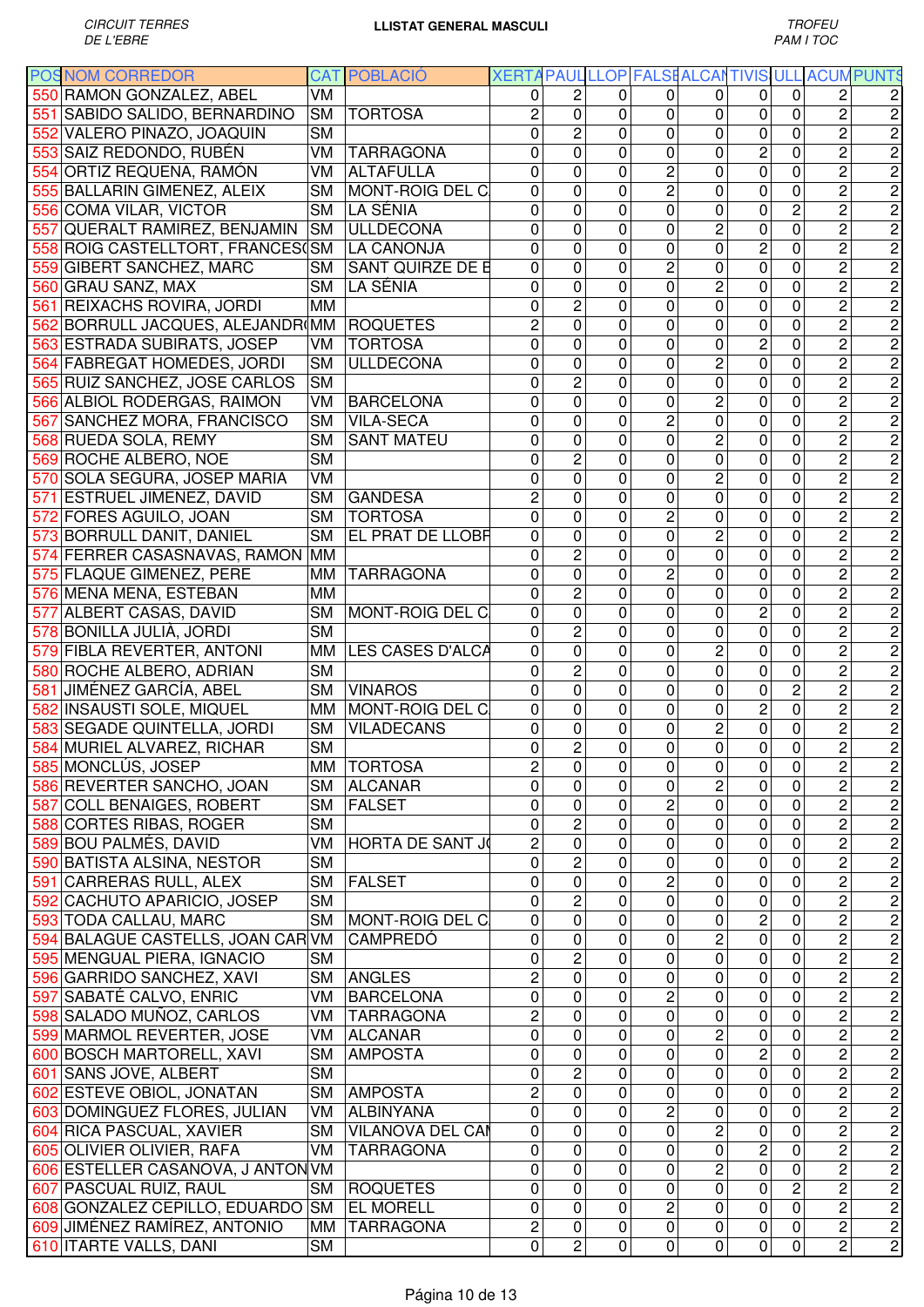|     | <b>POSNOM CORREDOR</b>              |           | <b>CAT POBLACIÓ</b>      |                |                         |                |                         |                | XERTA PAUL LLOP FALSE ALCANTIVIS ULL ACUM PUNTS |                                  |                                                                                                                                                                                                                                                                                                                                                                                                                                                           |
|-----|-------------------------------------|-----------|--------------------------|----------------|-------------------------|----------------|-------------------------|----------------|-------------------------------------------------|----------------------------------|-----------------------------------------------------------------------------------------------------------------------------------------------------------------------------------------------------------------------------------------------------------------------------------------------------------------------------------------------------------------------------------------------------------------------------------------------------------|
|     | 611 AGUILA VALLS, ALBERT            | SM        | PERAFORT                 | 0              | $\Omega$                | 0              | 0                       | 0              | 2                                               | 2<br>0                           |                                                                                                                                                                                                                                                                                                                                                                                                                                                           |
|     | 612 GONZALEZ PUJOL, DIDAC           |           | SM MIRAVET               | 2              | $\mathbf 0$             | $\mathbf{0}$   | 0                       | 0              | 0                                               | $\overline{c}$<br>0              | 2                                                                                                                                                                                                                                                                                                                                                                                                                                                         |
|     | 613 MARTI CARBO, RAMON              | MM        | <b>ALCANAR</b>           | 0              | $\mathbf 0$             | 0              | $\Omega$                | $\overline{c}$ | 0                                               | $\overline{c}$<br>0              | $\overline{c}$                                                                                                                                                                                                                                                                                                                                                                                                                                            |
|     | 614 FIBLA ROMERO, DAVID             | <b>SM</b> |                          | 0              | $\overline{2}$          | $\mathbf{0}$   | 0                       | 0              | 0                                               | $\overline{c}$<br>0              | $\overline{c}$                                                                                                                                                                                                                                                                                                                                                                                                                                            |
|     | 615 PRIETO DURÁN, DANIEL            | <b>SM</b> | SANT CARLES DE I         | $\overline{c}$ | $\overline{0}$          | $\mathbf 0$    | 0                       | 0              | 0                                               | $\overline{c}$<br>0              | $\overline{2}$                                                                                                                                                                                                                                                                                                                                                                                                                                            |
|     | 616 MARTI GUARDIA, MARC             | <b>SM</b> |                          | 0              | $\overline{c}$          | $\mathbf{0}$   | 0                       | 0              | 0                                               | $\overline{2}$<br>0              | $\overline{2}$                                                                                                                                                                                                                                                                                                                                                                                                                                            |
|     | 617 SOLER BOU, ROGER                | <b>SM</b> |                          | 0              | $\overline{c}$          | $\mathbf{0}$   | 0                       | 0              | $\mathbf 0$                                     | $\overline{2}$<br>0              | $\overline{c}$                                                                                                                                                                                                                                                                                                                                                                                                                                            |
|     | 618 RODRIGUEZ GALINDO, IGNASI       | VM        |                          | 0              | $\overline{2}$          | $\mathbf{0}$   | 0                       | 0              | 0                                               | $\overline{2}$<br>0              | $\overline{2}$                                                                                                                                                                                                                                                                                                                                                                                                                                            |
|     | 619 PARRA TORRES, JOAN JOSE         | VM        | <b>BARCELONA</b>         | 0              | 0                       | 0              | 2                       | 0              | 0                                               | $\overline{\mathbf{c}}$<br>0     | $\overline{2}$                                                                                                                                                                                                                                                                                                                                                                                                                                            |
|     | 620 BERENGUER PIQUER, VICENT        | MМ        |                          | 0              | $\overline{2}$          | $\mathbf{0}$   | 0                       | 0              | 0                                               | $\overline{c}$<br>0              | $\overline{2}$                                                                                                                                                                                                                                                                                                                                                                                                                                            |
|     | 621 VIDAL SANCHEZ, AGUSTI           | VM        | <b>SANT CARLES DE I</b>  | 0              | 0                       | $\mathbf{0}$   |                         | $\overline{2}$ | 0                                               | $\overline{c}$<br>0              | $\overline{2}$                                                                                                                                                                                                                                                                                                                                                                                                                                            |
|     | 622 AURÉ CALVET, JESÚS              | <b>SM</b> | <b>AMPOSTA</b>           | 0              | 0                       | $\mathbf 0$    | 0<br>0                  | 0              | $\overline{2}$                                  | $\overline{0}$<br>$\overline{c}$ | $\overline{2}$                                                                                                                                                                                                                                                                                                                                                                                                                                            |
|     |                                     | MM        |                          | 0              | $\overline{c}$          | $\mathbf 0$    | 0                       | 0              | 0                                               | 0                                | $\overline{2}$                                                                                                                                                                                                                                                                                                                                                                                                                                            |
|     | 623 ILLAMOLA VILALTA, ANGEL         |           |                          |                |                         |                |                         |                |                                                 | $\overline{c}$                   |                                                                                                                                                                                                                                                                                                                                                                                                                                                           |
|     | 624 ALMELLONES, YVES F.             | <b>SM</b> |                          | 0              | $\overline{c}$          | $\mathbf 0$    | 0                       | 0              | $\mathbf 0$                                     | $\overline{c}$<br>0              | $\overline{2}$                                                                                                                                                                                                                                                                                                                                                                                                                                            |
|     | 625 VILA VIVES, JOAN                | <b>SM</b> | <b>CASTELLVELL DEL</b>   | 0              | $\mathbf 0$             | 0              | 0                       | 0              | $\overline{2}$                                  | $\overline{2}$<br>0              | $\overline{2}$                                                                                                                                                                                                                                                                                                                                                                                                                                            |
|     | 626 COROMINAS BOSCH, ENRIC          | VM        |                          | 0              | $\overline{c}$          | $\mathbf{0}$   | 0                       | 0              | $\mathbf 0$                                     | $\overline{c}$<br>0              | $\overline{c}$                                                                                                                                                                                                                                                                                                                                                                                                                                            |
|     | 627 FERRÉ VIDAL, ALBERT             | <b>SM</b> | <b>ULLDECONA</b>         | 0              | 0                       | $\mathbf 0$    | 0                       | 0              | $\mathbf 0$                                     | $\overline{2}$<br>$\overline{c}$ | $\overline{2}$                                                                                                                                                                                                                                                                                                                                                                                                                                            |
|     | 628 MASSAGUER BOU, JOSEP            |           | VM LA GARRIGA            | 0              | 0                       | 0              | 2                       | 0              | 0                                               | $\overline{c}$<br>0              | 2                                                                                                                                                                                                                                                                                                                                                                                                                                                         |
|     | 629 GASCO LOPEZ, JOSEP ANTONI       | VM        | <b>SANT CARLES DE I</b>  | 0              | $\overline{0}$          | $\mathbf{0}$   | 0                       | $\overline{2}$ | 0                                               | $\overline{2}$<br>0              | $\overline{2}$                                                                                                                                                                                                                                                                                                                                                                                                                                            |
|     | 630 AROS GARCIA, JORDI              | <b>SM</b> | <b>TARRAGONA</b>         | $\overline{c}$ | 0                       | $\mathbf{0}$   | $\Omega$                | 0              | 0                                               | $\overline{2}$<br>0              | $\overline{2}$                                                                                                                                                                                                                                                                                                                                                                                                                                            |
|     | 631 PASCUAL GRANOLLES, IGNASI       | <b>SM</b> | <b>VILANOVA I LA GEL</b> | 0              | 0                       | $\mathbf 0$    | 2                       | 0              | 0                                               | $\overline{c}$<br>$\mathbf 0$    | 2                                                                                                                                                                                                                                                                                                                                                                                                                                                         |
|     | 632 MINKLEY, UWE                    | VM        | <b>TARRAGONA</b>         | 0              | 0                       | $\mathbf 0$    | 0                       | 0              | $\overline{2}$                                  | $\overline{2}$<br>0              | $\overline{2}$                                                                                                                                                                                                                                                                                                                                                                                                                                            |
|     | 633 SIMÓ BALAGUÉ, PAU               | <b>SM</b> | <b>ULLDECONA</b>         | 0              | 0                       | $\mathbf 0$    | 0                       | 0              | $\overline{0}$                                  | $\overline{2}$<br>$\overline{2}$ | $\overline{2}$                                                                                                                                                                                                                                                                                                                                                                                                                                            |
|     | 634 MONROY FLORENCIANO, JOAN        | <b>SM</b> | <b>TARRAGONA</b>         | $\Omega$       | $\mathbf 0$             | $\mathbf 0$    | 0                       | $\overline{2}$ | $\mathbf 0$                                     | $\overline{2}$<br>$\overline{0}$ | $\overline{2}$                                                                                                                                                                                                                                                                                                                                                                                                                                            |
|     | 635 MIQUEL SOTORRA, XAVI            | MМ        | <b>SANT QUIRZE DEL</b>   | 0              | $\mathbf 0$             | $\mathbf{0}$   | 2                       | 0              | 0                                               | $\overline{c}$<br>0              | $\overline{c}$                                                                                                                                                                                                                                                                                                                                                                                                                                            |
|     | 636 MILLAN JORDAN, DAVID            | <b>SM</b> | <b>ALCANAR</b>           | $\overline{2}$ | $\mathbf 0$             | 0              | 0                       | 0              | 0                                               | $\overline{c}$<br>0              | $\overline{2}$                                                                                                                                                                                                                                                                                                                                                                                                                                            |
|     | 637 MATEU PERALTA, JORDI            | SM        | <b>VINARÒS</b>           | 0              | 0                       | $\mathbf{0}$   | 0                       | $\overline{2}$ | $\pmb{0}$                                       | $\overline{c}$<br>0              | $\overline{2}$                                                                                                                                                                                                                                                                                                                                                                                                                                            |
|     | 638 PÉREZ BRAVO, KICO               | SM        | <b>TARRAGONA</b>         | 0              | 0                       | $\mathbf{0}$   | 0                       | 0              | $\overline{c}$                                  | 0<br>2                           | $\overline{c}$                                                                                                                                                                                                                                                                                                                                                                                                                                            |
|     | 639 ARMELA MEMBRADO, RAMON AI SM    |           | <b>VINARÒS</b>           | 0              | 0                       | $\mathbf 0$    | 0                       | $\overline{2}$ | $\mathbf 0$                                     | 0<br>$\overline{c}$              | $\overline{2}$                                                                                                                                                                                                                                                                                                                                                                                                                                            |
|     | 640 ROSAURO UTRILA, MANEL           | MМ        |                          | 0              | $\overline{c}$          | $\mathbf 0$    | 0                       | 0              | $\mathbf 0$                                     | 0<br>$\overline{c}$              | $\overline{c}$                                                                                                                                                                                                                                                                                                                                                                                                                                            |
| 641 | <b>OROZCO LOPEZ, LUIS VIDAL</b>     | <b>SM</b> | <b>TARRAGONA</b>         | 0              | 0                       | $\mathbf 0$    | 0                       | 0              | $\overline{c}$                                  | $\overline{c}$<br>0              | 2                                                                                                                                                                                                                                                                                                                                                                                                                                                         |
|     | 642 GONZALEZ RUIZ, XAVIER           | VM        | <b>MOLLET DEL VALL</b>   | 0              | $\mathbf 0$             | $\mathbf 0$    | $\overline{c}$          | 0              | $\mathbf 0$                                     | $\overline{c}$<br>0              | $\overline{c}$                                                                                                                                                                                                                                                                                                                                                                                                                                            |
|     | 643 CAPSETA BAYERRI, JUAN CARL(VM   |           | <b>ALCANAR</b>           | 0              | 0                       | 0              | 0                       | $\overline{c}$ | 0                                               | $\overline{c}$<br>0              | $\overline{c}$                                                                                                                                                                                                                                                                                                                                                                                                                                            |
|     | 644 CORUNYA TORRES, CRISTIAN        | <b>SM</b> |                          | 0              | $\overline{2}$          | 0              | 0                       | 0              | 0                                               | $\overline{c}$<br>0              | 2                                                                                                                                                                                                                                                                                                                                                                                                                                                         |
|     | 645 ASENJO BLADÉ, MANUEL            | <b>SM</b> | <b>TIVISSA</b>           | 0              | $\mathbf 0$             | 0              | $\pmb{0}$               | $\pmb{0}$      | $\mathbf 2$                                     | 2<br>0                           | 2                                                                                                                                                                                                                                                                                                                                                                                                                                                         |
|     | 646 AYUSO RUIZ, PERE                |           | SM ULLDECONA             | 0              | $\overline{\mathbf{o}}$ | $\overline{0}$ | $\overline{\mathsf{o}}$ | $\overline{0}$ | $\overline{\mathbf{o}}$                         | 2<br>$\overline{\mathbf{c}}$     | $\overline{c}$                                                                                                                                                                                                                                                                                                                                                                                                                                            |
|     | 647 AYUSO CARCELLER, PERE           | VM        | <b>ULLDECONA</b>         | 0              | $\mathbf 0$             | $\mathbf 0$    | $\mathbf 0$             | $\overline{c}$ | $\pmb{0}$                                       | $\overline{2}$<br>$\mathbf 0$    |                                                                                                                                                                                                                                                                                                                                                                                                                                                           |
|     | 648 SARRÀ FERRER, ANDREU            | JM        | <b>CAMBRILS</b>          | 0              | 0                       | $\mathbf 0$    | 0                       | $\mathbf 0$    | $\overline{c}$                                  | $\overline{2}$<br>$\mathbf 0$    | $\frac{2}{2}$                                                                                                                                                                                                                                                                                                                                                                                                                                             |
|     | 649 GASCON HERNANDEZ, DIEGO         | <b>SM</b> | <b>ROQUETES</b>          | 0              | 0                       | $\mathbf 0$    | 0                       | $\overline{c}$ | $\pmb{0}$                                       | $\overline{2}$<br>$\mathbf 0$    |                                                                                                                                                                                                                                                                                                                                                                                                                                                           |
|     | 650 ROIGE TOST, JOAN M <sup>ª</sup> | MМ        | <b>VILA-SECA</b>         | $\mathbf 0$    | $\mathbf 0$             | $\mathbf 0$    | $\overline{c}$          | $\mathbf 0$    | $\pmb{0}$                                       | $\overline{2}$<br>$\mathbf 0$    |                                                                                                                                                                                                                                                                                                                                                                                                                                                           |
|     | 651 CASANOVA TOMAS, CRISTOBAL SM    |           | <b>ALCANAR</b>           | $\mathbf 0$    | 0                       | 0              | 0                       | $\overline{2}$ | 0                                               | $\overline{2}$<br>$\mathbf 0$    |                                                                                                                                                                                                                                                                                                                                                                                                                                                           |
|     | 652 SARRÀ FERRER, MARTÍ             | JM        | <b>CAMBRILS</b>          | 0              | 0                       | 0              | 0                       | 0              | 2                                               | 2<br>0                           |                                                                                                                                                                                                                                                                                                                                                                                                                                                           |
|     | 653 ARGUDO PERIS, FRANCISCO         | <b>SM</b> |                          | 0              | $\overline{c}$          | 0              | 0                       | 0              | $\pmb{0}$                                       | $\overline{\mathbf{c}}$<br>0     |                                                                                                                                                                                                                                                                                                                                                                                                                                                           |
|     | 654 VIRGILI VIDAL, MIQUEL           | <b>SM</b> |                          | 0              | $\overline{2}$          | 0              | $\pmb{0}$               | $\pmb{0}$      | $\pmb{0}$                                       | $\overline{c}$<br>0              |                                                                                                                                                                                                                                                                                                                                                                                                                                                           |
|     | 655 SARRÀ MORETÓ, SALVADOR          | VM        | <b>CAMBRILS</b>          | 0              | 0                       | 0              | $\mathbf 0$             | 0              | $\mathbf 2$                                     | $\mathbf 0$<br>$\overline{c}$    | $\frac{1}{2} \log \left  \frac{1}{2} \log \left  \frac{1}{2} \log \left  \frac{1}{2} \log \left  \frac{1}{2} \log \left  \frac{1}{2} \log \left  \frac{1}{2} \log \left  \frac{1}{2} \log \left  \frac{1}{2} \log \left  \frac{1}{2} \log \left  \frac{1}{2} \log \left  \frac{1}{2} \log \left  \frac{1}{2} \log \left  \frac{1}{2} \log \left  \frac{1}{2} \log \left  \frac{1}{2} \log \left  \frac{1}{2} \log \left  \frac{1}{2} \log \left  \frac{1$ |
|     | 656 OBIOL REVERTER, FRANCESC        | <b>SM</b> | <b>ALCANAR</b>           | $\overline{c}$ | 0                       | 0              | 0                       | 0              | $\pmb{0}$                                       | $\overline{c}$<br>0              |                                                                                                                                                                                                                                                                                                                                                                                                                                                           |
|     | 657 MONTE HERNANDEZ, HECTOR         | <b>SM</b> |                          | 0              | 2                       | 0              | 0                       | 0              | 0                                               | $\overline{c}$<br>0              |                                                                                                                                                                                                                                                                                                                                                                                                                                                           |
|     | 658 TENA ARMENGOL, LLUIS            | <b>SM</b> | <b>ULLDECONA</b>         | 0              | 0                       | $\mathbf 0$    | 0                       | $\overline{2}$ | $\pmb{0}$                                       | $\overline{2}$<br>$\mathbf 0$    |                                                                                                                                                                                                                                                                                                                                                                                                                                                           |
|     |                                     |           |                          |                |                         |                |                         |                |                                                 | $\overline{2}$                   |                                                                                                                                                                                                                                                                                                                                                                                                                                                           |
|     | 659 NOFRE ROMERA, DOMINGO           | <b>SM</b> | <b>ULLDECONA</b>         | 0              | 0                       | $\mathbf 0$    | 0                       | $\mathbf 0$    | 0                                               | 2                                | $\frac{1}{2}$ ט $\frac{1}{2}$ ט                                                                                                                                                                                                                                                                                                                                                                                                                           |
|     | 660 LAFARGA ICART, XAVI             | <b>SM</b> | <b>XERTA</b>             | 2              | 0                       | $\mathbf 0$    | 0                       | 0              | $\mathbf 0$                                     | $\overline{2}$<br>$\mathbf 0$    |                                                                                                                                                                                                                                                                                                                                                                                                                                                           |
|     | 661 CHILLIDA CALLARISA, TONI        | VM        | <b>ALCANAR</b>           | 0              | 0                       | 0              | 0                       | 2              | 0                                               | 2<br>0                           |                                                                                                                                                                                                                                                                                                                                                                                                                                                           |
|     | 662 PEÑA BATLLO, ANTONI             |           | MM SANT CUGAT DEL        | 0              | 0                       | 0              | 2                       | $\overline{0}$ | 0                                               | $\overline{2}$<br>0              |                                                                                                                                                                                                                                                                                                                                                                                                                                                           |
|     | 663 PLA MATAMOROS, JOAN CARLE SM    |           | <b>ALCANAR</b>           | 0              | 0                       | 0              | $\mathbf 0$             | $\overline{2}$ | 0                                               | $\overline{2}$<br>0              | $\overline{2}$                                                                                                                                                                                                                                                                                                                                                                                                                                            |
|     | 664 MORENO PEREZ, XAVI              | <b>SM</b> |                          | 0              | $\overline{2}$          | 0              | 0                       | 0              | $\pmb{0}$                                       | $\overline{2}$<br>$\mathbf 0$    |                                                                                                                                                                                                                                                                                                                                                                                                                                                           |
|     | 665 ROIG GALO, RAUL                 | <b>SM</b> | <b>ULLDECONA</b>         | 0              | $\overline{0}$          | 0              | 0                       | 0              | 0                                               | $\overline{2}$<br>$\overline{2}$ |                                                                                                                                                                                                                                                                                                                                                                                                                                                           |
|     | 666 CUEVAS CABALLÉ, CRISTIAN        | ЛU        | <b>SANT CARLES DE I</b>  | $\mathbf 0$    | 0                       | $\mathbf 0$    | $\overline{2}$          | $\mathbf 0$    | $\pmb{0}$                                       | $\overline{2}$<br>$\overline{0}$ |                                                                                                                                                                                                                                                                                                                                                                                                                                                           |
|     | 667 GEBELLÍ JOVÉ, JOAN TOMÀS        | VM        | <b>TARRAGONA</b>         | $\mathbf 0$    | 0                       | $\mathbf 0$    | 0                       | $\mathbf 0$    | $\overline{2}$                                  | $\overline{2}$<br>0              | $\log  \alpha $ טן מ $\log  \alpha $ טן                                                                                                                                                                                                                                                                                                                                                                                                                   |
|     | 668 PRATS SANCHEZ, RAFAEL           | MM        | <b>XÀTIVA</b>            | 0              | 0                       | 0              | 0                       | $\overline{c}$ | $\pmb{0}$                                       | $\overline{2}$<br>0              |                                                                                                                                                                                                                                                                                                                                                                                                                                                           |
|     | 669 FERRERES SEBASTIA, JOAN BAISM   |           | <b>TORTOSA</b>           | 0              | $\overline{2}$          | 0              | 0                       | $\pmb{0}$      | 0                                               | $\overline{2}$<br>$\mathbf 0$    |                                                                                                                                                                                                                                                                                                                                                                                                                                                           |
|     | 670 SANCHO MORRALLA, ERNEST         | VM        | ALCANAR                  | 0              | $\mathsf{O}\xspace$     | 0              | $\pmb{0}$               | 2              | $\pmb{0}$                                       | 2<br>0                           |                                                                                                                                                                                                                                                                                                                                                                                                                                                           |
|     | 671 RODA JIMENEZ, JOSEP             | <b>SM</b> | <b>AMPOSTA</b>           | 0              | $\mathsf{O}\xspace$     | $\pmb{0}$      | $\pmb{0}$               | $\overline{0}$ | $\pmb{0}$                                       | $\overline{c}$<br>$\overline{c}$ |                                                                                                                                                                                                                                                                                                                                                                                                                                                           |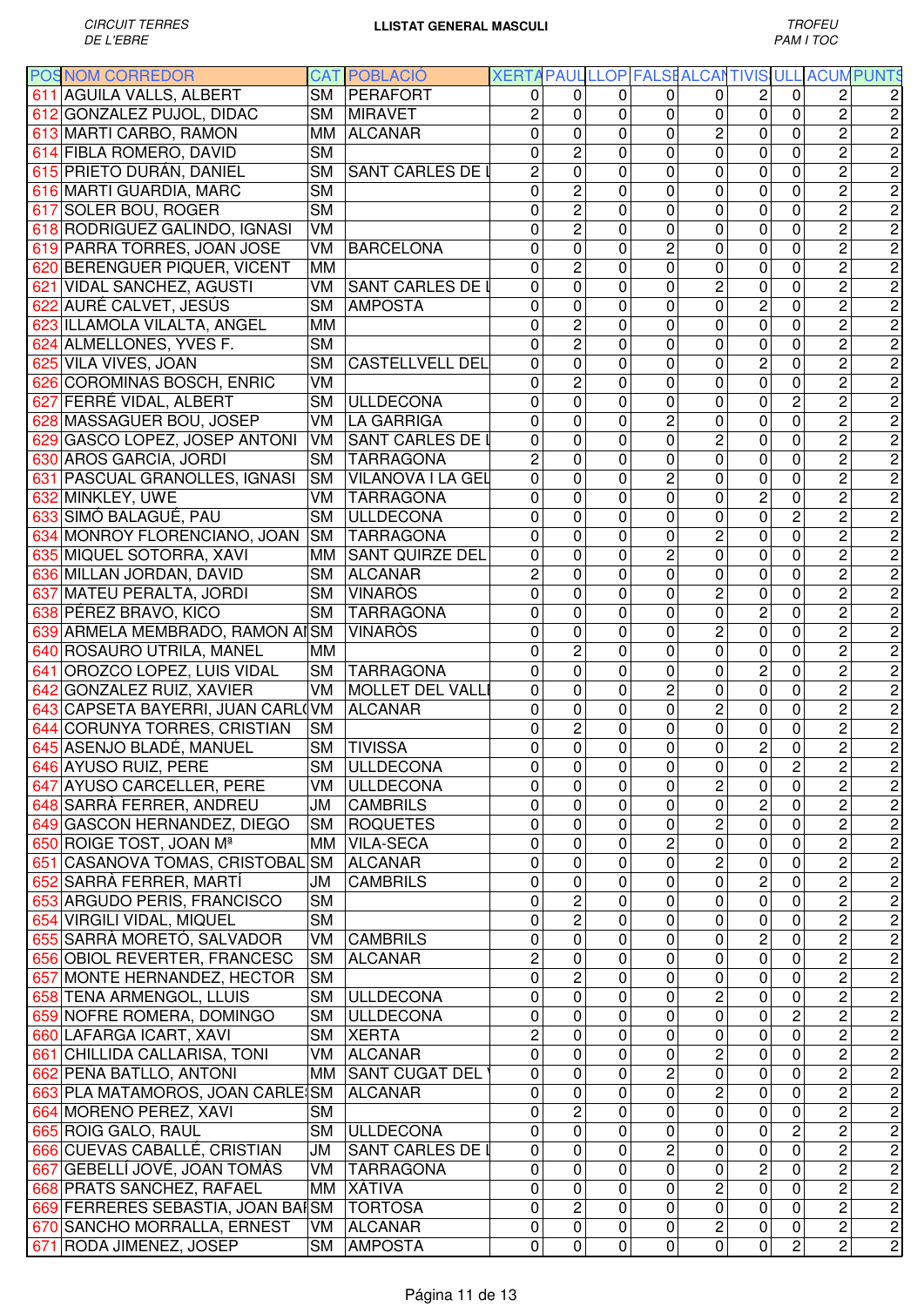| <b>POSNOM CORREDOR</b>            |           | <b>CAT POBLACIÓ</b>     | XERTA PAUL LLOP FALSE ALCANTIVIS ULL |                     |              |                     |                  |                |                     |                                  | <b>ACUMPUNTS</b>                |
|-----------------------------------|-----------|-------------------------|--------------------------------------|---------------------|--------------|---------------------|------------------|----------------|---------------------|----------------------------------|---------------------------------|
| 672 PARDO VILLALOBOS, TONI        | SM        | <b>SANT CARLES DE I</b> | 2                                    | 0                   | 0            | 0                   | 0                | 0              | 0                   | 2                                | 2                               |
| 673 BUCH EXPÓSITO, GERARD         | <b>SM</b> | <b>VALLS</b>            | 0                                    | $\mathbf 0$         | $\mathbf{0}$ | 0                   | 0                | $\overline{c}$ | $\overline{0}$      | $\overline{2}$                   | $\overline{c}$                  |
| 674 GUERRERO MANSO, FERNANDC SM   |           |                         | 0                                    | $\overline{2}$      | $\mathbf{0}$ | 0                   | $\mathbf 0$      | $\mathbf 0$    | $\overline{0}$      | $\overline{2}$                   | $\overline{2}$                  |
| 675 SEGURA BLANCH, IÑAKI          | JM        | <b>ROQUETES</b>         | 0                                    | 0                   | 0            | 2                   | 0                | 0              | 0                   | $\overline{c}$                   | $\overline{2}$                  |
| 676 SANCHO FIBLA, JOSEP RAMON     | VM        | <b>ALCANAR</b>          | 0                                    | 0                   | 0            | 0                   | $\overline{c}$   | 0              | 0                   | $\overline{2}$                   | $\overline{2}$                  |
| 677 SIGNES FRASES, PEDRO          | <b>SM</b> |                         | 0                                    | $\overline{2}$      | $\mathbf 0$  | 0                   | $\mathbf 0$      | $\pmb{0}$      | 0                   | $\overline{c}$                   | $\overline{2}$                  |
| 678 CLAPAROLS JULVE, DIDAC        | <b>SM</b> | MONT-ROIG DEL C         | 0                                    | 0                   | 0            | 0                   | $\mathbf 0$      | $\overline{c}$ | 0                   | $\overline{c}$                   | $\overline{2}$                  |
| 679 CIURANA CAIRE, DIDAC          | <b>SM</b> |                         | 0                                    | $\overline{2}$      | $\mathbf 0$  | 0                   | 0                | $\mathbf 0$    | 0                   | $\overline{c}$                   | $\overline{2}$                  |
| 680 GÜECHE LLAMBRICH, JOAQUIM     | <b>SM</b> | L'AMETLLA DE MAF        | $\overline{c}$                       | $\mathsf 0$         | $\mathbf 0$  | 0                   | 0                | $\mathbf 0$    | 0                   | $\overline{c}$                   | $\overline{2}$                  |
| 681 BERROCAL ORVAY, FÈLIX         | MM        | <b>BARCELONA</b>        | 0                                    | $\mathsf 0$         | 0            | 2                   | $\mathbf 0$      | $\mathbf 0$    | 0                   | $\overline{c}$                   | $\overline{2}$                  |
| 682 PELLEJÀ PI, JORDI             | VM        | <b>FALSET</b>           | 0                                    | 0                   | $\mathbf 0$  | 0                   | 0                | $\overline{c}$ | 0                   | $\overline{c}$                   | $\overline{2}$                  |
| 683 BORREGUERO SOLANO, JOAN       | VM        |                         | 0                                    | $\overline{2}$      | 0            | 0                   | $\mathbf 0$      | $\pmb{0}$      | 0                   | 2                                | $\overline{2}$                  |
| 684 KUFFER, ANDREAS               | VM        | WALDMUENCHEN            | $\overline{c}$                       | 0                   | $\mathbf 0$  | 0                   | 0                | $\pmb{0}$      | 0                   | $\overline{c}$                   | $\overline{2}$                  |
| 685 GRACIA BONET, CARLOS          | SМ        | <b>XERTA</b>            | 0                                    | 0                   | $\mathbf 0$  | $\overline{2}$      | 0                | $\mathbf 0$    | 0                   | $\overline{2}$                   | $\overline{2}$                  |
| 686 PUIG CARLES, JOSEP            | <b>SM</b> | <b>TORTOSA</b>          | 0                                    | 0                   | $\mathbf 0$  | 0                   | $\mathbf 0$      | $\mathbf 0$    | $\overline{2}$      | $\overline{2}$                   | $\overline{2}$                  |
|                                   |           |                         |                                      |                     |              |                     |                  |                |                     |                                  |                                 |
| 687 BIGORRA ADSERÀ, FRANCESC >    | <b>SM</b> |                         | 0                                    | $\overline{2}$      | $\mathbf 0$  | 0                   | 0                | $\mathbf 0$    | 0                   | $\overline{2}$                   | $\overline{2}$                  |
| 688 FABREGAT ADELL, XAVIER        | <b>SM</b> | <b>ALCANAR</b>          | 0                                    | 0                   | $\mathbf 0$  | 0                   | $\overline{2}$   | $\pmb{0}$      | 0                   | $\overline{2}$                   | $\overline{2}$                  |
| 689 GALINDO RODRIGUEZ, JAVIER     | VM        |                         | 0                                    | $\overline{2}$      | 0            | 0                   | $\overline{0}$   | $\overline{0}$ | $\overline{0}$      | $\overline{2}$                   | $\overline{2}$                  |
| 690 ALENTORN ROYO, MARC           | <b>SM</b> | <b>VILELLA BAIXA</b>    | 0                                    | 0                   | $\mathbf{0}$ | 2                   | $\overline{0}$   | $\pmb{0}$      | 0                   | $\overline{2}$                   | $\overline{2}$                  |
| 691 CADAFALCH MORENO, TONI        | VM        | <b>TERRASSA</b>         | 0                                    | $\overline{0}$      | $\mathbf 0$  | 0                   | $\mathbf 0$      | $\overline{2}$ | 0                   | $\overline{2}$                   | $\overline{2}$                  |
| 692 MARTINEZ VALLS, ANGEL         | SM        | <b>ALCANAR</b>          | 0                                    | 0                   | 0            | 0                   | $\overline{2}$   | $\pmb{0}$      | 0                   | $\overline{2}$                   | $\overline{c}$                  |
| 693 RODRIGUEZ ARENAS, JOSE        | VM        |                         | 0                                    | $\overline{2}$      | $\mathbf{0}$ | 0                   | $\overline{0}$   | $\pmb{0}$      | 0                   | $\overline{2}$                   | $\overline{c}$                  |
| 694 RIBA RUIZ, JOAN               | <b>SM</b> | <b>ULLDECONA</b>        | 0                                    | 0                   | 0            | 0                   | 0                | $\overline{0}$ | $\overline{2}$      | $\overline{2}$                   | $\overline{2}$                  |
| 695 NEL·LO ANDREU, ALBERT         | <b>SM</b> |                         | 0                                    | $\overline{2}$      | 0            | 0                   | 0                | $\pmb{0}$      | 0                   | $\overline{c}$                   | $\overline{2}$                  |
| 696 CARBO GIRONES, RICARD         | VM        | <b>REUS</b>             | 0                                    | 0                   | 0            | 2                   | 0                | $\pmb{0}$      | 0                   | $\overline{c}$                   | $\overline{2}$                  |
| 697 BAQUES ALMIRALL, RICARD       | <b>SM</b> | <b>TIVISSA</b>          | $\overline{c}$                       | 0                   | 0            | 0                   | 0                | $\mathbf 0$    | 0                   | $\overline{c}$                   | $\overline{2}$                  |
| 698 FELIU PÀMIES, ERNEST          | <b>SM</b> | LA SELVA DEL CAM        | $\overline{0}$                       | 0                   | 0            | 0                   | 0                | $\overline{c}$ | 0                   | $\overline{c}$                   | $\overline{2}$                  |
| 699 DIVIU ALTAYO, JOSEP           | MM        |                         | 0                                    | $\overline{c}$      | $\mathbf 0$  | 0                   | 0                | $\mathbf 0$    | 0                   | $\overline{c}$                   | $\overline{2}$                  |
| 700 CENTENERA AGUILERA, JOSE MSM  |           | <b>BRIHUEGA</b>         | 0                                    | $\mathbf 0$         | 0            | 0                   | $\overline{c}$   | $\pmb{0}$      | 0                   | 2                                | $\overline{\mathbf{c}}$         |
| 701 ALBERTOS PEREZ, JOSE ANTONSM  |           |                         | 0                                    | $\overline{c}$      | 0            | 0                   | 0                | $\mathbf 0$    | 0                   | $\overline{c}$                   | $\overline{c}$                  |
| 702 CAMINALS SANCHEZ CAMPA, AL SM |           | <b>BARCELONA</b>        | 0                                    | $\mathbf 0$         | 0            | 2                   | 0                | $\pmb{0}$      | 0                   | $\overline{c}$                   | $\overline{2}$                  |
| 703 RIBES ABELLA, JUAN            | <b>SM</b> | <b>JESÚS</b>            | $\overline{c}$                       | 0                   | 0            | 0                   | 0                | $\mathbf 0$    | 0                   | $\overline{2}$                   | $\overline{2}$                  |
| 704 GARRIDO SOLSONA, JOSE ANTOSM  |           | <b>VINAROS</b>          | 0                                    | 0                   | $\mathbf 0$  | 0                   | 0                | $\mathbf 0$    | $\overline{c}$      | $\overline{c}$                   | $\overline{2}$                  |
| 705 ROCA GUEROLA, ELADI           | SМ        | CATÍ                    | 0                                    | 0                   | 0            | 0                   | $\overline{c}$   | $\mathbf 0$    | $\overline{0}$      | $\overline{2}$                   | $\overline{2}$                  |
| 706 MESTRE BORRAS, JORDI          | <b>SM</b> |                         | 0                                    | $\overline{c}$      | $\mathbf 0$  | 0                   | $\overline{0}$   | $\mathbf 0$    | $\overline{0}$      | $\overline{2}$                   | $\overline{2}$                  |
| 707 MONTORNES DAURA, JORDI        | SM        | ASCÓ                    | 0                                    | 0                   | 0            | 2                   | 0                | 0              | 0                   | $\overline{\mathbf{c}}$          |                                 |
| 708 VICENTE MARTINEZ, ROMAN       | MM        | <b>TORTOSA</b>          | $\overline{c}$                       | 0                   | 0            | 0                   | 0                | 0              | $\mathbf 0$         | $\overline{c}$                   |                                 |
| 709 CASTELL SEGURA, JORDI         | SM        | <b>ULLDECONA</b>        | 0                                    | 0                   | 0            | 0                   | $\overline{c}$   | $\pmb{0}$      | 0                   | $\overline{2}$                   |                                 |
| 710 SERRANO TORRES, JUAN JOSE     | <b>SM</b> |                         | $\mathbf 0$                          | $\overline{2}$      | 0            | 0                   | $\pmb{0}$        | $\pmb{0}$      | $\mathbf 0$         | $\overline{c}$                   |                                 |
| 711 FERRE MASDEU, JORDI           | <b>SM</b> | LA SELVA DEL CAN        | $\mathbf 0$                          | 0                   | 0            | 0                   | $\pmb{0}$        | $\overline{c}$ | $\mathbf 0$         | $\overline{c}$                   |                                 |
| 712 CASANOVAS MARIMON, DAVID      | <b>SM</b> | LA SELVA DEL CAN        | 0                                    | 0                   | 0            | 0                   | 0                | $\overline{c}$ | 0                   | $\overline{c}$                   |                                 |
| 713 GENE TORRELL, TON             | VM        |                         | 0                                    | $\overline{c}$      | $\mathbf 0$  | 0                   | 0                | $\pmb{0}$      | 0                   | $\overline{c}$                   |                                 |
| 714 MARTINEZ TOMAS, ALBERT        | <b>SM</b> | <b>ALCANAR</b>          | 0                                    | 0                   | $\mathbf 0$  | 0                   | $\overline{c}$   | $\pmb{0}$      | 0                   | $\overline{c}$                   | <u>טן טן טן טן טן טן ט</u>      |
| 715 FERRE TAPIAS, SERGI           | SM        | <b>BARCELONA</b>        | 0                                    | 0                   | 0            | $\overline{c}$      | 0                | 0              | 0                   | $\overline{c}$                   |                                 |
| 716 CONRADO ROCA, DAVID           | <b>SM</b> | <b>AITONA</b>           | 0                                    | $\mathbf 0$         | $\mathbf 0$  | 0                   | $\pmb{0}$        | $\overline{c}$ | 0                   | $\overline{c}$                   |                                 |
| 717 PAMIES RIMBAU, ALBERT         | <b>SM</b> | <b>TARRAGONA</b>        | $\mathbf 0$                          | $\mathbf 0$         | 0            | 2                   | $\pmb{0}$        | 0              | 0                   | $\overline{c}$                   |                                 |
| 718 ADELL GONZALEZ, HERNAN        | <b>SM</b> | <b>ALCANAR</b>          | 0                                    | 0                   | 0            | 0                   | $\overline{2}$   | $\mathbf 0$    | $\mathbf 0$         | $\overline{2}$                   |                                 |
| 719 FERNANDEZ GOMES DOS SANT (SM  |           |                         | $\mathbf 0$                          | $\overline{2}$      | $\mathbf 0$  | $\mathbf 0$         | $\overline{0}$   | $\mathbf 0$    | $\mathbf 0$         | $\overline{2}$                   |                                 |
| 720 VILLALONGA SUBIRATS, RICARESM |           | <b>ALCANAR</b>          | $\overline{c}$                       | 0                   | 0            | 0                   | 0                | 0              | $\mathbf 0$         | $\overline{c}$                   |                                 |
|                                   |           |                         | $\mathbf 0$                          |                     |              |                     |                  |                |                     |                                  |                                 |
| 721 MIRET GABRIEL, JOAN ANTONIOSM |           |                         | 0                                    | 2<br>$\overline{0}$ | 0<br>0       | 0<br>$\overline{2}$ | 0<br>$\mathbf 0$ | 0<br>$\pmb{0}$ | 0<br>$\overline{0}$ | $\overline{2}$<br>$\overline{2}$ |                                 |
| 722 GERONIMO MARIN, XAVI          | SM        | <b>ULLDECONA</b>        | $\mathbf 0$                          | $\overline{0}$      |              |                     | $\mathbf 0$      |                | 0                   | $\overline{2}$                   |                                 |
| 723 VALENCIA NEBOT, ENRIC         | VM        | <b>ALTAFULLA</b>        |                                      |                     | $\Omega$     | 0                   |                  | $\overline{2}$ |                     |                                  |                                 |
| 724 WOLZEL, MATTHIAS              | <b>SM</b> |                         | 0                                    | $\overline{2}$      | 0            | 0                   | 0                | $\overline{0}$ | $\overline{0}$      | $\overline{2}$                   |                                 |
| 725 GRACIA JOSA, JUAN ISMAEL      | <b>SM</b> | <b>ROQUETES</b>         | $\overline{2}$                       | $\overline{0}$      | 0            | 0                   | 0                | 0              | 0                   | $\overline{2}$                   |                                 |
| 726 SOLE VERGE, RAMON             | <b>SM</b> | <b>TORTOSA</b>          | 0                                    | 0                   | 0            | 0                   | 0                | $\pmb{0}$      | $\overline{2}$      | $\overline{2}$                   |                                 |
| 727 DALMAU PANISELLO, BENJAMI     | <b>SM</b> | <b>ALCANAR</b>          | 0                                    | 0                   | 0            | 0                   | $\overline{2}$   | $\pmb{0}$      | 0                   | $\overline{2}$                   |                                 |
| 728 OLIVA MAGRANÉ, RICARD         | VM        |                         | 0                                    | $\overline{2}$      | 0            | 0                   | 0                | $\pmb{0}$      | $\mathbf 0$         | $\overline{c}$                   | מ מ מ מ מ מ מ מ מ מ מ מ מ מ מ מ |
| 729 SERRA AGUILÓ, RAÜL            | <b>SM</b> | <b>FALSET</b>           | 0                                    | 0                   | 0            | $\overline{c}$      | 0                | 0              | $\mathbf 0$         | $\overline{c}$                   |                                 |
| 730 VALENCIA NEBOT, CARLES        | <b>SM</b> | <b>TERRASSA</b>         | 0                                    | 0                   | 0            | 0                   | 0                | $\overline{c}$ | 0                   | $\overline{c}$                   |                                 |
| 731 BRETO PARIS, GREGORIO         | МM        |                         | 0                                    | 2                   | 0            | 0                   | 0                | $\pmb{0}$      | 0                   | $\overline{c}$                   | $\overline{2}$                  |
| 732 PAGAN CONESA, RAMON           | <b>SM</b> |                         | 0                                    | $\overline{2}$      | 0            | 0                   | 0                | $\pmb{0}$      | 0                   | $\overline{c}$                   | $\overline{2}$                  |